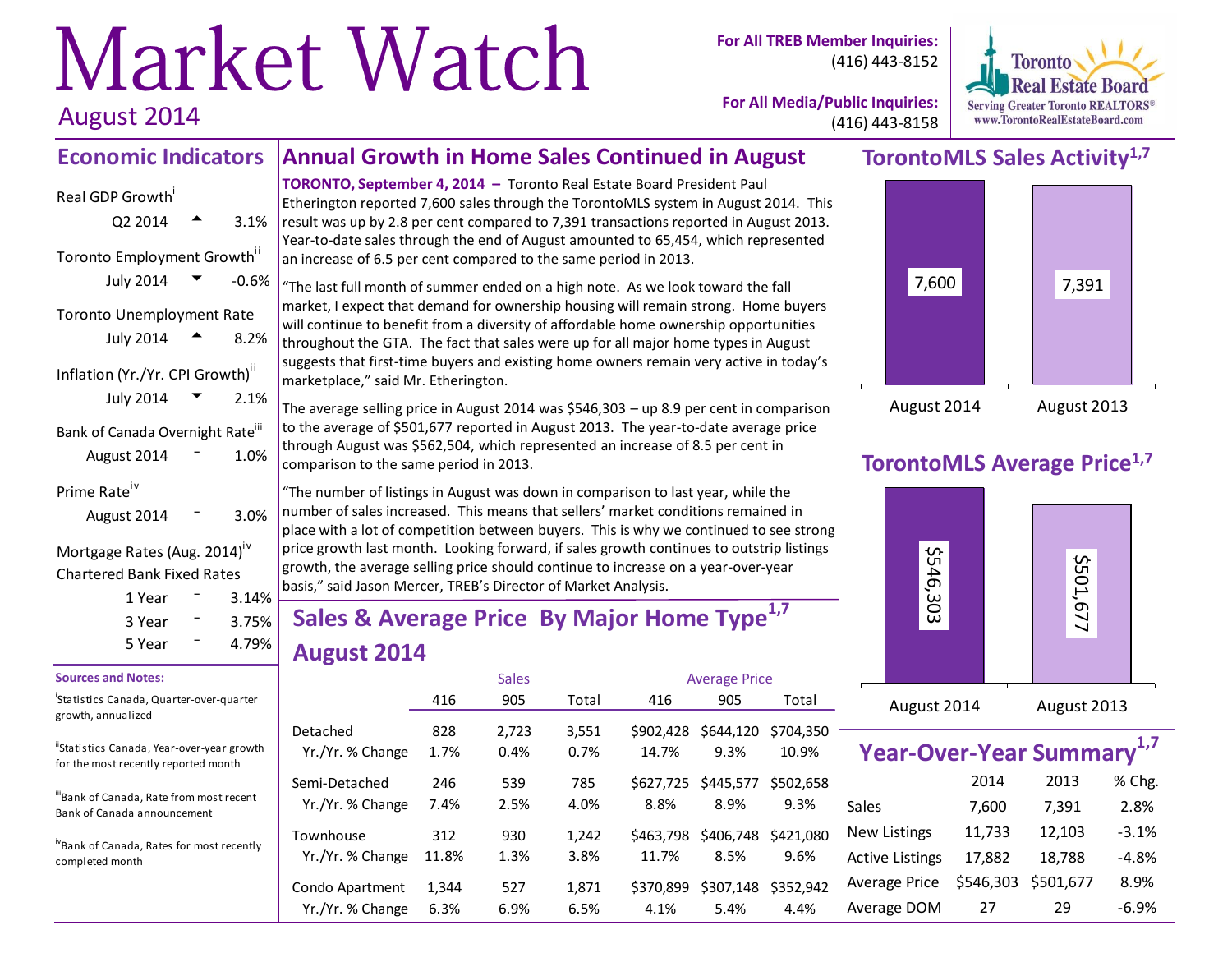# SALES BY PRICE RANGE AND HOUSE TYPE<sup>1,7</sup>  $\blacksquare$

#### **Price Range Detached Semi-Detached Att/Row/Twnhouse Condo Townhouse Condo Apt Link Co-op Apt Det Condo Co-ownership Apt Total** \$0 to \$99,999 | 0 || 0 || 3 || 9 || 0 || 0 || 0 || 12 \$100,000 to \$199,999 | 35 || 4 || 0 || 43 || 161 || 1 || 4 || 0 || 1 || 249 \$200,000 to \$299,999 | 143 || 51 || 42 || 148 || 656 || 11 || 4 || 1 || 3 || 1,059 \$300,000 to \$399,999 | 361 || 141 || 170 || 224 || 599 || 25 || 2 || 1 || 2 || 1,525 \$400,000 to \$499,999 | 618 || 269 || 193 || 142 || 245 || 18 || 1 || 3 || 1 || 1,490 \$500,000 to \$599,999 | 620 || 166 || 111 || 34 || 83 || 25 || 1 || 0 || 0 || 1,040 \$600,000 to \$699,999 | 525 || 85 || 55 || 16 || 51 || 27 || 1 || 4 || 0 || 764 \$700,000 to \$799,999 | 347 || 32 || 24 || 10 || 22 || 11 || 0 || 0 || 0 || 446 \$800,000 to \$899,999 | 257 || 16 || 5 || 8 || 14 || 3 || 1 || 0 || 0 || 304 \$900,000 to \$999,999 169 12 1 1 10 0 0 0 0 193 \$1,000,000 to \$1,249,999 216 || 2 || 5 || 3 || 7 || 0 || 0 || 0 || 0 || 0 | \$1,250,000 to \$1,499,999 98 1 3 0 6 0 0 0 0 108 \$1,500,000 to \$1,749,999 59 2 0 0 2 0 0 0 0 63 \$1,750,000 to \$1,999,999 33 2 1 0 1 0 0 0 0 37 \$2,000,000 + 70 2 0 0 5 0 0 0 0 77 **Total Sales 3,551 785 610 632 1,871 121 14 9 7 7,600 Share of Total Sales 46.7% 10.3% 8.0% 8.3% 24.6% 1.6% 0.2% 0.1% 0.1% - Average Price \$704,350 \$502,658 \$471,540 \$372,376 \$352,942 \$509,380 \$335,842 \$498,556 \$287,264 \$546,303**

### SALES BY PRICE RANGE AND HOUSE TYPE<sup>1,7</sup> YEAR-TO-DATE, 2014

| <b>Price Range</b>          | <b>Detached</b> | Semi-Detached | Att/Row/Twnhouse   Condo Townhouse |           | <b>Condo Apt</b> | Link      | Co-op Apt    | <b>Det Condo</b> | <b>Co-ownership Apt</b> | Total     |
|-----------------------------|-----------------|---------------|------------------------------------|-----------|------------------|-----------|--------------|------------------|-------------------------|-----------|
| \$0 to \$99,999             | 12              | $\mathbf 0$   |                                    | 16        | 77               | 0         | 3            | $\mathbf 0$      |                         | 112       |
| \$100,000 to \$199,999      | 241             | 22            |                                    | 271       | 1,448            |           | 22           | 0                |                         | 2,020     |
| \$200,000 to \$299,999      | 1,257           | 338           | 363                                | 1,245     | 4,827            | 137       | 20           |                  | 21                      | 8,215     |
| \$300,000 to \$399,999      | 3,337           | 1,274         | 1,492                              | 1,824     | 4,618            | 217       | 9            | 23               |                         | 12,805    |
| \$400,000 to \$499,999      | 5,217           | 2,207         | 1,619                              | 1,066     | 2,085            | 178       | 14           | 14               |                         | 12,401    |
| \$500,000 to \$599,999      | 5,568           | 1,528         | 944                                | 283       | 905              | 210       |              | 6                |                         | 9,449     |
| \$600,000 to \$699,999      | 4,663           | 705           | 452                                | 128       | 466              | 217       |              | 9                |                         | 6,647     |
| \$700,000 to \$799,999      | 3,269           | 316           | 218                                | 89        | 200              | 68        |              |                  |                         | 4,163     |
| \$800,000 to \$899,999      | 2,420           | 223           | 78                                 | 35        | 86               | 11        |              |                  |                         | 2,856     |
| \$900,000 to \$999,999      | 1,530           | 143           | 42                                 | 21        | 70               |           |              |                  |                         | 1,809     |
| \$1,000,000 to \$1,249,999  | 1,890           | 82            | 45                                 | 21        | 85               |           |              |                  |                         | 2,126     |
| \$1,250,000 to \$1,499,999  | 1,008           | 37            | 17                                 | 4         | 49               |           | $\Omega$     | 0                |                         | 1,115     |
| \$1,500,000 to \$1,749,999  | 555             | 23            |                                    |           | 24               |           | $\mathbf{0}$ | 0                |                         | 611       |
| \$1,750,000 to \$1,999,999  | 329             | 9             |                                    |           | 14               |           |              | 0                |                         | 356       |
| $$2,000,000 +$              | 711             | 18            |                                    |           | 35               |           |              | $\mathbf{0}$     |                         | 769       |
| <b>Total Sales</b>          | 32,007          | 6,925         | 5,285                              | 5,013     | 14,989           | 1,040     | 85           | 64               | 46                      | 65,454    |
| <b>Share of Total Sales</b> | 48.9%           | 10.6%         | 8.1%                               | 7.7%      | 22.9%            | 1.6%      | 0.1%         | 0.1%             | 0.1%                    |           |
| <b>Average Price</b>        | \$713,807       | \$522,345     | \$474,981                          | \$374,573 | \$359,227        | \$490,695 | \$351,922    | \$464,389        | \$252,710               | \$562,504 |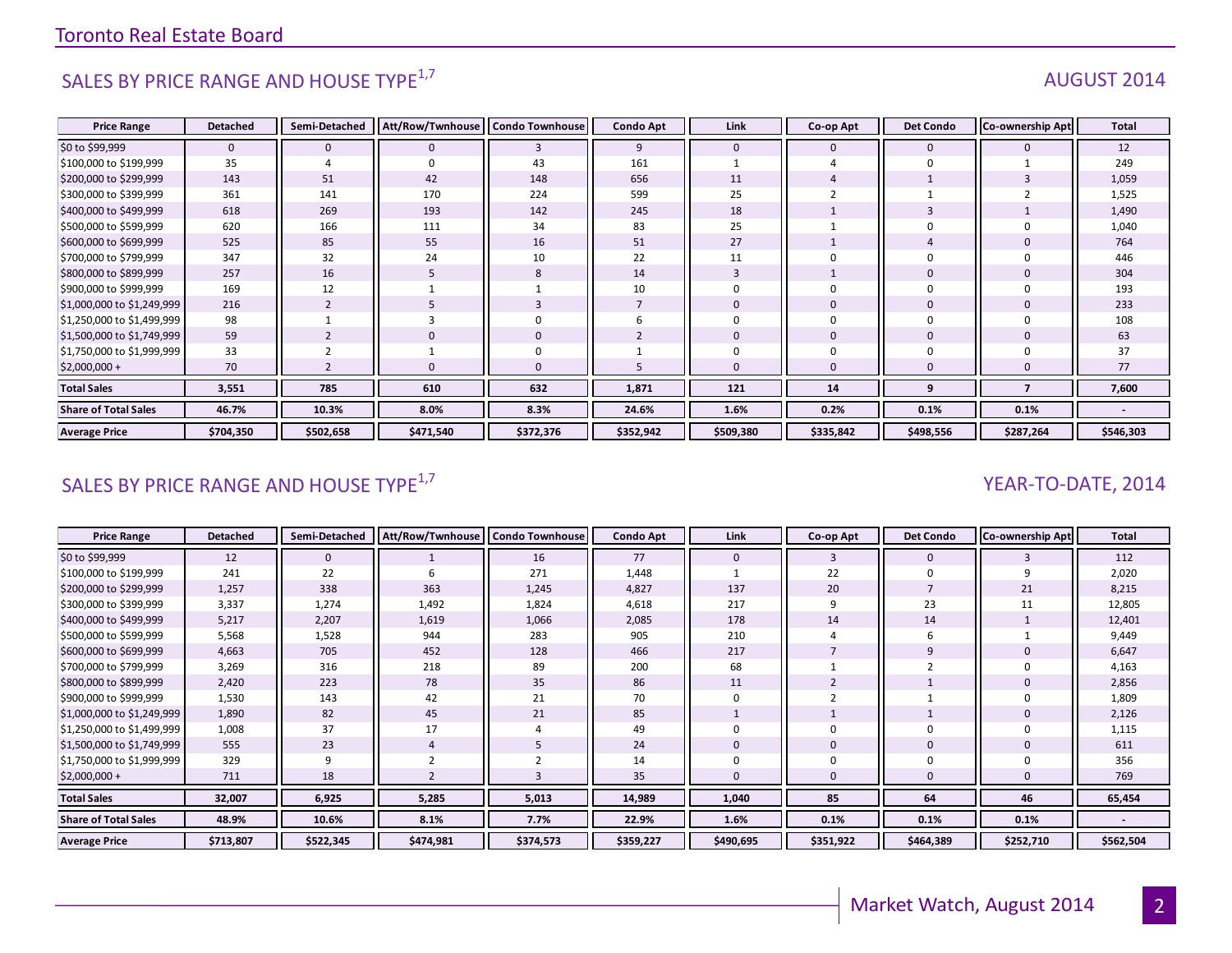#### **ALL HOME TYPES, AUGUST 2014** ALL TREB AREAS

|                                  | <b>Number of Sales</b> | Dollar Volume <sup>1</sup> | Average Price <sup>1</sup> | Median Price <sup>1</sup> | New Listings <sup>2</sup> | SNLR (Trend) <sup>8</sup> | <b>Active Listings<sup>3</sup></b> | Mos. Inv. (Trend) <sup>9</sup> | Avg. SP/LP <sup>4</sup> | Avg. DOM <sup>5</sup> |
|----------------------------------|------------------------|----------------------------|----------------------------|---------------------------|---------------------------|---------------------------|------------------------------------|--------------------------------|-------------------------|-----------------------|
| <b>TREB Total</b>                | 7,600                  | \$4,151,905,030            | \$546,303                  | \$460,000                 | 11,733                    | 58.7%                     | 17,882                             | 2.3                            | 98%                     | 27                    |
| <b>Halton Region</b>             | 643                    | \$386,123,507              | \$600,503                  | \$530,000                 | 889                       | 64.4%                     | 1,441                              | 2.2                            | 98%                     | 28                    |
| Burlington                       | 125                    | \$69,146,879               | \$553,175                  | \$493,000                 | 170                       | 66.7%                     | 328                                | 2.4                            | 98%                     | 33                    |
| <b>Halton Hills</b>              | 76                     | \$40,006,146               | \$526,397                  | \$513,500                 | 122                       | 65.1%                     | 190                                | 2.3                            | 98%                     | 29                    |
| Milton                           | 203                    | \$96,747,288               | \$476,588                  | \$453,000                 | 258                       | 66.5%                     | 299                                | $1.6\,$                        | 99%                     | 21                    |
| Oakville                         | 239                    | \$180,223,194              | \$754,072                  | \$670,000                 | 339                       | 61.8%                     | 624                                | 2.4                            | 97%                     | 30                    |
| <b>Peel Region</b>               | 1,650                  | \$794,446,662              | \$481,483                  | \$437,000                 | 2,756                     | 57.0%                     | 3,754                              | 2.3                            | 98%                     | 25                    |
| Brampton                         | 743                    | \$341,590,609              | \$459,745                  | \$430,000                 | 1,225                     | 58.2%                     | 1,431                              | 2.1                            | 98%                     | 23                    |
| Caledon                          | 100                    | \$62,360,757               | \$623,608                  | \$561,450                 | 130                       | 54.8%                     | 277                                | 3.6                            | 97%                     | 31                    |
| Mississauga                      | 807                    | \$390,495,296              | \$483,885                  | \$435,000                 | 1,401                     | 56.2%                     | 2,046                              | 2.3                            | 98%                     | 26                    |
| <b>City of Toronto</b>           | 2,760                  | \$1,557,629,962            | \$564,359                  | \$443,250                 | 4,274                     | 56.0%                     | 6,904                              | 2.4                            | 99%                     | 28                    |
| TURN PAGE FOR CITY OF TORONTO    |                        |                            |                            |                           |                           |                           |                                    |                                |                         |                       |
| <b>TABLES OR CLICK HERE:</b>     |                        |                            |                            |                           |                           |                           |                                    |                                |                         |                       |
| <b>York Region</b>               | 1,375                  | \$957,812,332              | \$696,591                  | \$628,000                 | 2,199                     | 58.7%                     | 3,388                              | 2.3                            | 98%                     | 27                    |
| Aurora                           | 59                     | \$34,729,568               | \$588,637                  | \$545,000                 | 113                       | 63.0%                     | 188                                | 2.2                            | 99%                     | 20                    |
| E. Gwillimbury                   | 30                     | \$21,505,590               | \$716,853                  | \$578,250                 | 46                        | 65.2%                     | 86                                 | 2.8                            | 94%                     | 40                    |
| Georgina                         | 67                     | \$26,196,308               | \$390,990                  | \$335,000                 | 95                        | 66.5%                     | 195                                | 2.4                            | 97%                     | 33                    |
| King                             | 28                     | \$29,610,000               | \$1,057,500                | \$1,025,000               | 49                        | 39.8%                     | 186                                | 6.4                            | 95%                     | 69                    |
| Markham                          | 394                    | \$285,432,538              | \$724,448                  | \$669,000                 | 618                       | 61.6%                     | 769                                | 1.9                            | 99%                     | 22                    |
| Newmarket                        | 115                    | \$61,814,799               | \$537,520                  | \$528,000                 | 140                       | 70.9%                     | 163                                | 1.4                            | 98%                     | 28                    |
| <b>Richmond Hill</b>             | 286                    | \$213,933,922              | \$748,021                  | \$692,500                 | 499                       | 54.7%                     | 751                                | 2.3                            | 98%                     | 26                    |
| Vaughan                          | 330                    | \$234,623,306              | \$710,980                  | \$632,450                 | 543                       | 54.9%                     | 851                                | $2.5\,$                        | 97%                     | 29                    |
| Whitchurch-Stouffville           | 66                     | \$49,966,301               | \$757,065                  | \$620,000                 | 96                        | 59.5%                     | 199                                | $2.8\,$                        | 97%                     | 25                    |
| <b>Durham Region</b>             | 919                    | \$357,205,974              | \$388,690                  | \$367,000                 | 1,209                     | 68.7%                     | 1,484                              | 1.6                            | 99%                     | 21                    |
| Ajax                             | 168                    | \$74,158,607               | \$441,420                  | \$408,000                 | 213                       | 73.8%                     | 167                                | 1.1                            | 99%                     | 17                    |
| <b>Brock</b>                     | 24                     | \$7,011,500                | \$292,146                  | \$250,000                 | 27                        | 57.3%                     | 104                                | 5.1                            | 96%                     | 60                    |
| Clarington                       | 150                    | \$51,598,040               | \$343,987                  | \$320,750                 | 204                       | 67.7%                     | 265                                | 1.6                            | 99%                     | 24                    |
| Oshawa                           | 241                    | \$75,641,340               | \$313,864                  | \$301,000                 | 315                       | 69.1%                     | 321                                | $1.3$                          | 99%                     | 19                    |
| Pickering                        | 110                    | \$49,864,550               | \$453,314                  | \$440,000                 | 168                       | 68.3%                     | 182                                | $1.5\,$                        | 99%                     | 15                    |
| Scugog                           | 32                     | \$14,776,784               | \$461,775                  | \$419,500                 | 54                        | 55.7%                     | 133                                | 3.8                            | 97%                     | 45                    |
| Uxbridge                         | 27                     | \$15,115,400               | \$559,830                  | \$525,000                 | 40                        | 60.3%                     | 118                                | 4.3                            | 95%                     | 38                    |
| Whitby                           | 167                    | \$69,039,753               | \$413,412                  | \$405,000                 | 188                       | 70.6%                     | 194                                | 1.3                            | 99%                     | 18                    |
| <b>Dufferin County</b>           | 55                     | \$19,208,359               | \$349,243                  | \$335,000                 | 86                        | 63.5%                     | 172                                | 2.9                            | 98%                     | 33                    |
| Orangeville                      | 55                     | \$19,208,359               | \$349,243                  | \$335,000                 | 86                        | 63.5%                     | 172                                | 2.9                            | 98%                     | 33                    |
| <b>Simcoe County</b>             | 198                    | \$79,478,234               | \$401,405                  | \$367,450                 | 320                       | 58.5%                     | 739                                | 3.5                            | 97%                     | 39                    |
| Adjala-Tosorontio                | 18                     | \$8,838,894                | \$491,050                  | \$496,875                 | 27                        | 53.1%                     | 88                                 | 5.6                            | 98%                     | 47                    |
| <b>Bradford West Gwillimbury</b> | 52                     | \$24,526,290               | \$471,659                  | \$443,500                 | 90                        | 55.8%                     | 165                                | 2.9                            | 97%                     | 29                    |
| Essa                             | 14                     | \$4,272,500                | \$305,179                  | \$266,000                 | 22                        | 64.3%                     | 72                                 | 3.2                            | 98%                     | 47                    |
| Innisfil                         | 51                     | \$19,192,150               | \$376,317                  | \$325,000                 | 99                        | 55.3%                     | 223                                | 3.9                            | 97%                     | 41                    |
| New Tecumseth                    | 63                     | \$22,648,400               | \$359,498                  | \$335,000                 | 82                        | 63.8%                     | 191                                | 3.4                            | 98%                     | 43                    |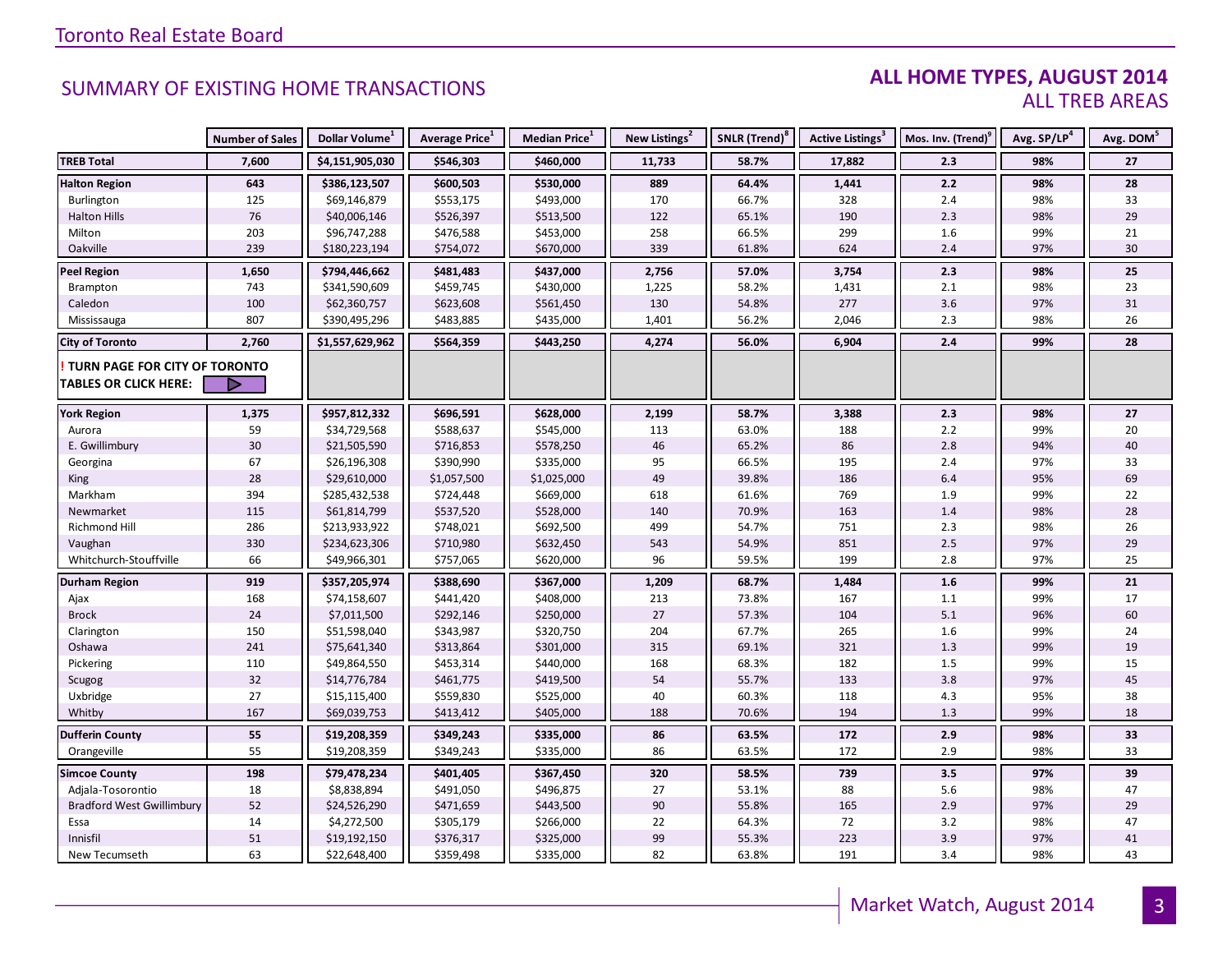#### **ALL HOME TYPES, AUGUST 2014** CITY OF TORONTO MUNICIPAL BREAKDOWN

|                              | <b>Number of Sales</b> | Dollar Volume <sup>1</sup> | <b>Average Price</b> <sup>1</sup> | Median Price <sup>1</sup> | New Listings <sup>2</sup> | SNLR (Trend) <sup>8</sup> | Active Listings <sup>3</sup> | Mos. Inv. (Trend) <sup>9</sup> | Avg. SP/LP <sup>4</sup> | Avg. DOM <sup>5</sup> |
|------------------------------|------------------------|----------------------------|-----------------------------------|---------------------------|---------------------------|---------------------------|------------------------------|--------------------------------|-------------------------|-----------------------|
| <b>TREB Total</b>            | 7,600                  | \$4,151,905,030            | \$546,303                         | \$460,000                 | 11,733                    | 58.7%                     | 17,882                       | 2.3                            | 98%                     | 27                    |
| <b>City of Toronto Total</b> | 2,760                  | \$1,557,629,962            | \$564,359                         | \$443,250                 | 4,274                     | 56.0%                     | 6,904                        | 2.4                            | 99%                     | 28                    |
| <b>Toronto West</b>          | 658                    | \$319,343,110              | \$485,324                         | \$434,000                 | 1,079                     | 57.0%                     | 1,824                        | $2.5\,$                        | 99%                     | 30                    |
| Toronto W01                  | 36                     | \$20,369,400               | \$565,817                         | \$407,250                 | 64                        | 51.3%                     | 130                          | $2.8\,$                        | 99%                     | 35                    |
| Toronto W02                  | 58                     | \$34,219,625               | \$589,994                         | \$563,500                 | 69                        | 68.4%                     | 83                           | 1.3                            | 102%                    | 20                    |
| Toronto W03                  | 52                     | \$23,452,600               | \$451,012                         | \$460,500                 | 94                        | 60.5%                     | 109                          | $1.6\,$                        | 101%                    | 23                    |
| Toronto W04                  | 62                     | \$26,167,160               | \$422,051                         | \$415,750                 | 96                        | 62.9%                     | 171                          | $2.0\,$                        | 99%                     | 29                    |
| Toronto W05                  | 94                     | \$35,610,420               | \$378,834                         | \$413,750                 | 156                       | 58.8%                     | 257                          | $2.6\,$                        | 98%                     | 32                    |
| Toronto W06                  | 101                    | \$48,367,755               | \$478,889                         | \$420,000                 | 192                       | 46.8%                     | 362                          | 3.7                            | 100%                    | $32\,$                |
| Toronto W07                  | 13                     | \$11,137,016               | \$856,694                         | \$862,000                 | 31                        | 75.1%                     | 31                           | $1.2\,$                        | 101%                    | 19                    |
| Toronto W08                  | 124                    | \$73,207,934               | \$590,387                         | \$414,000                 | 198                       | 53.7%                     | 403                          | 2.7                            | 98%                     | 36                    |
| Toronto W09                  | 37                     | \$20,183,600               | \$545,503                         | \$507,500                 | 50                        | 61.2%                     | 84                           | 2.3                            | 96%                     | 29                    |
| Toronto W10                  | 81                     | \$26,627,600               | \$328,736                         | \$280,000                 | 129                       | 58.9%                     | 194                          | $2.5$                          | 98%                     | 29                    |
| <b>Toronto Central</b>       | 1,260                  | \$846,215,803              | \$671,600                         | \$435,000                 | 2,065                     | 50.3%                     | 3,873                        | 3.0                            | 98%                     | 31                    |
| Toronto C01                  | 386                    | \$181,395,645              | \$469,937                         | \$391,500                 | 670                       | 43.7%                     | 1,397                        | $3.8\,$                        | 98%                     | 35                    |
| Toronto C02                  | 48                     | \$56,341,988               | \$1,173,791                       | \$829,500                 | $77 \,$                   | 48.3%                     | 207                          | 3.7                            | 98%                     | 27                    |
| Toronto C03                  | 35                     | \$37,355,018               | \$1,067,286                       | \$654,000                 | 47                        | 57.8%                     | 99                           | 2.3                            | 99%                     | 24                    |
| Toronto C04                  | 55                     | \$66,621,893               | \$1,211,307                       | \$1,253,000               | 71                        | 55.4%                     | 131                          | 2.3                            | 100%                    | 31                    |
| Toronto C06                  | $34\,$                 | \$20,660,250               | \$607,654                         | \$652,800                 | 52                        | 48.9%                     | 97                           | $3.2\,$                        | 99%                     | 27                    |
| Toronto C07                  | 88                     | \$51,852,899               | \$589,237                         | \$424,500                 | 167                       | 50.4%                     | 302                          | $3.0\,$                        | 98%                     | 35                    |
| Toronto C08                  | 120                    | \$51,807,576               | \$431,730                         | \$385,500                 | 193                       | 53.2%                     | 327                          | 2.7                            | 98%                     | 32                    |
| Toronto C09                  | 19                     | \$24,914,400               | \$1,311,284                       | \$775,000                 | 25                        | 56.9%                     | 52                           | 2.7                            | 96%                     | 36                    |
| Toronto C10                  | 38                     | \$27,578,000               | \$725,737                         | \$554,950                 | 45                        | 61.3%                     | 85                           | 1.9                            | 100%                    | 31                    |
| Toronto C11                  | $44\,$                 | \$29,001,399               | \$659,123                         | \$375,500                 | 50                        | 68.9%                     | 47                           | $1.5\,$                        | 102%                    | 24                    |
| Toronto C12                  | 37                     | \$82,279,884               | \$2,223,781                       | \$1,349,000               | 40                        | 47.7%                     | 131                          | $4.0\,$                        | 96%                     | 41                    |
| Toronto C13                  | 57                     | \$37,255,401               | \$653,604                         | \$479,000                 | 84                        | 64.2%                     | 104                          | 1.7                            | 100%                    | 26                    |
| Toronto C14                  | 160                    | \$107,218,024              | \$670,113                         | \$429,000                 | 329                       | 45.7%                     | 561                          | 3.4                            | 98%                     | 27                    |
| Toronto C15                  | 139                    | \$71,933,426               | \$517,507                         | \$408,000                 | 215                       | 55.9%                     | 333                          | 2.4                            | 99%                     | 27                    |
| <b>Toronto East</b>          | 842                    | \$392,071,049              | \$465,643                         | \$462,250                 | 1,130                     | 66.9%                     | 1,207                        | $1.5\,$                        | 101%                    | 21                    |
| Toronto E01                  | 55                     | \$33,348,955               | \$606,345                         | \$605,000                 | 75                        | 68.2%                     | 60                           | $1.2\,$                        | 105%                    | $20\,$                |
| Toronto E02                  | $50\,$                 | \$32,422,207               | \$648,444                         | \$610,750                 | 66                        | 65.2%                     | 60                           | $1.2\,$                        | 102%                    | 16                    |
| Toronto E03                  | 68                     | \$37,697,395               | \$554,373                         | \$596,000                 | 78                        | 67.9%                     | 75                           | $1.1\,$                        | 102%                    | 16                    |
| Toronto E04                  | 114                    | \$48,834,519               | \$428,373                         | \$468,000                 | 152                       | 69.4%                     | 149                          | 1.5                            | 100%                    | 22                    |
| Toronto E05                  | 92                     | \$45,564,156               | \$495,263                         | \$415,900                 | 123                       | 72.2%                     | 111                          | $1.2\,$                        | 101%                    | 20                    |
| Toronto E06                  | 40                     | \$21,515,500               | \$537,888                         | \$493,750                 | 62                        | 59.4%                     | 52                           | $1.5\,$                        | 101%                    | 17                    |
| Toronto E07                  | 101                    | \$43,893,352               | \$434,588                         | \$435,000                 | 146                       | 63.2%                     | 186                          | 1.8                            | 100%                    | 22                    |
| Toronto E08                  | 49                     | \$22,450,688               | \$458,177                         | \$477,500                 | 74                        | 67.6%                     | 94                           | 1.8                            | 98%                     | 20                    |
| Toronto E09                  | 126                    | \$46,796,926               | \$371,404                         | \$342,000                 | 165                       | 65.3%                     | 203                          | 1.8                            | 100%                    | 24                    |
| Toronto E10                  | 60                     | \$28,145,851               | \$469,098                         | \$463,500                 | 79                        | 64.0%                     | 103                          | $1.8\,$                        | 101%                    | 20                    |
| Toronto E11                  | 87                     | \$31,401,500               | \$360,937                         | \$363,000                 | 110                       | 70.6%                     | 114                          | 1.5                            | 100%                    | 23                    |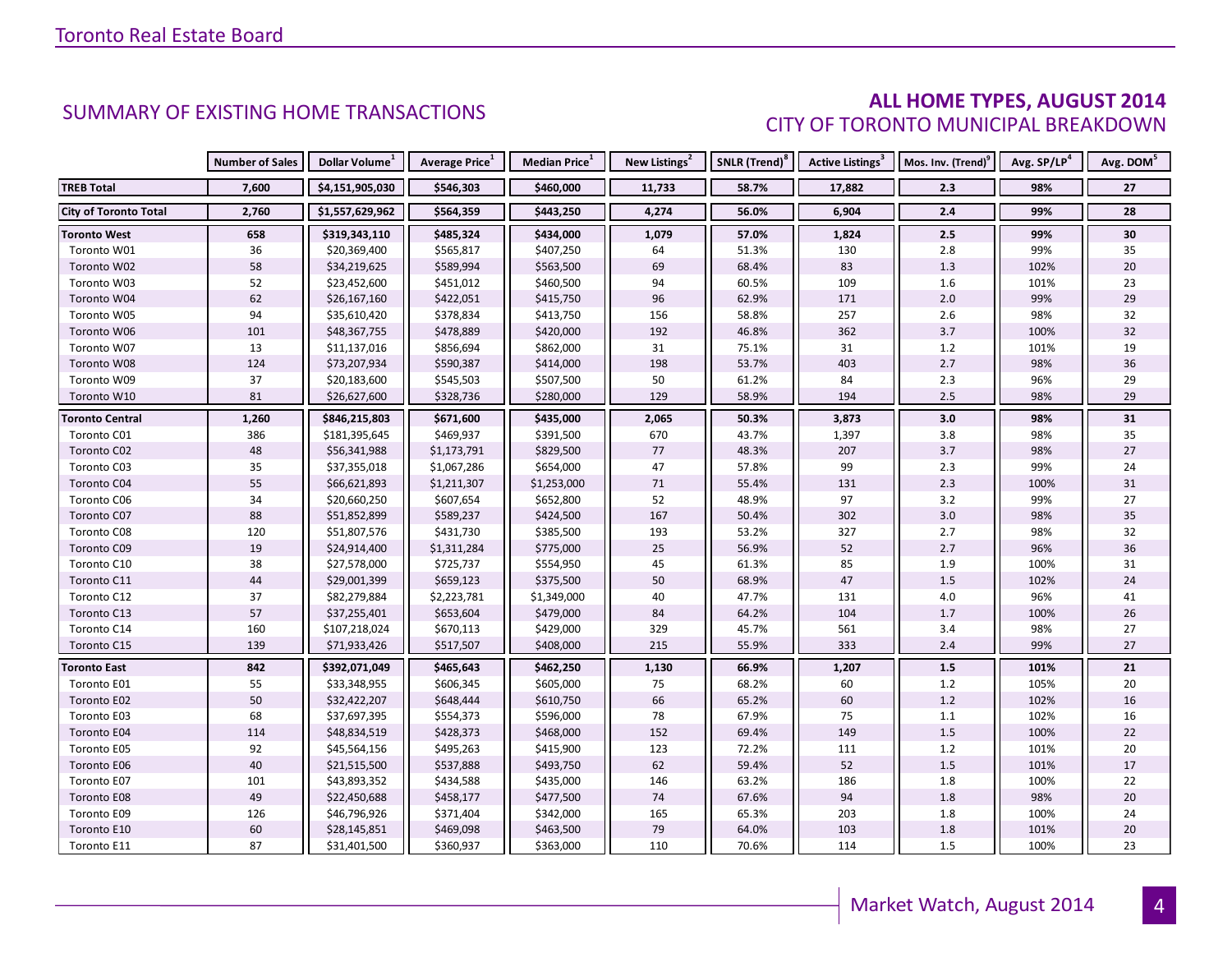#### **ALL HOME TYPES, YEAR-TO-DATE 2014** ALL TREB AREAS

|                                  | <b>Number of Sales</b> | Dollar Volume <sup>1</sup> | Average Price <sup>1</sup> | Median Price <sup>1</sup> | New Listings <sup>2</sup> | Avg. SP/LP <sup>4</sup> | Avg. DOM <sup>5</sup> |
|----------------------------------|------------------------|----------------------------|----------------------------|---------------------------|---------------------------|-------------------------|-----------------------|
| <b>TREB Total</b>                | 65,454                 | \$36,818,121,764           | \$562,504                  | \$475,000                 | 113,934                   | 99%                     | 23                    |
| <b>Halton Region</b>             | 5,649                  | \$3,510,950,404            | \$621,517                  | \$530,000                 | 8,979                     | 98%                     | 24                    |
| Burlington                       | 1,101                  | \$610,600,828              | \$554,587                  | \$492,000                 | 1,681                     | 98%                     | 29                    |
| <b>Halton Hills</b>              | 721                    | \$361,844,337              | \$501,865                  | \$469,900                 | 1,134                     | 98%                     | 24                    |
| Milton                           | 1,633                  | \$801,143,361              | \$490,596                  | \$459,500                 | 2,534                     | 99%                     | 20                    |
| Oakville                         | 2,194                  | \$1,737,361,878            | \$791,870                  | \$682,000                 | 3,630                     | 98%                     | 25                    |
| <b>Peel Region</b>               | 13,958                 | \$6,743,599,000            | \$483,135                  | \$440,000                 | 24,712                    | 98%                     | 23                    |
| Brampton                         | 6,048                  | \$2,680,644,064            | \$443,228                  | \$420,000                 | 10,358                    | 98%                     | 23                    |
| Caledon                          | 681                    | \$414,467,084              | \$608,615                  | \$559,000                 | 1,231                     | 97%                     | 35                    |
| Mississauga                      | 7,229                  | \$3,648,487,852            | \$504,702                  | \$458,000                 | 13,123                    | 98%                     | 22                    |
| <b>City of Toronto</b>           | 24,065                 | \$14,610,721,768           | \$607,136                  | \$480,000                 | 44,081                    | 100%                    | 23                    |
| TURN PAGE FOR CITY OF TORONTO    |                        |                            |                            |                           |                           |                         |                       |
| <b>TABLES OR CLICK HERE:</b>     |                        |                            |                            |                           |                           |                         |                       |
| <b>York Region</b>               | 12,087                 | \$8,180,782,558            | \$676,825                  | \$618,000                 | 21,209                    | 99%                     | 22                    |
| Aurora                           | 644                    | \$417,088,668              | \$647,653                  | \$578,000                 | 1,039                     | 98%                     | 20                    |
| E. Gwillimbury                   | 255                    | \$151,541,402              | \$594,280                  | \$510,000                 | 394                       | 97%                     | 37                    |
| Georgina                         | 632                    | \$233,623,263              | \$369,657                  | \$350,000                 | 990                       | 98%                     | 29                    |
| King                             | 224                    | \$207,358,691              | \$925,708                  | \$830,000                 | 580                       | 96%                     | 45                    |
| Markham                          | 3,367                  | \$2,361,999,517            | \$701,515                  | \$648,000                 | 5,629                     | 100%                    | 20                    |
| Newmarket                        | 1,084                  | \$573,225,984              | \$528,806                  | \$505,500                 | 1,558                     | 99%                     | 20                    |
| Richmond Hill                    | 2,496                  | \$1,889,497,639            | \$757,010                  | \$700,000                 | 4,719                     | 99%                     | 20                    |
| Vaughan                          | 2,781                  | \$1,955,236,283            | \$703,070                  | \$645,000                 | 5,286                     | 98%                     | 23                    |
| Whitchurch-Stouffville           | 604                    | \$391,211,113              | \$647,701                  | \$584,500                 | 1,014                     | 98%                     | 27                    |
| <b>Durham Region</b>             | 7,704                  | \$3,000,778,877            | \$389,509                  | \$364,350                 | 11,461                    | 99%                     | 20                    |
| Ajax                             | 1,453                  | \$617,724,596              | \$425,137                  | \$399,000                 | 1,981                     | 99%                     | 16                    |
| <b>Brock</b>                     | 147                    | \$43,262,663               | \$294,304                  | \$254,500                 | 268                       | 96%                     | 55                    |
| Clarington                       | 1,242                  | \$419,307,112              | \$337,606                  | \$318,250                 | 1,887                     | 99%                     | 21                    |
| Oshawa                           | 1,880                  | \$581,199,131              | \$309,148                  | \$291,500                 | 2,851                     | 99%                     | 18                    |
| Pickering                        | 984                    | \$457,340,487              | \$464,777                  | \$435,000                 | 1,468                     | 99%                     | 18                    |
| Scugog                           | 244                    | \$103,811,912              | \$425,459                  | \$392,000                 | 449                       | 97%                     | 40                    |
| Uxbridge                         | 240                    | \$130,000,950              | \$541,671                  | \$484,500                 | 409                       | 97%                     | 41                    |
| Whitby                           | 1,514                  | \$648,132,027              | \$428,092                  | \$399,900                 | 2,148                     | 99%                     | 16                    |
| <b>Dufferin County</b>           | 417                    | \$151,945,683              | \$364,378                  | \$342,000                 | 673                       | 98%                     | 35                    |
| Orangeville                      | 417                    | \$151,945,683              | \$364,378                  | \$342,000                 | 673                       | 98%                     | 35                    |
| <b>Simcoe County</b>             | 1,574                  | \$619,343,475              | \$393,484                  | \$362,000                 | 2,819                     | 98%                     | 39                    |
| Adjala-Tosorontio                | 106                    | \$47,051,644               | \$443,883                  | \$404,500                 | 216                       | 97%                     | 59                    |
| <b>Bradford West Gwillimbury</b> | 422                    | \$195,251,524              | \$462,681                  | \$445,000                 | 786                       | 98%                     | 29                    |
| Essa                             | 212                    | \$69,219,007               | \$326,505                  | \$297,000                 | 331                       | 98%                     | 39                    |
| Innisfil                         | 402                    | \$154,214,616              | \$383,618                  | \$338,500                 | 780                       | 97%                     | 40                    |
| New Tecumseth                    | 432                    | \$153,606,684              | \$355,571                  | \$335,000                 | 706                       | 97%                     | 44                    |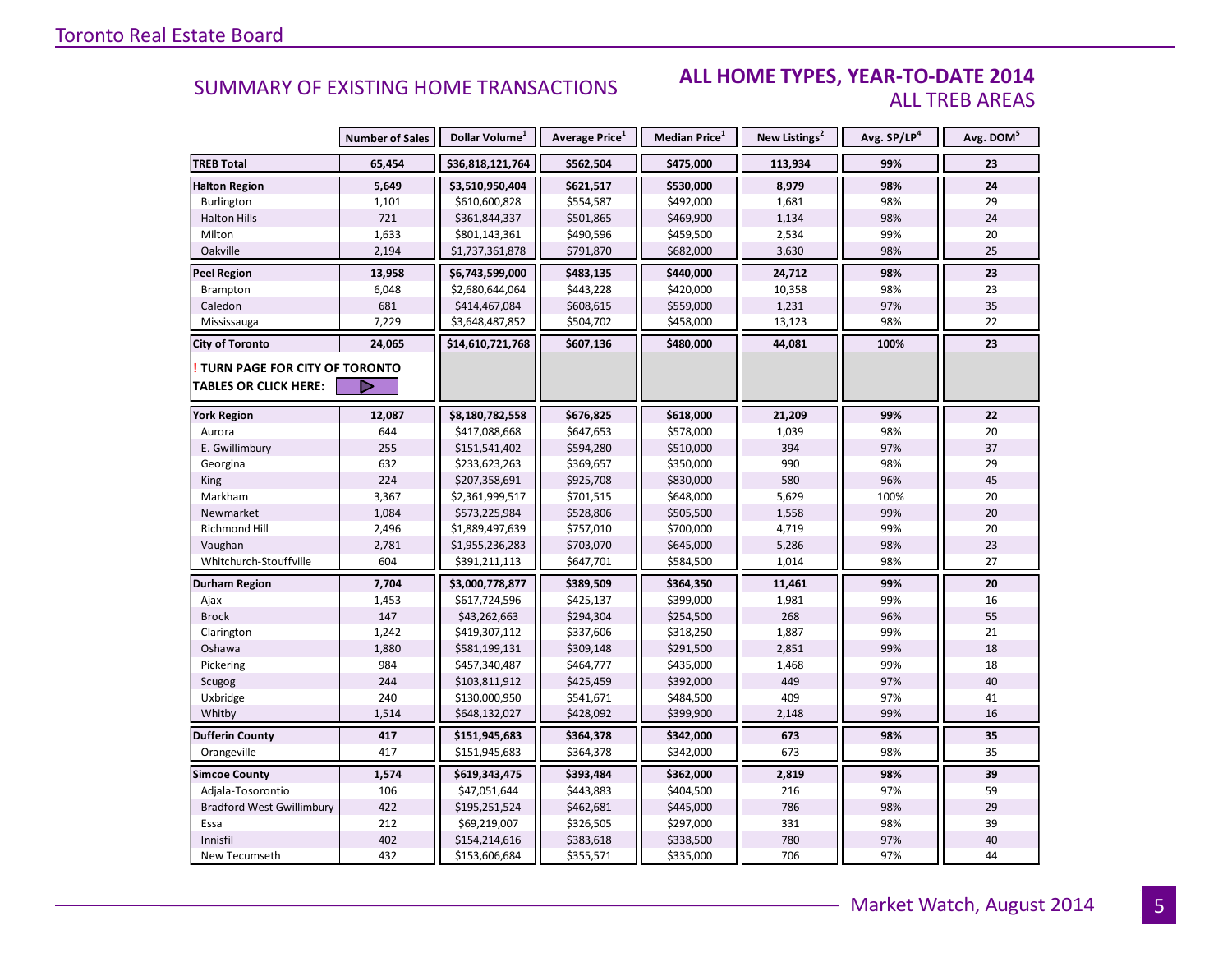#### **ALL HOME TYPES, YEAR-TO-DATE 2014** CITY OF TORONTO MUNICIPAL BREAKDOWN SUMMARY OF EXISTING HOME TRANSACTIONS

|                              | <b>Number of Sales</b> | Dollar Volume <sup>1</sup> | Average Price <sup>1</sup> | Median Price <sup>1</sup> | New Listings <sup>2</sup> | Avg. SP/LP <sup>4</sup> | Avg. DOM <sup>5</sup> |
|------------------------------|------------------------|----------------------------|----------------------------|---------------------------|---------------------------|-------------------------|-----------------------|
| <b>TREB Total</b>            | 65,454                 | \$36,818,121,764           | \$562,504                  | \$475,000                 | 113,934                   | 99%                     | 23                    |
| <b>City of Toronto Total</b> | 24,065                 | \$14,610,721,768           | \$607,136                  | \$480,000                 | 44,081                    | 100%                    | 23                    |
| <b>Toronto West</b>          | 5,947                  | \$3,140,720,527            | \$528,118                  | \$469,900                 | 10,861                    | 100%                    | 25                    |
| Toronto W01                  | 365                    | \$236,710,138              | \$648,521                  | \$538,000                 | 712                       | 102%                    | 24                    |
| Toronto W02                  | 589                    | \$397,540,891              | \$674,942                  | \$649,000                 | 859                       | 105%                    | 16                    |
| Toronto W03                  | 469                    | \$223,809,813              | \$477,206                  | \$480,000                 | 816                       | 102%                    | 18                    |
| Toronto W04                  | 519                    | \$223,345,922              | \$430,339                  | \$432,500                 | 885                       | 100%                    | 23                    |
| Toronto W05                  | 801                    | \$319,754,729              | \$399,194                  | \$428,000                 | 1,382                     | 98%                     | 31                    |
| Toronto W06                  | 805                    | \$390,096,927              | \$484,592                  | \$459,000                 | 1,866                     | 100%                    | 31                    |
| Toronto W07                  | 203                    | \$168,853,724              | \$831,792                  | \$798,000                 | 278                       | 103%                    | 15                    |
| Toronto W08                  | 1,229                  | \$792,465,443              | \$644,805                  | \$525,000                 | 2,367                     | 99%                     | 27                    |
| Toronto W09                  | 345                    | \$170,985,162              | \$495,609                  | \$532,500                 | 592                       | 99%                     | 24                    |
| Toronto W10                  | 622                    | \$217,157,779              | \$349,128                  | \$393,000                 | 1,104                     | 98%                     | 28                    |
| <b>Toronto Central</b>       | 11,072                 | \$7,960,870,370            | \$719,009                  | \$485,000                 | 22,474                    | 99%                     | 26                    |
| Toronto C01                  | 2,942                  | \$1,436,193,670            | \$488,169                  | \$409,250                 | 7,034                     | 99%                     | 30                    |
| Toronto C02                  | 493                    | \$536,767,906              | \$1,088,779                | \$840,000                 | 1,036                     | 101%                    | 24                    |
| Toronto C03                  | 392                    | \$435,880,981              | \$1,111,941                | \$763,500                 | 679                       | 100%                    | 23                    |
| Toronto C04                  | 720                    | \$919,293,409              | \$1,276,796                | \$1,200,000               | 1,263                     | 100%                    | 21                    |
| Toronto C06                  | 239                    | \$144,413,940              | \$604,242                  | \$635,000                 | 484                       | 100%                    | 25                    |
| Toronto C07                  | 826                    | \$532,577,080              | \$644,766                  | \$455,000                 | 1,689                     | 98%                     | 28                    |
| Toronto C08                  | 1,098                  | \$519,174,023              | \$472,836                  | \$415,000                 | 2,089                     | 99%                     | 27                    |
| Toronto C09                  | 243                    | \$397,853,462              | \$1,637,257                | \$1,400,000               | 428                       | 98%                     | 24                    |
| Toronto C10                  | 436                    | \$328,818,143              | \$754,170                  | \$669,750                 | 698                       | 102%                    | 19                    |
| Toronto C11                  | 387                    | \$286,587,129              | \$740,535                  | \$425,300                 | 537                       | 102%                    | 20                    |
| Toronto C12                  | 309                    | \$565,222,086              | \$1,829,198                | \$1,490,000               | 635                       | 97%                     | 31                    |
| Toronto C13                  | 563                    | \$388,151,009              | \$689,433                  | \$525,000                 | 860                       | 102%                    | 20                    |
| Toronto C14                  | 1,302                  | \$833,928,394              | \$640,498                  | \$435,000                 | 2,967                     | 98%                     | 28                    |
| Toronto C15                  | 1,122                  | \$636,009,138              | \$566,853                  | \$443,000                 | 2,075                     | 100%                    | 23                    |
| Toronto East                 | 7,046                  | \$3,509,130,871            | \$498,032                  | \$486,500                 | 10,746                    | 102%                    | 18                    |
| Toronto E01                  | 625                    | \$408,095,849              | \$652,953                  | \$640,000                 | 923                       | 107%                    | 13                    |
| Toronto E02                  | 558                    | \$419,455,369              | \$751,712                  | \$668,950                 | 837                       | 103%                    | 13                    |
| Toronto E03                  | 722                    | \$447,433,819              | \$619,714                  | \$599,000                 | 1,068                     | 105%                    | 13                    |
| Toronto E04                  | 851                    | \$361,020,708              | \$424,231                  | \$460,000                 | 1,275                     | 102%                    | 19                    |
| Toronto E05                  | 755                    | \$355,082,546              | \$470,308                  | \$395,000                 | 1,081                     | 102%                    | 16                    |
| Toronto E06                  | 320                    | \$176,436,190              | \$551,363                  | \$507,000                 | 540                       | 101%                    | 15                    |
| Toronto E07                  | 698                    | \$311,096,182              | \$445,697                  | \$428,750                 | 1,187                     | 103%                    | 20                    |
| Toronto E08                  | 452                    | \$205,935,644              | \$455,610                  | \$457,650                 | 698                       | 100%                    | 21                    |
| Toronto E09                  | 913                    | \$341,337,996              | \$373,864                  | \$354,000                 | 1,418                     | 100%                    | 22                    |
| Toronto E10                  | 482                    | \$237,631,043              | \$493,010                  | \$482,000                 | 760                       | 101%                    | 19                    |
| Toronto E11                  | 670                    | \$245,605,526              | \$366,575                  | \$367,000                 | 959                       | 100%                    | 20                    |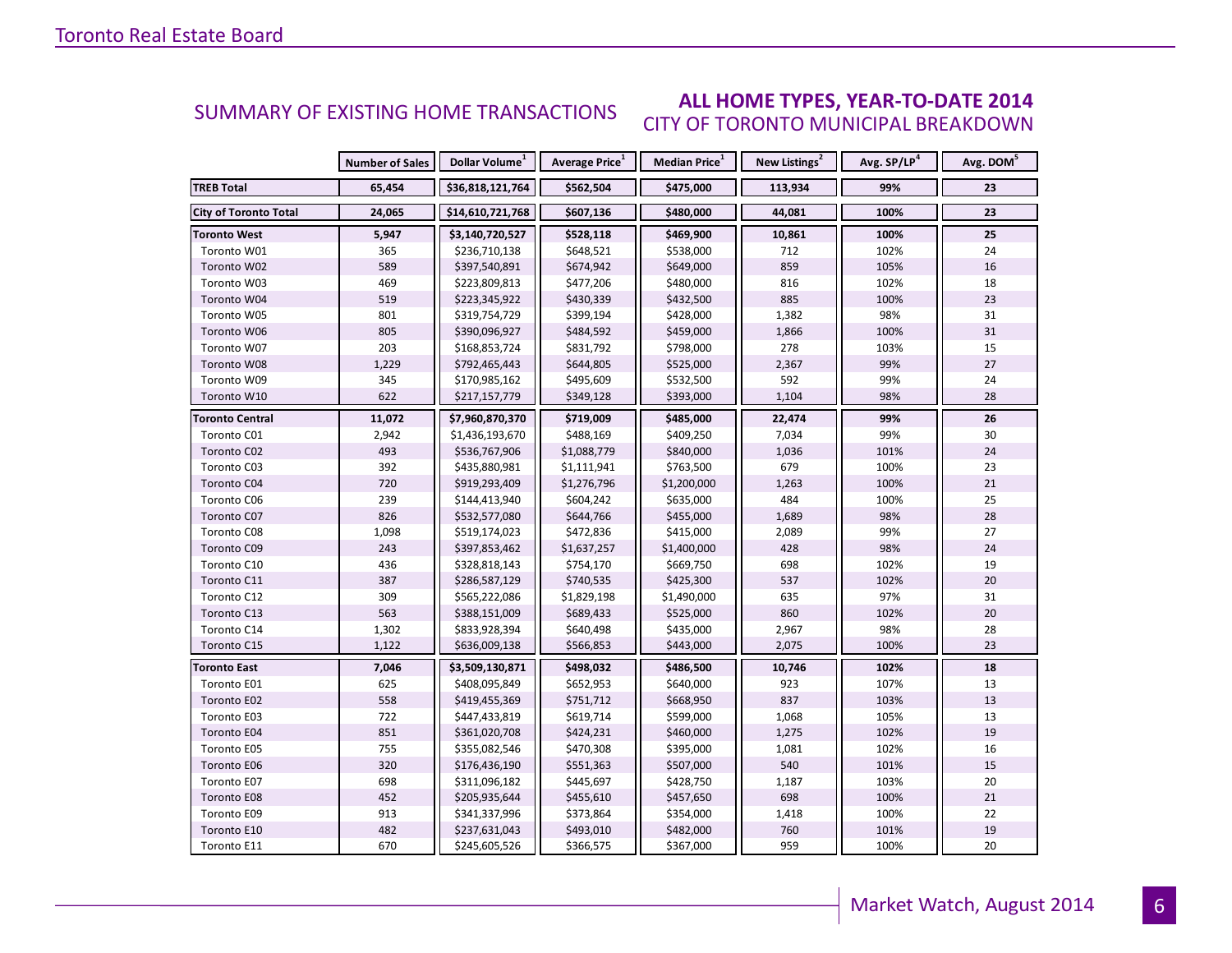#### DETACHED HOUSES, AUGUST 2014 ALL TREB AREAS

|                                  | Sales <sup>1</sup> | Dollar Volume <sup>1</sup> | Average Price <sup>1</sup> | Median Price <sup>1</sup> | New Listings <sup>2</sup> | <b>Active Listings<sup>3</sup></b> | Avg. SP/LP <sup>4</sup> | Avg. DOM <sup>5</sup> |
|----------------------------------|--------------------|----------------------------|----------------------------|---------------------------|---------------------------|------------------------------------|-------------------------|-----------------------|
| <b>TREB Total</b>                | 3,551              | \$2,501,148,228            | \$704,350                  | \$599,900                 | 5,556                     | 8,510                              | 98%                     | 26                    |
| <b>Halton Region</b>             | 354                | \$263,954,392              | \$745,634                  | \$654,500                 | 532                       | 980                                | 97%                     | 31                    |
| Burlington                       | 63                 | \$45,359,730               | \$719,996                  | \$650,000                 | 91                        | 217                                | 97%                     | 35                    |
| <b>Halton Hills</b>              | 59                 | \$34,126,596               | \$578,417                  | \$543,000                 | 97                        | 165                                | 98%                     | 32                    |
| Milton                           | 84                 | \$49,828,100               | \$593,192                  | \$565,250                 | 130                       | 189                                | 98%                     | 25                    |
| Oakville                         | 148                | \$134,639,966              | \$909,730                  | \$803,000                 | 214                       | 409                                | 97%                     | 32                    |
| <b>Peel Region</b>               | 755                | \$464,266,968              | \$614,923                  | \$568,500                 | 1,317                     | 1,832                              | 98%                     | 24                    |
| Brampton                         | 419                | \$224,015,166              | \$534,642                  | \$501,000                 | 710                       | 888                                | 98%                     | 23                    |
| Caledon                          | 82                 | \$54,496,422               | \$664,591                  | \$605,000                 | 111                       | 262                                | 96%                     | 32                    |
| Mississauga                      | 254                | \$185,755,380              | \$731,320                  | \$660,624                 | 496                       | 682                                | 98%                     | 23                    |
| <b>City of Toronto</b>           | 828                | \$747,210,585              | \$902,428                  | \$665,000                 | 1,229                     | 1,623                              | 99%                     | 22                    |
| TURN PAGE FOR CITY OF TORONTO    |                    |                            |                            |                           |                           |                                    |                         |                       |
| <b>TABLES OR CLICK HERE:</b>     |                    |                            |                            |                           |                           |                                    |                         |                       |
| <b>York Region</b>               | 786                | \$673,599,514              | \$856,997                  | \$787,250                 | 1,244                     | 2,047                              | 97%                     | 28                    |
| Aurora                           | 30                 | \$21,415,400               | \$713,847                  | \$697,500                 | 71                        | 129                                | 99%                     | 22                    |
| E. Gwillimbury                   | 29                 | \$21,167,590               | \$729,917                  | \$600,000                 | 40                        | 81                                 | 94%                     | 42                    |
| Georgina                         | 62                 | \$24,562,308               | \$396,166                  | \$343,000                 | 83                        | 184                                | 97%                     | 34                    |
| King                             | 22                 | \$26,085,000               | \$1,185,682                | \$1,177,500               | 38                        | 155                                | 94%                     | 81                    |
| Markham                          | 180                | \$177,591,890              | \$986,622                  | \$886,000                 | 271                       | 322                                | 98%                     | 23                    |
| Newmarket                        | 78                 | \$47,383,149               | \$607,476                  | \$597,000                 | 96                        | 118                                | 98%                     | 29                    |
| Richmond Hill                    | 162                | \$155,351,086              | \$958,957                  | \$901,944                 | 266                       | 397                                | 98%                     | 27                    |
| Vaughan                          | 172                | \$156,802,541              | \$911,643                  | \$835,000                 | 300                       | 475                                | 97%                     | 26                    |
| Whitchurch-Stouffville           | 51                 | \$43,240,550               | \$847,854                  | \$647,000                 | 79                        | 186                                | 97%                     | 24                    |
| <b>Durham Region</b>             | 638                | \$272,162,835              | \$426,588                  | \$406,800                 | 885                       | 1,211                              | 98%                     | 24                    |
| Ajax                             | 104                | \$51,190,330               | \$492,215                  | \$474,625                 | 142                       | 115                                | 99%                     | 18                    |
| <b>Brock</b>                     | 20                 | \$6,149,000                | \$307,450                  | \$252,500                 | 25                        | 101                                | 96%                     | 64                    |
| Clarington                       | 107                | \$40,276,640               | \$376,417                  | \$340,000                 | 152                       | 225                                | 98%                     | 26                    |
| Oshawa                           | 175                | \$59,743,540               | \$341,392                  | \$338,800                 | 230                       | 234                                | 99%                     | 21                    |
| Pickering                        | 64                 | \$34,119,500               | \$533,117                  | \$495,800                 | 107                       | 132                                | 99%                     | 15                    |
| Scugog                           | 31                 | \$14,461,384               | \$466,496                  | \$437,500                 | 53                        | 132                                | 97%                     | 46                    |
| Uxbridge                         | 22                 | \$13,691,000               | \$622,318                  | \$612,500                 | 38                        | 112                                | 95%                     | 40                    |
| Whitby                           | 115                | \$52,531,441               | \$456,795                  | \$439,000                 | 138                       | 160                                | 99%                     | 20                    |
| <b>Dufferin County</b>           | 37                 | \$14,636,600               | \$395,584                  | \$370,000                 | 69                        | 145                                | 98%                     | 37                    |
| Orangeville                      | 37                 | \$14,636,600               | \$395,584                  | \$370,000                 | 69                        | 145                                | 98%                     | 37                    |
| <b>Simcoe County</b>             | 153                | \$65,317,334               | \$426,911                  | \$386,000                 | 280                       | 672                                | 97%                     | 42                    |
| Adjala-Tosorontio                | 18                 | \$8,838,894                | \$491,050                  | \$496,875                 | 27                        | 88                                 | 98%                     | 47                    |
| <b>Bradford West Gwillimbury</b> | 35                 | \$18,186,890               | \$519,625                  | \$497,000                 | 75                        | 145                                | 97%                     | 29                    |
| Essa                             | 10                 | \$3,341,000                | \$334,100                  | \$277,500                 | 19                        | 69                                 | 98%                     | 51                    |
| Innisfil                         | 42                 | \$16,718,650               | \$398,063                  | \$337,000                 | 94                        | 217                                | 97%                     | 45                    |
| New Tecumseth                    | 48                 | \$18,231,900               | \$379,831                  | \$339,950                 | 65                        | 153                                | 97%                     | 46                    |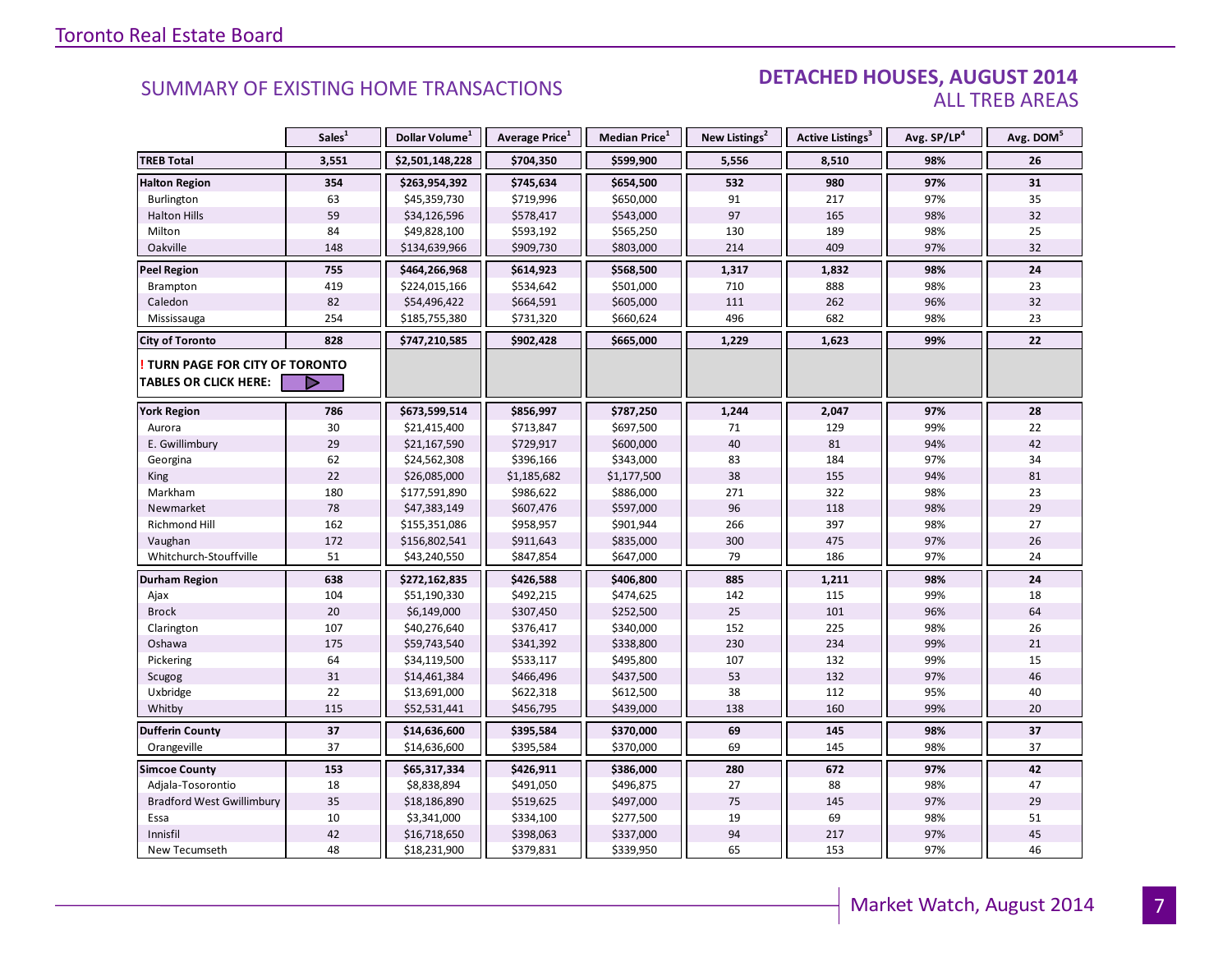### DETACHED HOUSES, AUGUST 2014 CITY OF TORONTO MUNICIPAL BREAKDOWN

<span id="page-7-0"></span>

|                              | Sales <sup>1</sup> | Dollar Volume <sup>1</sup> | Average Price <sup>1</sup> | Median Price <sup>1</sup> | New Listings <sup>2</sup> | Active Listings <sup>3</sup> | Avg. SP/LP <sup>4</sup> | Avg. DOM <sup>5</sup> |
|------------------------------|--------------------|----------------------------|----------------------------|---------------------------|---------------------------|------------------------------|-------------------------|-----------------------|
| <b>TREB Total</b>            | 3,551              | \$2,501,148,228            | \$704,350                  | \$599,900                 | 5,556                     | 8,510                        | 98%                     | 26                    |
| <b>City of Toronto Total</b> | 828                | \$747,210,585              | \$902,428                  | \$665,000                 | 1,229                     | 1,623                        | 99%                     | 22                    |
| <b>Toronto West</b>          | 240                | \$170,019,586              | \$708,415                  | \$607,000                 | 395                       | 571                          | 99%                     | 22                    |
| Toronto W01                  | 10                 | \$10,521,100               | \$1,052,110                | \$972,500                 | 9                         | 10                           | 98%                     | 22                    |
| Toronto W02                  | 15                 | \$11,645,000               | \$776,333                  | \$722,000                 | 16                        | 26                           | 103%                    | 17                    |
| Toronto W03                  | 32                 | \$15,415,100               | \$481,722                  | \$476,000                 | 59                        | 70                           | 100%                    | 21                    |
| Toronto W04                  | 28                 | \$16,689,460               | \$596,052                  | \$588,055                 | 45                        | 79                           | 99%                     | 26                    |
| Toronto W05                  | 14                 | \$7,688,000                | \$549,143                  | \$534,000                 | 36                        | 57                           | 98%                     | 29                    |
| Toronto W06                  | 30                 | \$19,269,424               | \$642,314                  | \$595,200                 | 46                        | 48                           | 104%                    | 12                    |
| Toronto W07                  | 9                  | \$8,450,016                | \$938,891                  | \$955,000                 | 19                        | 18                           | 102%                    | 18                    |
| Toronto W08                  | 50                 | \$48,659,086               | \$973,182                  | \$784,250                 | 80                        | 150                          | 98%                     | 31                    |
| Toronto W09                  | 19                 | \$15,345,100               | \$807,637                  | \$705,000                 | 23                        | 34                           | 95%                     | 18                    |
| Toronto W10                  | 33                 | \$16,337,300               | \$495,070                  | \$488,000                 | 62                        | 79                           | 99%                     | 19                    |
| <b>Toronto Central</b>       | 246                | \$370,445,740              | \$1,505,877                | \$1,182,500               | 338                       | 608                          | 98%                     | 28                    |
| Toronto C01                  | $\overline{4}$     | \$4,145,000                | \$1,036,250                | \$1,125,000               | 5                         | 11                           | 94%                     | 46                    |
| Toronto C02                  | 11                 | \$18,967,500               | \$1,724,318                | \$1,400,000               | 11                        | 24                           | 98%                     | 32                    |
| Toronto C03                  | 18                 | \$26,328,100               | \$1,462,672                | \$765,050                 | 27                        | 48                           | 97%                     | 30                    |
| Toronto C04                  | 37                 | \$55,064,793               | \$1,488,238                | \$1,440,000               | 53                        | 99                           | 100%                    | 26                    |
| Toronto C06                  | 17                 | \$14,190,650               | \$834,744                  | \$816,000                 | 29                        | 35                           | 98%                     | 24                    |
| Toronto C07                  | 27                 | \$28,424,499               | \$1,052,759                | \$952,000                 | 41                        | 97                           | 97%                     | 30                    |
| Toronto C08                  |                    |                            |                            |                           |                           | $\mathbf{1}$                 |                         |                       |
| Toronto C09                  | $6\,$              | \$16,415,000               | \$2,735,833                | \$2,665,000               | 11                        | $27$                         | 95%                     | 23                    |
| Toronto C10                  | $\overline{7}$     | \$9,940,300                | \$1,420,043                | \$1,458,500               | 6                         | 12                           | 99%                     | 44                    |
| Toronto C11                  | 12                 | \$18,339,499               | \$1,528,292                | \$1,497,000               | 14                        | $\overline{7}$               | 103%                    | 23                    |
| Toronto C12                  | 20                 | \$69,822,000               | \$3,491,100                | \$2,937,000               | 25                        | 93                           | 95%                     | 51                    |
| Toronto C13                  | 19                 | \$22,879,200               | \$1,204,168                | \$985,000                 | 26                        | 26                           | 99%                     | 27                    |
| Toronto C14                  | 39                 | \$57,761,999               | \$1,481,077                | \$1,320,000               | 59                        | 95                           | 98%                     | 21                    |
| Toronto C15                  | 29                 | \$28,167,200               | \$971,283                  | \$884,000                 | 31                        | 33                           | 100%                    | 17                    |
| <b>Toronto East</b>          | 342                | \$206,745,259              | \$604,518                  | \$574,950                 | 496                       | 444                          | 101%                    | 17                    |
| Toronto E01                  | 11                 | \$7,429,000                | \$675,364                  | \$650,000                 | 23                        | 19                           | 109%                    | 11                    |
| Toronto E02                  | 9                  | \$7,221,175                | \$802,353                  | \$725,000                 | 16                        | 19                           | 101%                    | 21                    |
| Toronto E03                  | 39                 | \$26,188,500               | \$671,500                  | \$650,000                 | 48                        | 41                           | 102%                    | 15                    |
| Toronto E04                  | 61                 | \$32,716,030               | \$536,328                  | \$528,000                 | 86                        | 70                           | 100%                    | 19                    |
| Toronto E05                  | 35                 | \$25,302,938               | \$722,941                  | \$715,800                 | 45                        | 30                           | 101%                    | 18                    |
| Toronto E06                  | 27                 | \$14,713,500               | \$544,944                  | \$498,000                 | 40                        | 30                           | 101%                    | 19                    |
| Toronto E07                  | 29                 | \$19,306,264               | \$665,733                  | \$638,000                 | 42                        | 33                           | 101%                    | 18                    |
| Toronto E08                  | 21                 | \$13,792,500               | \$656,786                  | \$567,000                 | 28                        | 47                           | 97%                     | 23                    |
| Toronto E09                  | 49                 | \$25,685,601               | \$524,196                  | \$501,000                 | 68                        | 53                           | 101%                    | 12                    |
| Toronto E10                  | 38                 | \$22,049,151               | \$580,241                  | \$555,500                 | 53                        | 61                           | 102%                    | 20                    |
| Toronto E11                  | 23                 | \$12,340,600               | \$536,548                  | \$545,000                 | 47                        | 41                           | 103%                    | 14                    |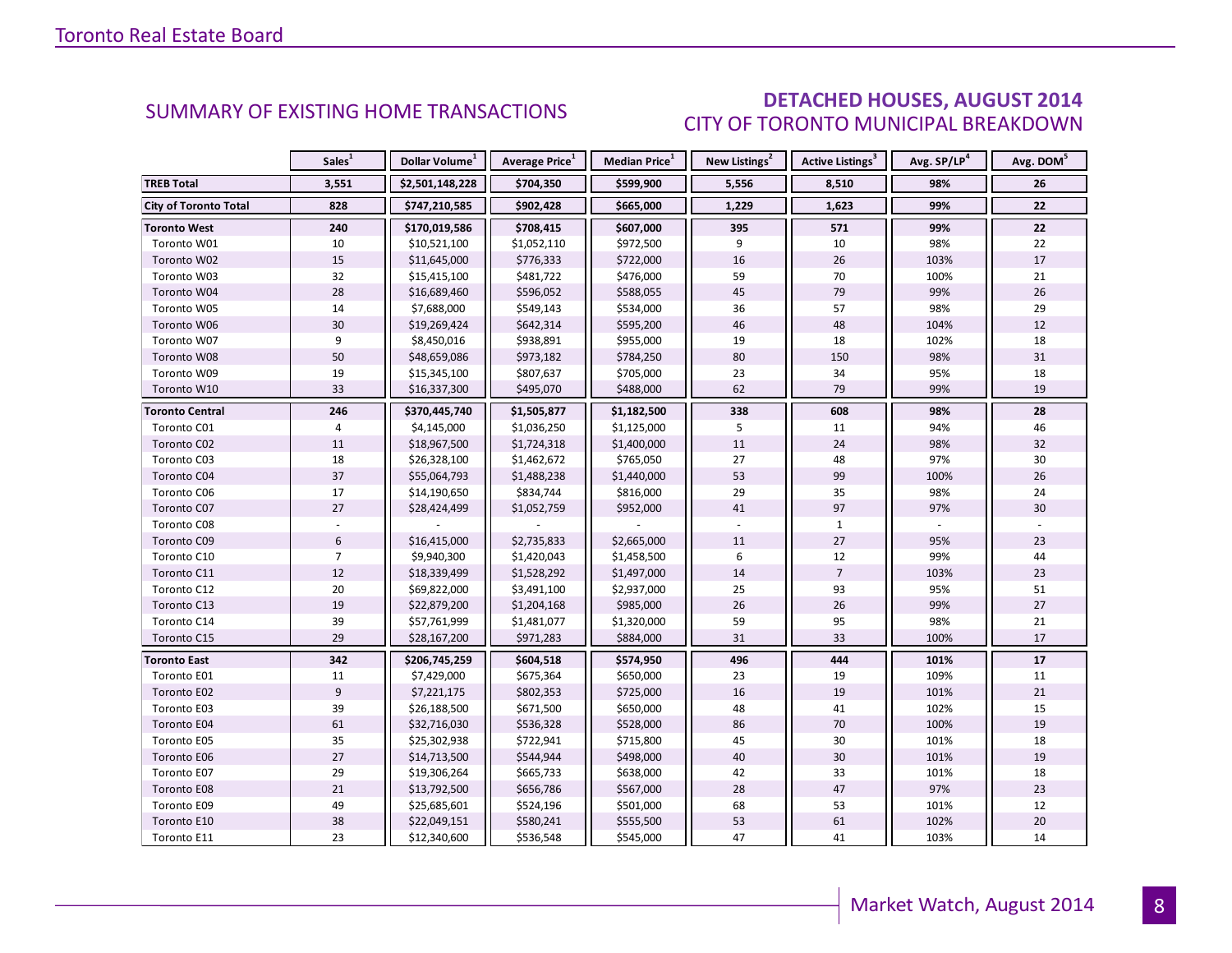#### **Industrial Leasing SEMI-DETACHED HOUSES, AUGUST 2014**<br>ALL TREB AREAS ALL TREB AREAS

|                                  | Sales <sup>1</sup> | Dollar Volume <sup>1</sup> | Average Price <sup>1</sup> | <b>Median Price</b> <sup>1</sup> | New Listings <sup>2</sup> | Active Listings <sup>3</sup> | Avg. SP/LP4 | Avg. DOM <sup>5</sup> |
|----------------------------------|--------------------|----------------------------|----------------------------|----------------------------------|---------------------------|------------------------------|-------------|-----------------------|
| <b>TREB Total</b>                | 785                | \$394,586,260              | \$502,658                  | \$467,500                        | 1,057                     | 908                          | 100%        | 17                    |
| <b>Halton Region</b>             | 51                 | \$24,164,100               | \$473,806                  | \$457,000                        | 45                        | 44                           | 99%         | 19                    |
| Burlington                       | $\overline{7}$     | \$3,226,250                | \$460,893                  | \$458,250                        | 4                         | $\overline{4}$               | 99%         | 29                    |
| <b>Halton Hills</b>              | 5                  | \$1,737,650                | \$347,530                  | \$355,750                        | 6                         | $\overline{4}$               | 99%         | 10                    |
| Milton                           | 27                 | \$12,329,800               | \$456,659                  | \$457,000                        | 26                        | 23                           | 99%         | 18                    |
| Oakville                         | 12                 | \$6,870,400                | \$572,533                  | \$530,000                        | 9                         | 13                           | 99%         | 18                    |
| <b>Peel Region</b>               | 288                | \$125,989,146              | \$437,462                  | \$428,500                        | 438                       | 379                          | 99%         | 18                    |
| Brampton                         | 161                | \$64,955,325               | \$403,449                  | \$399,000                        | 234                       | 202                          | 98%         | 19                    |
| Caledon                          | 8                  | \$3,469,035                | \$433,629                  | \$437,000                        | 9                         | 6                            | 98%         | 14                    |
| Mississauga                      | 119                | \$57,564,786               | \$483,738                  | \$482,000                        | 195                       | 171                          | 99%         | 16                    |
| <b>City of Toronto</b>           | 246                | \$154,420,369              | \$627,725                  | \$572,500                        | 307                       | 284                          | 102%        | 17                    |
| TURN PAGE FOR CITY OF TORONTO    |                    |                            |                            |                                  |                           |                              |             |                       |
| <b>TABLES OR CLICK HERE:</b>     | Þ                  |                            |                            |                                  |                           |                              |             |                       |
| <b>York Region</b>               | 112                | \$63,357,206               | \$565,689                  | \$566,940                        | 160                       | 128                          | 100%        | 17                    |
| Aurora                           | 6                  | \$2,947,100                | \$491,183                  | \$501,500                        | 11                        | $\overline{7}$               | 99%         | 13                    |
| E. Gwillimbury                   |                    |                            |                            |                                  | $\overline{2}$            | $\overline{2}$               |             |                       |
| Georgina                         |                    |                            |                            |                                  | 3                         | 3                            |             |                       |
| King                             | $\sim$             |                            |                            |                                  |                           | $1\,$                        |             |                       |
| Markham                          | 39                 | \$24,120,638               | \$618,478                  | \$620,500                        | 45                        | 31                           | 102%        | 11                    |
| Newmarket                        | $10\,$             | \$4,225,400                | \$422,540                  | \$397,450                        | 13                        | 18                           | 99%         | 32                    |
| Richmond Hill                    | 12                 | \$6,695,268                | \$557,939                  | \$562,940                        | 25                        | 23                           | 100%        | 15                    |
| Vaughan                          | 40                 | \$22,971,800               | \$574,295                  | \$569,250                        | 54                        | 40                           | 99%         | 20                    |
| Whitchurch-Stouffville           | 5                  | \$2,397,000                | \$479,400                  | \$485,000                        | $\overline{7}$            | 3                            | 99%         | 9                     |
| Durham Region                    | 74                 | \$22,445,939               | \$303,324                  | \$274,450                        | 90                        | 57                           | 100%        | ${\bf 14}$            |
| Ajax                             | 13                 | \$5,031,389                | \$387,030                  | \$395,500                        | 18                        | 8                            | 99%         | 13                    |
| <b>Brock</b>                     |                    |                            |                            |                                  |                           |                              |             |                       |
| Clarington                       | $\boldsymbol{6}$   | \$1,468,400                | \$244,733                  | \$254,000                        | 6                         | $\overline{4}$               | 100%        | $30\,$                |
| Oshawa                           | 37                 | \$9,015,000                | \$243,649                  | \$240,500                        | 48                        | 34                           | 100%        | 12                    |
| Pickering                        | 11                 | \$4,454,250                | \$404,932                  | \$403,000                        | 14                        | 10                           | 101%        | 14                    |
| Scugog                           |                    |                            |                            |                                  |                           |                              |             |                       |
| Uxbridge                         |                    |                            |                            |                                  | $\mathbf{1}$              | $\mathbf{1}$                 |             |                       |
| Whitby                           | $\overline{7}$     | \$2,476,900                | \$353,843                  | \$354,000                        | 3                         |                              | 102%        | 9                     |
| <b>Dufferin County</b>           | $\pmb{8}$          | \$2,212,000                | \$276,500                  | \$284,000                        | 10                        | $\boldsymbol{9}$             | 99%         | ${\bf 15}$            |
| Orangeville                      | 8                  | \$2,212,000                | \$276,500                  | \$284,000                        | 10                        | 9                            | 99%         | 15                    |
| <b>Simcoe County</b>             | 6                  | \$1,997,500                | \$332,917                  | \$336,000                        | $\overline{\mathbf{z}}$   | $\overline{7}$               | 98%         | 21                    |
| Adjala-Tosorontio                |                    |                            |                            |                                  |                           |                              |             |                       |
| <b>Bradford West Gwillimbury</b> | $\overline{3}$     | \$1,204,500                | \$401,500                  | \$407,500                        | $\overline{4}$            | $\overline{4}$               | 98%         | 32                    |
| Essa                             | $\mathbf{1}$       | \$290,000                  | \$290,000                  | \$290,000                        | $\mathbf{1}$              | $\overline{2}$               | 100%        | 9                     |
| Innisfil                         |                    |                            |                            |                                  |                           |                              |             |                       |
| New Tecumseth                    | $\overline{2}$     | \$503,000                  | \$251,500                  | \$251,500                        | $\overline{2}$            | $\mathbf{1}$                 | 99%         | 9                     |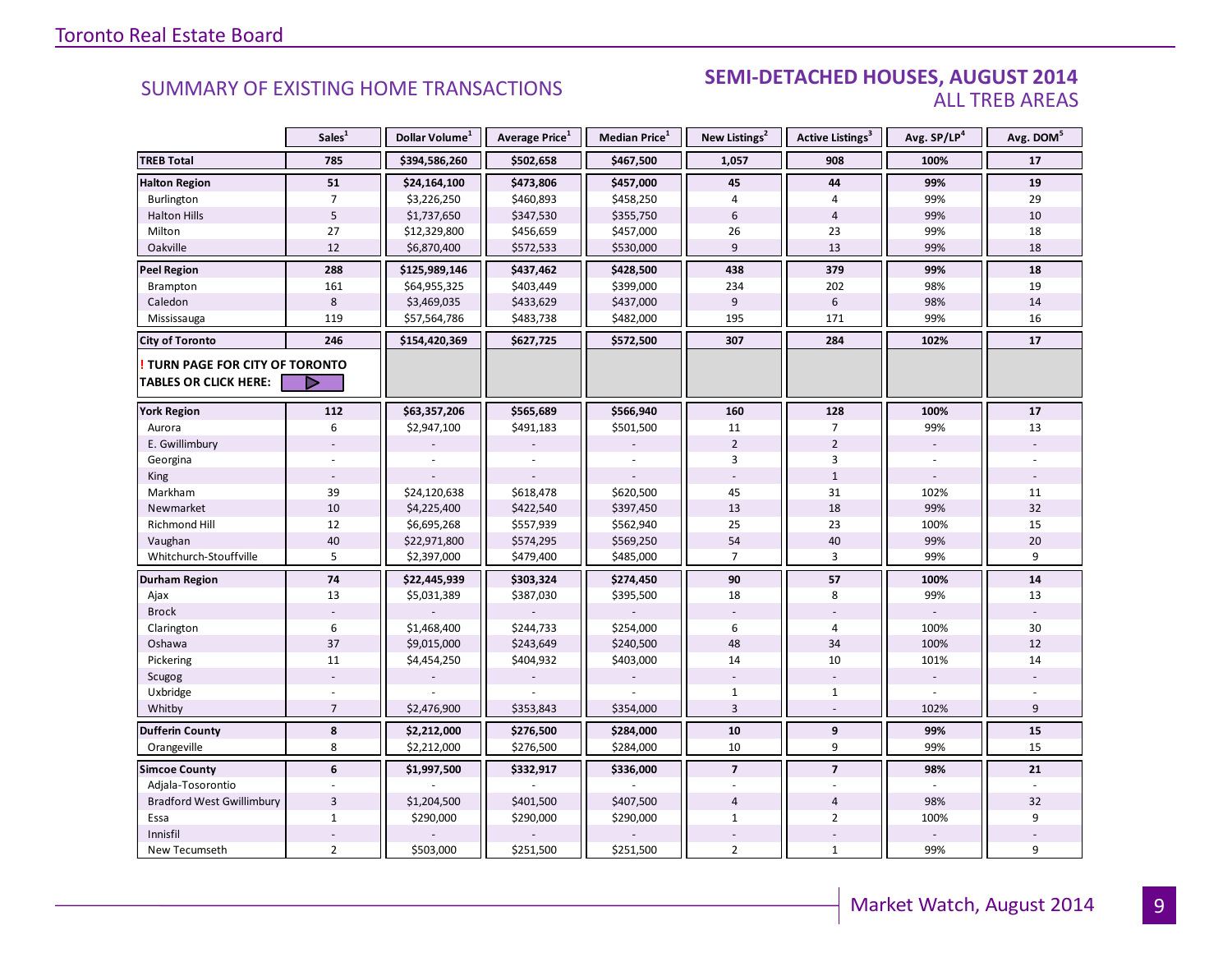### SEMI-DETACHED HOUSES, AUGUST 2014 CITY OF TORONTO MUNICIPAL BREAKDOWN

<span id="page-9-0"></span>

|                              | Sales <sup>1</sup> | Dollar Volume <sup>1</sup> | Average Price <sup>1</sup> | Median Price <sup>1</sup> | New Listings <sup>2</sup> | <b>Active Listings<sup>3</sup></b> | Avg. SP/LP <sup>4</sup> | Avg. DOM <sup>5</sup> |
|------------------------------|--------------------|----------------------------|----------------------------|---------------------------|---------------------------|------------------------------------|-------------------------|-----------------------|
| <b>TREB Total</b>            | 785                | \$394,586,260              | \$502,658                  | \$467,500                 | 1,057                     | 908                                | 100%                    | 17                    |
| <b>City of Toronto Total</b> | 246                | \$154,420,369              | \$627,725                  | \$572,500                 | 307                       | 284                                | 102%                    | 17                    |
| <b>Toronto West</b>          | 76                 | \$40,077,725               | \$527,338                  | \$489,000                 | 100                       | 115                                | 101%                    | 23                    |
| Toronto W01                  |                    |                            |                            |                           | $\overline{2}$            | $\mathbf{1}$                       |                         |                       |
| Toronto W02                  | 19                 | \$12,144,225               | \$639,170                  | \$650,000                 | 18                        | 13                                 | 105%                    | 16                    |
| Toronto W03                  | 10                 | \$5,083,500                | \$508,350                  | \$540,500                 | 27                        | 28                                 | 106%                    | 22                    |
| Toronto W04                  | 5                  | \$2,247,500                | \$449,500                  | \$475,500                 | $\overline{3}$            | 8                                  | 100%                    | 40                    |
| Toronto W05                  | 36                 | \$17,269,500               | \$479,708                  | \$458,000                 | 38                        | 45                                 | 98%                     | 24                    |
| Toronto W06                  | $\overline{2}$     | \$1,300,000                | \$650,000                  | \$650,000                 | $\overline{2}$            | $6\overline{6}$                    | 96%                     | 51                    |
| Toronto W07                  |                    |                            |                            |                           | $\mathbf{1}$              | $\mathbf{1}$                       |                         |                       |
| Toronto W08                  |                    |                            |                            |                           |                           |                                    |                         |                       |
| Toronto W09                  | $\mathbf{1}$       | \$421,000                  | \$421,000                  | \$421,000                 | $\mathbf{1}$              | $\overline{2}$                     | 105%                    | 10                    |
| Toronto W10                  | $\overline{3}$     | \$1,612,000                | \$537,333                  | \$590,000                 | 8                         | 11                                 | 101%                    | 9                     |
| <b>Toronto Central</b>       | 65                 | \$52,158,329               | \$802,436                  | \$660,000                 | 64                        | ${\bf 72}$                         | 101%                    | 20                    |
| Toronto C01                  | 12                 | \$9,282,000                | \$773,500                  | \$740,000                 | 9                         | 14                                 | 99%                     | 30                    |
| Toronto C02                  | 10                 | \$13,298,588               | \$1,329,859                | \$1,132,500               | 12                        | 16                                 | 100%                    | 14                    |
| Toronto C03                  | 9                  | \$5,444,530                | \$604,948                  | \$630,000                 | 8                         | 8                                  | 104%                    | 16                    |
| Toronto C04                  | $\overline{3}$     | \$2,826,700                | \$942,233                  | \$920,000                 | $\overline{2}$            |                                    | 111%                    | $\overline{4}$        |
| Toronto C06                  |                    |                            |                            |                           | $\mathbf{1}$              | $\overline{2}$                     |                         |                       |
| Toronto C07                  | 6                  | \$3,608,500                | \$601,417                  | \$592,250                 | 6                         | 6                                  | 97%                     | 32                    |
| Toronto C08                  |                    |                            |                            |                           |                           | 4                                  |                         |                       |
| Toronto C09                  | $\mathbf{1}$       | \$1,760,000                | \$1,760,000                | \$1,760,000               | $\mathbf{1}$              | $\mathbf{1}$                       | 98%                     | $\mathbf 0$           |
| Toronto C10                  | $\overline{3}$     | \$2,794,500                | \$931,500                  | \$929,000                 | 2                         |                                    | 108%                    | 13                    |
| Toronto C11                  | $\mathbf{1}$       | \$987,000                  | \$987,000                  | \$987,000                 | $\overline{2}$            |                                    | 124%                    | $\overline{7}$        |
| Toronto C12                  | $\overline{2}$     | \$1,323,510                | \$661,755                  | \$661,755                 |                           |                                    | 98%                     | 36                    |
| Toronto C13                  | $6\overline{6}$    | \$3,194,001                | \$532,334                  | \$522,000                 | 6                         | 5                                  | 101%                    | 19                    |
| Toronto C14                  |                    |                            |                            |                           |                           |                                    |                         |                       |
| Toronto C15                  | 12                 | \$7,639,000                | \$636,583                  | \$639,500                 | 15                        | 16                                 | 100%                    | 17                    |
| <b>Toronto East</b>          | 105                | \$62,184,315               | \$592,232                  | \$546,000                 | 143                       | 97                                 | 103%                    | $12$                  |
| Toronto E01                  | 26                 | \$17,917,500               | \$689,135                  | \$760,000                 | 29                        | 15                                 | 106%                    | 15                    |
| Toronto E02                  | 25                 | \$16,699,432               | \$667,977                  | \$660,000                 | 27                        | 12                                 | 104%                    | 9                     |
| Toronto E03                  | 13                 | \$8,008,395                | \$616,030                  | \$595,000                 | 21                        | 20                                 | 105%                    | 8                     |
| Toronto E04                  | $\overline{7}$     | \$3,552,000                | \$507,429                  | \$467,000                 | 14                        | 8                                  | 102%                    | 12                    |
| Toronto E05                  | $\overline{2}$     | \$1,070,000                | \$535,000                  | \$535,000                 | $\overline{7}$            | 8                                  | 98%                     | 18                    |
| Toronto E06                  | $\overline{4}$     | \$1,922,600                | \$480,650                  | \$465,500                 | $\overline{4}$            | $\overline{3}$                     | 97%                     | 15                    |
| Toronto E07                  | $\overline{7}$     | \$3,607,000                | \$515,286                  | \$529,000                 | 11                        | 10                                 | 100%                    | 14                    |
| <b>Toronto E08</b>           | $\overline{2}$     | \$886,388                  | \$443,194                  | \$443,194                 | $\overline{3}$            | $\overline{2}$                     | 99%                     | 16                    |
| Toronto E09                  | $\overline{4}$     | \$1,594,000                | \$398,500                  | \$405,750                 | $\mathbf{1}$              | $\overline{2}$                     | 101%                    | 17                    |
| Toronto E10                  | $\mathbf{1}$       | \$469,000                  | \$469,000                  | \$469,000                 | $\boldsymbol{6}$          | $\boldsymbol{6}$                   | 98%                     | 13                    |
| Toronto E11                  | 14                 | \$6,458,000                | \$461,286                  | \$467,500                 | 20                        | 11                                 | 100%                    | 14                    |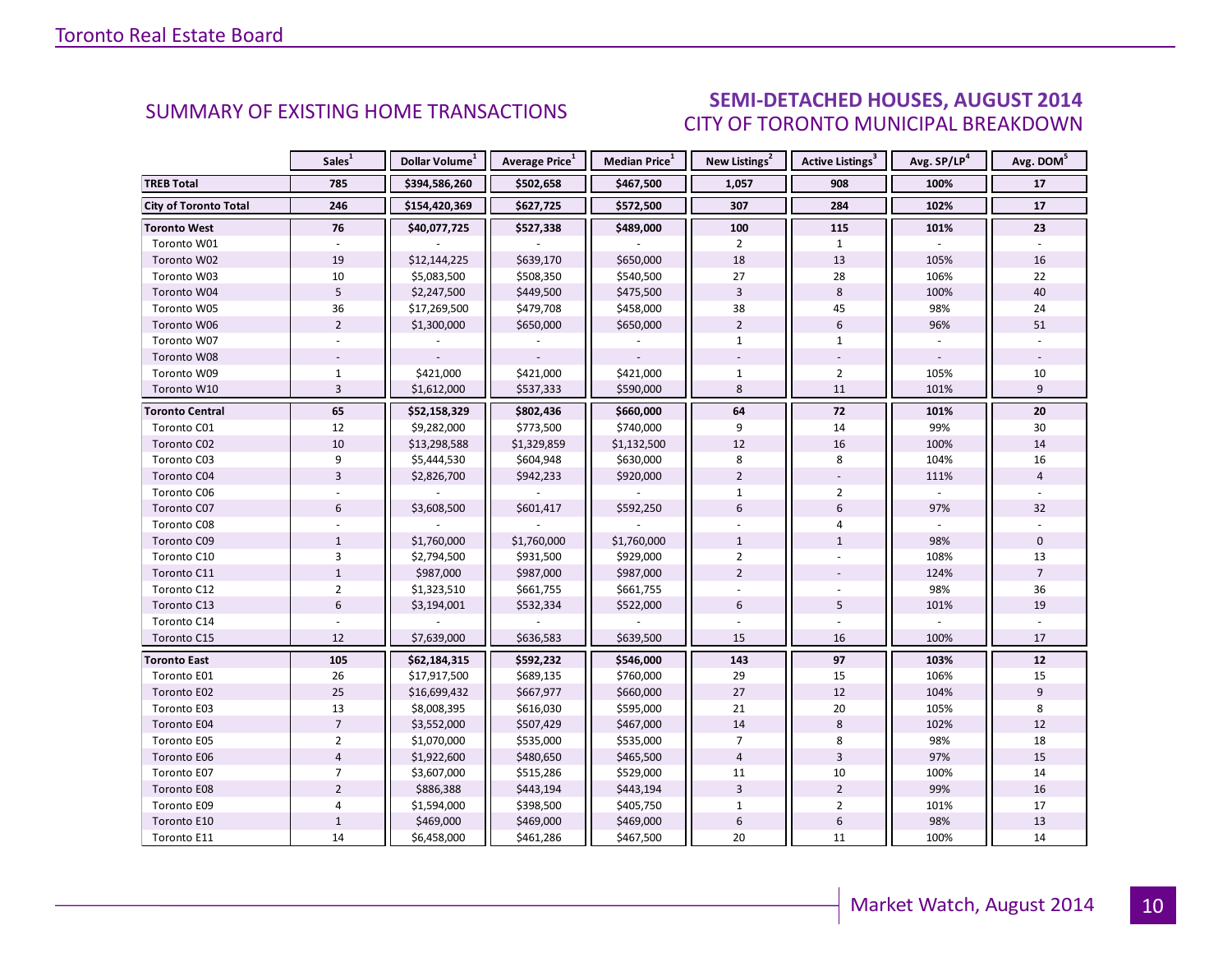#### **Industry Of EXISTING HOME TRANSACTIONS CONDOMINIUM TOWNHOUSES, AUGUST 2014** ALL TREB AREAS

|                                  | Sales <sup>1</sup> | Dollar Volume <sup>1</sup> | Average Price <sup>1</sup> | Median Price <sup>1</sup> | New Listings <sup>2</sup> | <b>Active Listings</b> <sup>3</sup> | Avg. SP/LP <sup>4</sup> | Avg. DOM <sup>5</sup> |
|----------------------------------|--------------------|----------------------------|----------------------------|---------------------------|---------------------------|-------------------------------------|-------------------------|-----------------------|
| <b>TREB Total</b>                | 632                | \$235,341,719              | \$372,376                  | \$360,350                 | 841                       | 1,069                               | 99%                     | 25                    |
| <b>Halton Region</b>             | 53                 | \$18,787,300               | \$354,477                  | \$326,000                 | 55                        | 84                                  | 99%                     | 35                    |
| Burlington                       | 19                 | \$7,177,000                | \$377,737                  | \$335,000                 | 20                        | 29                                  | 99%                     | 33                    |
| <b>Halton Hills</b>              | 5                  | \$1,464,900                | \$292,980                  | \$280,000                 | $\overline{4}$            | $\overline{4}$                      | 98%                     | 30                    |
| Milton                           | 11                 | \$3,264,500                | \$296,773                  | \$291,000                 | 9                         | 13                                  | 99%                     | 29                    |
| Oakville                         | 18                 | \$6,880,900                | \$382,272                  | \$350,000                 | 22                        | 38                                  | 98%                     | 43                    |
| <b>Peel Region</b>               | 226                | \$80,093,389               | \$354,396                  | \$357,200                 | 321                       | 389                                 | 98%                     | 25                    |
| Brampton                         | 51                 | \$14,558,250               | \$285,456                  | \$275,000                 | 88                        | 109                                 | 98%                     | 27                    |
| Caledon                          |                    |                            |                            |                           |                           |                                     |                         |                       |
| Mississauga                      | 175                | \$65,535,139               | \$374,487                  | \$375,000                 | 233                       | 280                                 | 99%                     | 25                    |
| <b>City of Toronto</b>           | 236                | \$97,214,950               | \$411,928                  | \$385,444                 | 321                       | 422                                 | 99%                     | 23                    |
| TURN PAGE FOR CITY OF TORONTO    |                    |                            |                            |                           |                           |                                     |                         |                       |
| <b>TABLES OR CLICK HERE:</b>     |                    |                            |                            |                           |                           |                                     |                         |                       |
| <b>York Region</b>               | 60                 | \$25,203,121               | \$420,052                  | \$416,500                 | 90                        | 116                                 | 99%                     | 27                    |
| Aurora                           | $\mathbf{1}$       | \$343,000                  | \$343,000                  | \$343,000                 | 10                        | 21                                  | 98%                     | 18                    |
| E. Gwillimbury                   |                    |                            |                            |                           |                           |                                     | $\mathbb{L}$            |                       |
| Georgina                         |                    |                            |                            |                           | $\mathbf{1}$              | $\mathbf{1}$                        |                         |                       |
| King                             |                    |                            |                            |                           |                           |                                     |                         |                       |
| Markham                          | 23                 | \$9,690,290                | \$421,317                  | \$425,000                 | 44                        | 52                                  | 99%                     | 25                    |
| Newmarket                        | $10\,$             | \$3,327,200                | \$332,720                  | \$348,900                 | 9                         | 8                                   | 98%                     | 28                    |
| Richmond Hill                    | 13                 | \$5,516,430                | \$424,341                  | \$437,000                 | 14                        | 14                                  | 100%                    | 33                    |
| Vaughan                          | 12                 | \$6,051,200                | \$504,267                  | \$463,500                 | 10                        | 19                                  | 97%                     | 24                    |
| Whitchurch-Stouffville           | $\mathbf{1}$       | \$275,001                  | \$275,001                  | \$275,001                 | $\overline{2}$            | $\mathbf{1}$                        | 98%                     | 12                    |
| <b>Durham Region</b>             | 51                 | \$12,855,900               | \$252,076                  | \$253,500                 | 51                        | 50                                  | 99%                     | 18                    |
| Ajax                             | 4                  | \$1,302,500                | \$325,625                  | \$322,750                 | 6                         | 8                                   | 99%                     | 11                    |
| <b>Brock</b>                     | $\overline{3}$     | \$637,000                  | \$212,333                  | \$220,000                 | $\mathbf{1}$              | $\overline{3}$                      | 96%                     | 55                    |
| Clarington                       | 4                  | \$914,100                  | \$228,525                  | \$208,000                 | 8                         | 11                                  | 99%                     | 18                    |
| Oshawa                           | 13                 | \$2,387,900                | \$183,685                  | \$175,500                 | 13                        | 12                                  | 100%                    | 14                    |
| Pickering                        | 16                 | \$4,716,200                | \$294,763                  | \$282,000                 | 16                        | 10                                  | 100%                    | 15                    |
| Scugog                           |                    |                            |                            |                           |                           |                                     |                         |                       |
| Uxbridge                         | 3                  | \$838,400                  | \$279,467                  | \$327,500                 |                           | 3                                   | 98%                     | 39                    |
| Whitby                           | 8                  | \$2,059,800                | \$257,475                  | \$256,200                 | $\overline{7}$            | $\overline{3}$                      | 100%                    | 13                    |
| <b>Dufferin County</b>           | $\pmb{4}$          | \$748,059                  | \$187,015                  | \$178,030                 | $\mathbf{2}$              | $\overline{\mathbf{3}}$             | 98%                     | 55                    |
| Orangeville                      | $\overline{4}$     | \$748,059                  | \$187,015                  | \$178,030                 | $\overline{2}$            | 3                                   | 98%                     | 55                    |
| <b>Simcoe County</b>             | $\overline{2}$     | \$439,000                  | \$219,500                  | \$219,500                 | $\mathbf{1}$              | 5                                   | 98%                     | 56                    |
| Adjala-Tosorontio                | $\sim$             |                            |                            |                           |                           |                                     |                         |                       |
| <b>Bradford West Gwillimbury</b> |                    |                            |                            |                           | $\mathbf{1}$              | $\mathbf{1}$                        |                         |                       |
| Essa                             |                    |                            |                            |                           |                           |                                     |                         |                       |
| Innisfil                         |                    |                            |                            |                           |                           |                                     |                         |                       |
| New Tecumseth                    | $\overline{2}$     | \$439,000                  | \$219,500                  | \$219,500                 |                           | $\overline{4}$                      | 98%                     | 56                    |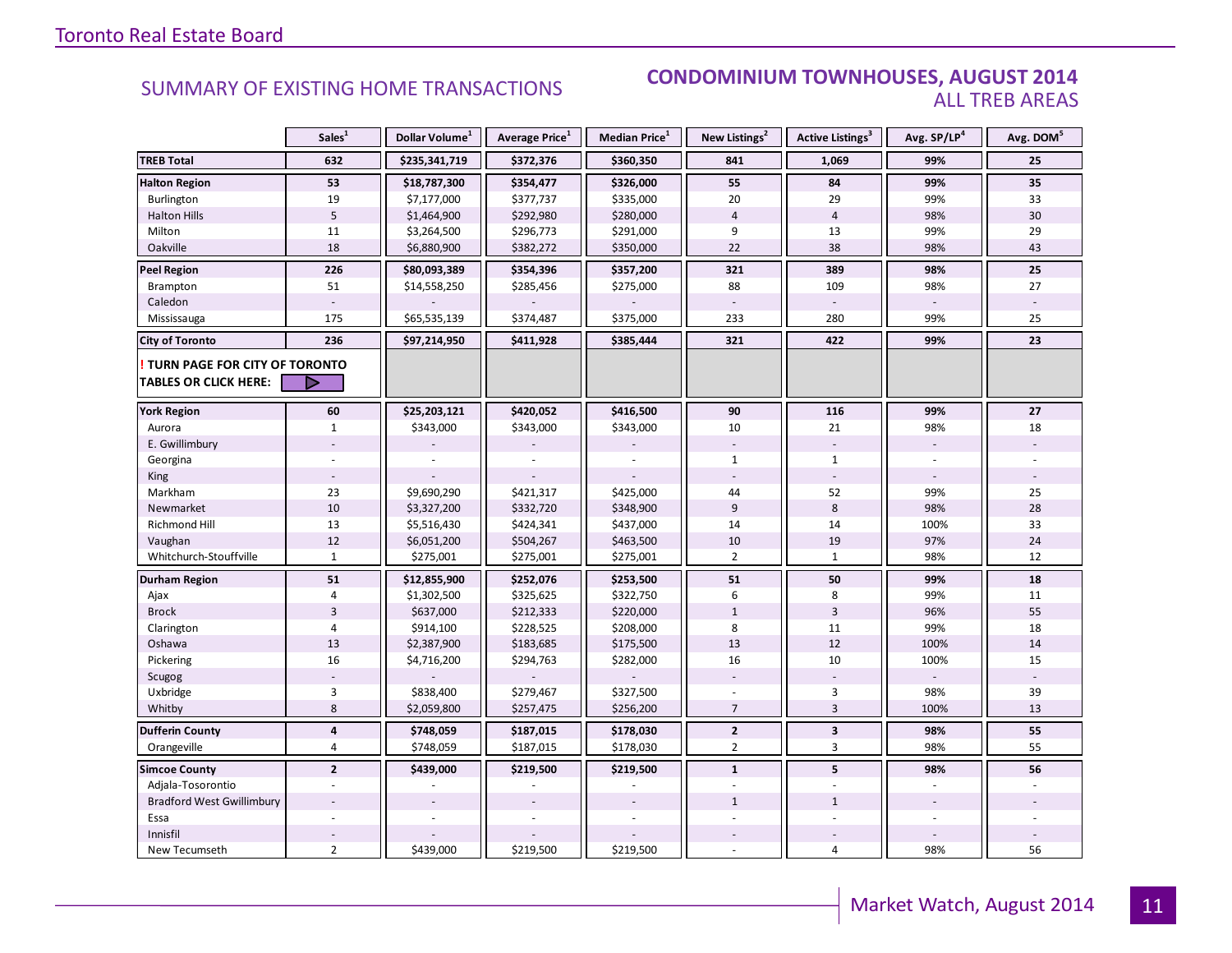#### ALIGUST 2014 CITY OF TORONTO MUNICIPAL BREAKDOWN SUMMARY OF EXISTING HOME TRANSACTIONS **CONDOMINIUM TOWNHOUSES, AUGUST 2014**

<span id="page-11-0"></span>

|                              | Sales <sup>1</sup> | Dollar Volume <sup>1</sup> | Average Price <sup>1</sup> | Median Price <sup>1</sup> | New Listings <sup>2</sup> | <b>Active Listings<sup>3</sup></b> | Avg. SP/LP <sup>4</sup> | Avg. DOM <sup>5</sup> |
|------------------------------|--------------------|----------------------------|----------------------------|---------------------------|---------------------------|------------------------------------|-------------------------|-----------------------|
| <b>TREB Total</b>            | 632                | \$235,341,719              | \$372,376                  | \$360,350                 | 841                       | 1,069                              | 99%                     | 25                    |
| <b>City of Toronto Total</b> | 236                | \$97,214,950               | \$411,928                  | \$385,444                 | 321                       | 422                                | 99%                     | 23                    |
| <b>Toronto West</b>          | 52                 | \$18,528,010               | \$356,308                  | \$339,400                 | 80                        | 128                                | 98%                     | 33                    |
| Toronto W01                  | 6                  | \$2,813,000                | \$468,833                  | \$459,000                 | 3                         | 5                                  | 101%                    | 19                    |
| Toronto W02                  | 9                  | \$4,154,100                | \$461,567                  | \$420,000                 | 8                         | 11                                 | 99%                     | 25                    |
| Toronto W03                  |                    |                            |                            |                           | $\overline{2}$            | 3                                  |                         |                       |
| Toronto W04                  | 6                  | \$1,780,000                | \$296,667                  | \$306,500                 | 5                         | 8                                  | 101%                    | 19                    |
| Toronto W05                  | 13                 | \$3,676,920                | \$282,840                  | \$268,900                 | 28                        | 42                                 | 99%                     | 35                    |
| Toronto W06                  | $\overline{3}$     | \$1,596,990                | \$532,330                  | \$585,000                 | $\overline{9}$            | 10                                 | 94%                     | 42                    |
| Toronto W07                  | $\mathbf{1}$       | \$670,000                  | \$670,000                  | \$670,000                 |                           | $\mathbf{r}$                       | 96%                     | 41                    |
| Toronto W08                  | $\overline{4}$     | \$1,734,000                | \$433,500                  | \$422,500                 | 9                         | 16                                 | 99%                     | 39                    |
| Toronto W09                  | $\mathbf{1}$       | \$490,000                  | \$490,000                  | \$490,000                 | $\overline{2}$            | $\overline{7}$                     | 94%                     | 41                    |
| Toronto W10                  | $\overline{9}$     | \$1,613,000                | \$179,222                  | \$155,000                 | 14                        | 26                                 | 96%                     | 47                    |
| <b>Toronto Central</b>       | 94                 | \$47,819,126               | \$508,714                  | \$437,000                 | 131                       | 186                                | 99%                     | 19                    |
| Toronto C01                  | 22                 | \$12,079,600               | \$549,073                  | \$473,750                 | 30                        | 42                                 | 99%                     | 17                    |
| Toronto C02                  | $\mathbf{1}$       | \$859,000                  | \$859,000                  | \$859,000                 | $\overline{3}$            | 5                                  | 99%                     | 6                     |
| Toronto C03                  | $\mathbf{1}$       | \$645,000                  | \$645,000                  | \$645,000                 | $\mathbf{1}$              | $\overline{2}$                     | 96%                     | 12                    |
| Toronto C04                  |                    |                            |                            |                           |                           | $\overline{2}$                     |                         |                       |
| Toronto C06                  |                    |                            |                            |                           | $\mathbf{1}$              | 5                                  |                         |                       |
| Toronto C07                  | $\overline{3}$     | \$1,294,000                | \$431,333                  | \$430,000                 | 13                        | 16                                 | 100%                    | 13                    |
| Toronto C08                  | 5                  | \$2,155,000                | \$431,000                  | \$405,000                 | 9                         | 14                                 | 99%                     | 31                    |
| Toronto C09                  | $\mathbf{1}$       | \$635,000                  | \$635,000                  | \$635,000                 | $\mathbf{1}$              | $\overline{2}$                     | 98%                     | 13                    |
| Toronto C10                  | $\mathbf 1$        | \$835,000                  | \$835,000                  | \$835,000                 |                           | 3                                  | 100%                    | 37                    |
| Toronto C11                  | $\overline{3}$     | \$1,296,000                | \$432,000                  | \$435,000                 | $\overline{2}$            | $\overline{4}$                     | 107%                    | 19                    |
| Toronto C12                  | 5                  | \$4,047,000                | \$809,400                  | \$829,000                 | 3                         | 15                                 | 97%                     | 46                    |
| Toronto C13                  | $\overline{5}$     | \$2,428,300                | \$485,660                  | \$350,000                 | $\overline{4}$            | $\overline{3}$                     | 104%                    | 10                    |
| Toronto C14                  | 19                 | \$10,080,788               | \$530,568                  | \$460,000                 | 22                        | 34                                 | 99%                     | 20                    |
| Toronto C15                  | 28                 | \$11,464,438               | \$409,444                  | \$414,000                 | 42                        | 39                                 | 100%                    | 17                    |
| <b>Toronto East</b>          | 90                 | \$30,867,814               | \$342,976                  | \$362,500                 | 110                       | 108                                | 99%                     | 21                    |
| Toronto E01                  | $\mathbf{1}$       | \$370,000                  | \$370,000                  | \$370,000                 | $\overline{2}$            | $\overline{2}$                     | 101%                    | 3                     |
| Toronto E02                  | $\overline{4}$     | \$2,255,000                | \$563,750                  | \$553,500                 | $\overline{3}$            | $\overline{3}$                     | 94%                     | $20\,$                |
| Toronto E03                  | 1                  | \$210,000                  | \$210,000                  | \$210,000                 |                           |                                    | 95%                     | 16                    |
| Toronto E04                  | $\overline{9}$     | \$3,503,501                | \$389,278                  | \$432,000                 | 11                        | 14                                 | 100%                    | 19                    |
| Toronto E05                  | 20                 | \$7,344,988                | \$367,249                  | \$368,400                 | 30                        | 24                                 | 100%                    | 18                    |
| Toronto E06                  |                    |                            |                            |                           |                           |                                    |                         |                       |
| Toronto E07                  | 16                 | \$6,844,700                | \$427,794                  | \$441,500                 | 12                        | 6                                  | 101%                    | 18                    |
| Toronto E08                  | 5                  | \$1,227,800                | \$245,560                  | \$195,000                 | 13                        | 11                                 | 97%                     | 24                    |
| Toronto E09                  | 8                  | \$1,946,325                | \$243,291                  | \$224,500                 | 13                        | 11                                 | 98%                     | 20                    |
| Toronto E10                  | 14                 | \$3,635,500                | \$259,679                  | \$284,250                 | $\,8\,$                   | 14                                 | 100%                    | 22                    |
| Toronto E11                  | 12                 | \$3,530,000                | \$294,167                  | \$304,000                 | 18                        | 23                                 | 99%                     | 28                    |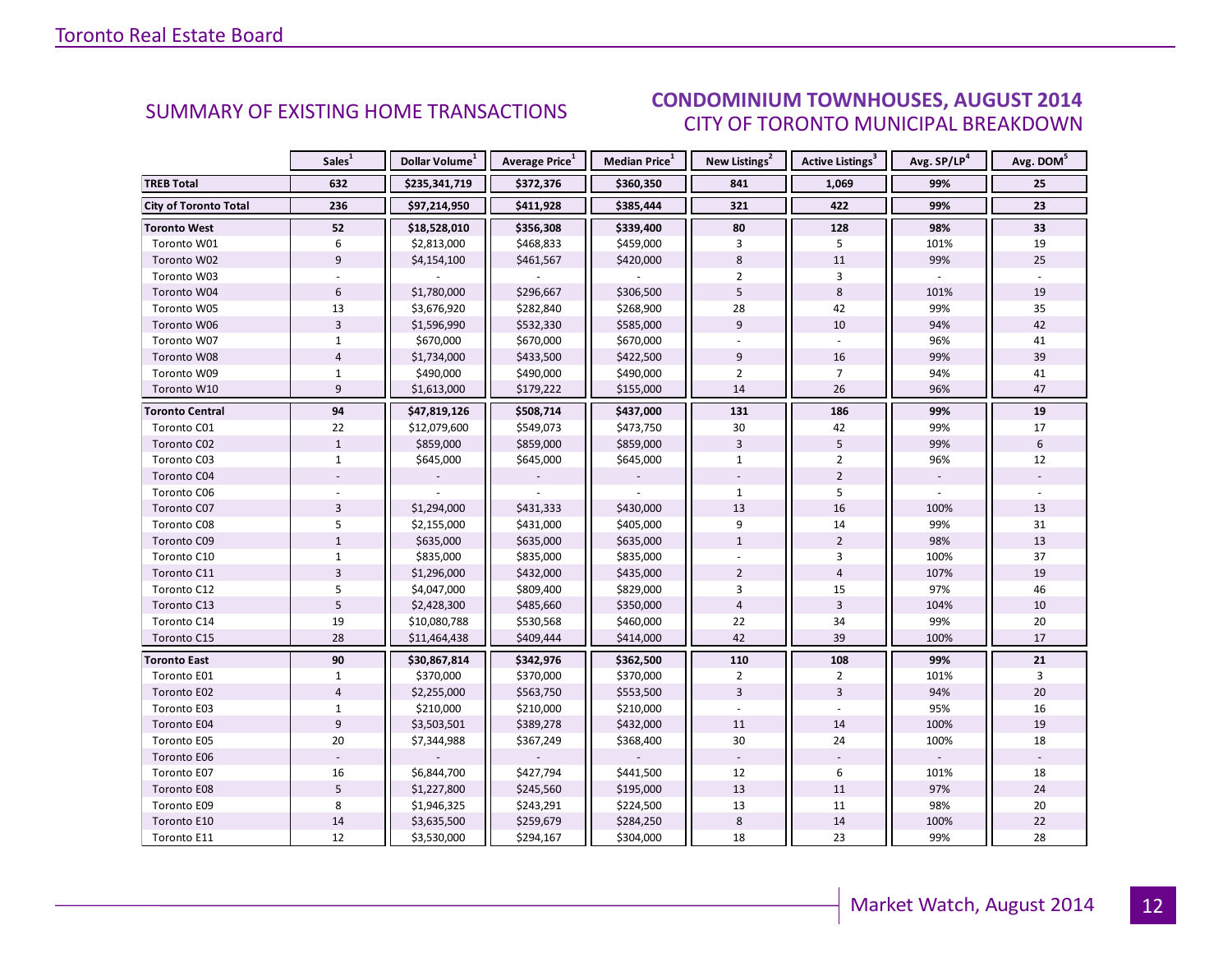#### **Industrial Leasing SUMMARY OF EXISTING HOME TRANSACTIONS CONDOMINIUM APARTMENT, AUGUST 2014** ALL TREB AREAS

|                                                               | Sales <sup>1</sup> | Dollar Volume <sup>1</sup> | <b>Average Price</b> <sup>1</sup> | Median Price <sup>1</sup> | New Listings <sup>2</sup> | <b>Active Listings</b> <sup>3</sup> | Avg. SP/LP <sup>4</sup> | Avg. DOM <sup>5</sup> |
|---------------------------------------------------------------|--------------------|----------------------------|-----------------------------------|---------------------------|---------------------------|-------------------------------------|-------------------------|-----------------------|
| <b>TREB Total</b>                                             | 1,871              | \$660,355,098              | \$352,942                         | \$315,000                 | 3,275                     | 6,460                               | 98%                     | 35                    |
| <b>Halton Region</b>                                          | 50                 | \$15,814,750               | \$316,295                         | \$285,250                 | 92                        | 187                                 | 98%                     | 36                    |
| Burlington                                                    | 16                 | \$4,549,400                | \$284,338                         | \$251,950                 | 32                        | 64                                  | 97%                     | 43                    |
| <b>Halton Hills</b>                                           | $\overline{3}$     | \$906,900                  | \$302,300                         | \$307,000                 | $6\phantom{a}$            | 5                                   | 98%                     | 21                    |
| Milton                                                        | 12                 | \$3,105,750                | \$258,813                         | \$271,450                 | 13                        | 19                                  | 98%                     | 37                    |
| Oakville                                                      | 19                 | \$7,252,700                | \$381,721                         | \$330,000                 | 41                        | 99                                  | 98%                     | 31                    |
| <b>Peel Region</b>                                            | 265                | \$74,719,921               | \$281,962                         | \$265,000                 | 467                       | 946                                 | 97%                     | 37                    |
| Brampton                                                      | 41                 | \$9,692,168                | \$236,394                         | \$232,000                 | 58                        | 86                                  | 98%                     | 29                    |
| Caledon                                                       | $\overline{3}$     | \$1,224,000                | \$408,000                         | \$422,000                 | $\mathbf{1}$              | $\overline{2}$                      | 98%                     | 60                    |
| Mississauga                                                   | 221                | \$63,803,753               | \$288,705                         | \$270,000                 | 408                       | 858                                 | 97%                     | 38                    |
| <b>City of Toronto</b>                                        | 1,344              | \$498,488,136              | \$370,899                         | \$330,000                 | 2,259                     | 4,398                               | 98%                     | 34                    |
| TURN PAGE FOR CITY OF TORONTO<br><b>TABLES OR CLICK HERE:</b> | Þ                  |                            |                                   |                           |                           |                                     |                         |                       |
| <b>York Region</b>                                            | 179                | \$63,132,391               | \$352,695                         | \$330,000                 | 398                       | 818                                 | 97%                     | 39                    |
| Aurora                                                        | 4                  | \$1,110,000                | \$277,500                         | \$280,750                 | 10                        | 20                                  | 98%                     | 13                    |
| E. Gwillimbury                                                |                    |                            |                                   |                           |                           |                                     |                         |                       |
| Georgina                                                      |                    |                            |                                   |                           |                           |                                     |                         |                       |
| King                                                          | $1\,$              | \$235,000                  | \$235,000                         | \$235,000                 | $6\,$                     | 26                                  | 94%                     | 13                    |
| Markham                                                       | 63                 | \$22,004,676               | \$349,281                         | \$321,000                 | 145                       | 284                                 | 98%                     | 34                    |
| Newmarket                                                     | $\mathsf 3$        | \$915,000                  | \$305,000                         | \$275,000                 | 5                         | 8                                   | 96%                     | 22                    |
| Richmond Hill                                                 | 45                 | \$14,628,700               | \$325,082                         | \$320,000                 | 119                       | 243                                 | 98%                     | 35                    |
| Vaughan                                                       | 61                 | \$23,264,015               | \$381,377                         | \$355,500                 | 112                       | 231                                 | 97%                     | 48                    |
| Whitchurch-Stouffville                                        | $\overline{2}$     | \$975,000                  | \$487,500                         | \$487,500                 | $\mathbf{1}$              | 6                                   | 97%                     | 115                   |
| Durham Region                                                 | 32                 | \$7,989,900                | \$249,684                         | \$234,750                 | 56                        | 85                                  | 99%                     | 23                    |
| Ajax                                                          | 5                  | \$1,201,000                | \$240,200                         | \$230,000                 | $\overline{7}$            | 9                                   | 102%                    | 16                    |
| <b>Brock</b>                                                  |                    |                            |                                   |                           |                           |                                     |                         |                       |
| Clarington                                                    | $\overline{7}$     | \$1,501,000                | \$214,429                         | \$205,000                 | 11                        | 14                                  | 99%                     | 19                    |
| Oshawa                                                        | $\overline{2}$     | \$503,000                  | \$251,500                         | \$251,500                 | 10                        | 26                                  | 96%                     | 38                    |
| Pickering                                                     | 5                  | \$1,418,000                | \$283,600                         | \$272,000                 | 17                        | 22                                  | 99%                     | 19                    |
| Scugog                                                        |                    |                            |                                   |                           | $1\,$                     | $1\,$                               | $\overline{a}$          |                       |
| Uxbridge                                                      | $\mathbf{1}$       | \$205,000                  | \$205,000                         | \$205,000                 | $\mathbf{1}$              | $\overline{2}$                      | 98%                     | 15                    |
| Whitby                                                        | 12                 | \$3,161,900                | \$263,492                         | \$245,000                 | 9                         | 11                                  | 98%                     | 28                    |
| <b>Dufferin County</b>                                        |                    |                            |                                   |                           | $\mathbf{1}$              | $\overline{9}$                      |                         |                       |
| Orangeville                                                   | ÷.                 |                            |                                   |                           | 1                         | 9                                   |                         |                       |
| <b>Simcoe County</b>                                          | $\mathbf{1}$       | \$210,000                  | \$210,000                         | \$210,000                 | $\overline{2}$            | 17                                  | 98%                     | 17                    |
| Adjala-Tosorontio                                             |                    |                            |                                   |                           |                           |                                     |                         |                       |
| <b>Bradford West Gwillimbury</b>                              | $\mathbf{1}$       | \$210,000                  | \$210,000                         | \$210,000                 |                           | 5                                   | 98%                     | 17                    |
| Essa                                                          |                    |                            |                                   |                           |                           |                                     |                         |                       |
| Innisfil                                                      |                    |                            |                                   |                           |                           |                                     |                         |                       |
| New Tecumseth                                                 | $\overline{a}$     |                            |                                   |                           | $\overline{2}$            | 12                                  |                         |                       |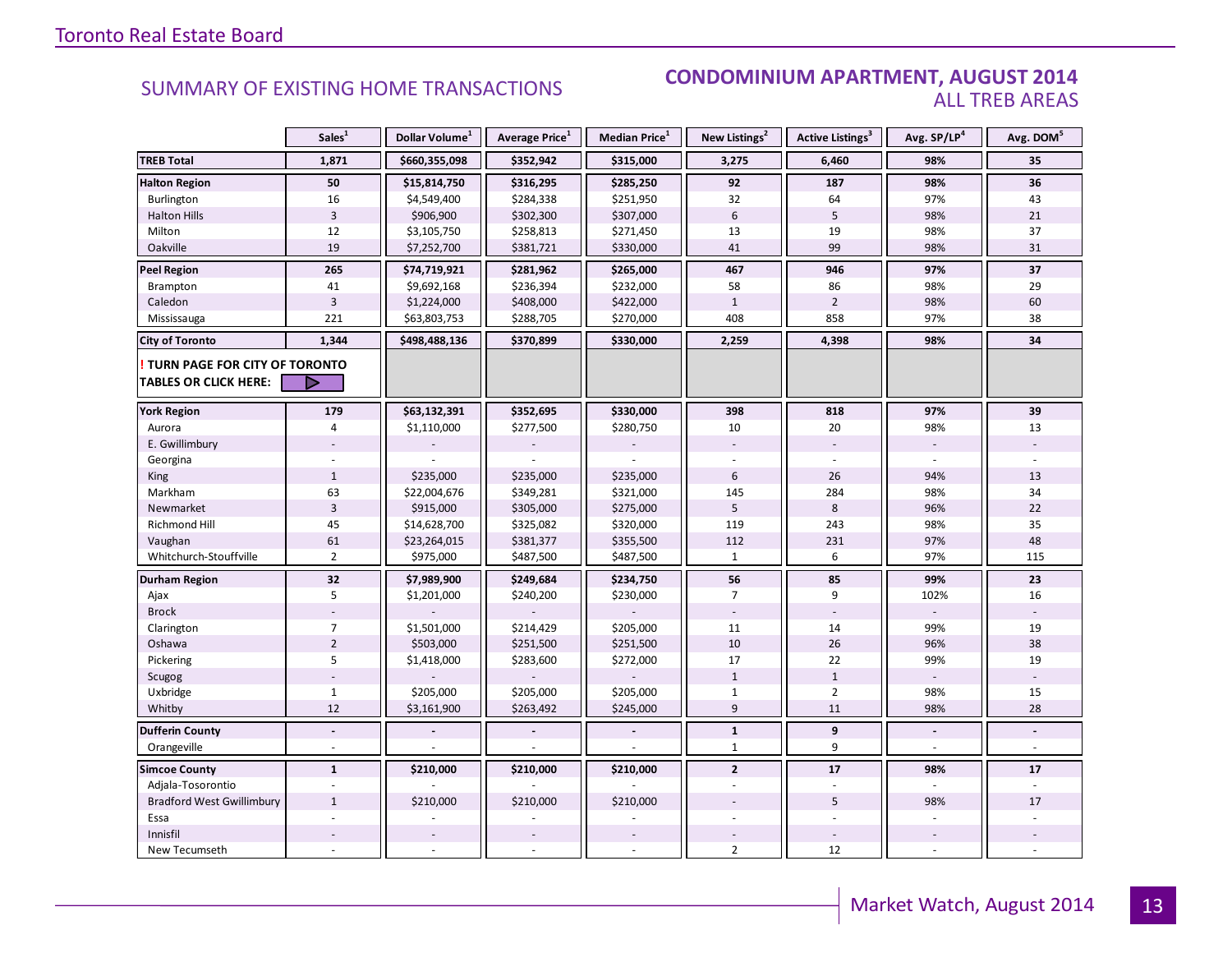### CONDOMINIUM APARTMENT, AUGUST 2014 CITY OF TORONTO MUNICIPAL BREAKDOWN

<span id="page-13-0"></span>

|                              | Sales <sup>1</sup> | Dollar Volume <sup>1</sup> | Average Price <sup>1</sup> | Median Price <sup>1</sup> | New Listings <sup>2</sup> | Active Listings <sup>3</sup> | Avg. SP/LP <sup>4</sup> | Avg. DOM <sup>5</sup> |
|------------------------------|--------------------|----------------------------|----------------------------|---------------------------|---------------------------|------------------------------|-------------------------|-----------------------|
| <b>TREB Total</b>            | 1,871              | \$660,355,098              | \$352,942                  | \$315,000                 | 3,275                     | 6,460                        | 98%                     | 35                    |
| <b>City of Toronto Total</b> | 1,344              | \$498,488,136              | \$370,899                  | \$330,000                 | 2,259                     | 4,398                        | 98%                     | 34                    |
| <b>Toronto West</b>          | 267                | \$78,125,098               | \$292,603                  | \$280,000                 | 473                       | 975                          | 98%                     | 40                    |
| Toronto W01                  | 19                 | \$6,769,800                | \$356,305                  | \$315,000                 | 48                        | 112                          | 98%                     | 47                    |
| Toronto W02                  | 13                 | \$4,908,800                | \$377,600                  | \$417,500                 | 25                        | 30                           | 100%                    | 23                    |
| Toronto W03                  | 10                 | \$2,954,000                | \$295,400                  | \$295,000                 | 6                         | $\overline{7}$               | 98%                     | 30                    |
| Toronto W04                  | $21\,$             | \$4,609,200                | \$219,486                  | \$203,000                 | 40                        | 74                           | 96%                     | 35                    |
| Toronto W05                  | 28                 | \$5,991,000                | \$213,964                  | \$180,000                 | 47                        | 100                          | 97%                     | 42                    |
| Toronto W06                  | 58                 | \$21,271,250               | \$366,746                  | \$337,500                 | 128                       | 292                          | 97%                     | 44                    |
| Toronto W07                  | $\mathbf{1}$       | \$403,000                  | \$403,000                  | \$403,000                 | 8                         | 10                           | 96%                     | 13                    |
| Toronto W08                  | 66                 | \$20,660,348               | \$313,036                  | \$291,750                 | 105                       | 235                          | 98%                     | 41                    |
| Toronto W09                  | 16                 | \$3,927,500                | \$245,469                  | \$251,500                 | 24                        | 41                           | 97%                     | 43                    |
| Toronto W10                  | 35                 | \$6,630,200                | \$189,434                  | \$187,500                 | 42                        | 74                           | 97%                     | 38                    |
| <b>Toronto Central</b>       | 818                | \$350,567,732              | \$428,567                  | \$366,500                 | 1,479                     | 2,925                        | 98%                     | 34                    |
| Toronto C01                  | 339                | \$149,691,445              | \$441,568                  | \$381,000                 | 615                       | 1,315                        | 98%                     | 37                    |
| Toronto C02                  | 22                 | \$19,062,900               | \$866,495                  | \$551,250                 | 46                        | 153                          | 97%                     | 31                    |
| Toronto C03                  | 5                  | \$4,312,500                | \$862,500                  | \$772,500                 | 10                        | 36                           | 102%                    | 21                    |
| Toronto C04                  | 13                 | \$7,820,400                | \$601,569                  | \$365,000                 | 9                         | 18                           | 97%                     | 38                    |
| Toronto C06                  | 15                 | \$5,170,000                | \$344,667                  | \$291,000                 | 19                        | 55                           | 99%                     | 33                    |
| Toronto C07                  | 52                 | \$18,525,900               | \$356,267                  | \$352,550                 | 103                       | 179                          | 98%                     | 40                    |
| Toronto C08                  | 112                | \$47,187,576               | \$421,318                  | \$380,950                 | 180                       | 300                          | 98%                     | 32                    |
| Toronto C09                  | 6                  | \$3,470,400                | \$578,400                  | \$534,750                 | 10                        | 17                           | 100%                    | 20                    |
| Toronto C10                  | 26                 | \$13,553,200               | \$521,277                  | \$450,500                 | 37                        | 68                           | 99%                     | 30                    |
| Toronto C11                  | 26                 | \$6,879,000                | \$264,577                  | \$239,000                 | 27                        | 32                           | 98%                     | 26                    |
| Toronto C12                  | $10\,$             | \$7,087,374                | \$708,737                  | \$585,000                 | 11                        | 21                           | 99%                     | 20                    |
| Toronto C13                  | 24                 | \$6,946,900                | \$289,454                  | \$286,000                 | 45                        | 69                           | 99%                     | 31                    |
| Toronto C14                  | 100                | \$37,362,349               | \$373,623                  | \$356,250                 | 242                       | 420                          | 98%                     | 30                    |
| Toronto C15                  | 68                 | \$23,497,788               | \$345,556                  | \$323,150                 | 125                       | 242                          | 98%                     | 37                    |
| Toronto East                 | 259                | \$69,795,306               | \$269,480                  | \$250,000                 | 307                       | 498                          | 98%                     | $30\,$                |
| Toronto E01                  | 12                 | \$4,554,900                | \$379,575                  | \$351,950                 | 14                        | 20                           | 99%                     | 42                    |
| Toronto E02                  | $10\,$             | \$5,221,600                | \$522,160                  | \$409,950                 | 13                        | 21                           | 100%                    | 31                    |
| Toronto E03                  | 13                 | \$2,505,500                | \$192,731                  | \$164,000                 | 8                         | 12                           | 97%                     | 27                    |
| Toronto E04                  | 33                 | \$7,076,888                | \$214,451                  | \$213,000                 | 29                        | 45                           | 98%                     | 31                    |
| Toronto E05                  | 28                 | \$7,822,330                | \$279,369                  | \$263,500                 | 30                        | 41                           | 98%                     | 25                    |
| Toronto E06                  | $\,8\,$            | \$4,174,400                | \$521,800                  | \$404,400                 | 18                        | 19                           | 105%                    | 12                    |
| Toronto E07                  | 43                 | \$11,100,488               | \$258,151                  | \$253,000                 | 67                        | 128                          | 97%                     | 30                    |
| Toronto E08                  | $14\,$             | \$3,385,300                | \$241,807                  | \$205,750                 | 24                        | 30                           | 98%                     | 19                    |
| Toronto E09                  | 65                 | \$17,571,000               | \$270,323                  | \$260,000                 | 82                        | 135                          | 97%                     | 33                    |
| Toronto E10                  | $\overline{3}$     | \$464,000                  | \$154,667                  | \$155,000                 | $\sqrt{5}$                | 16                           | 96%                     | 19                    |
| Toronto E11                  | 30                 | \$5,918,900                | \$197,297                  | \$206,500                 | 17                        | 31                           | 97%                     | 32                    |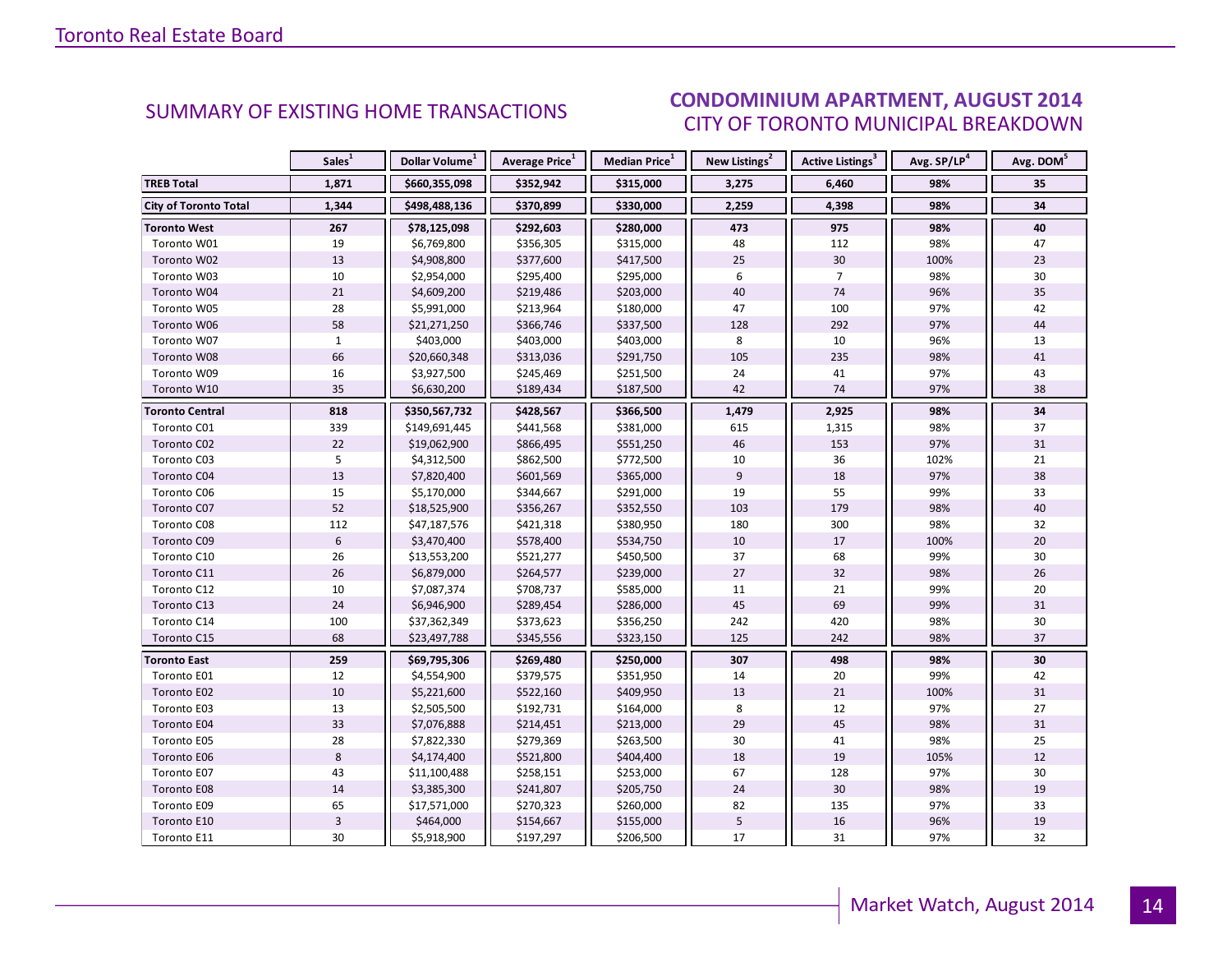#### LINK, AUGUST 2014 ALL TREB AREAS

|                                                        | Sales <sup>1</sup> | Dollar Volume <sup>1</sup> | Average Price <sup>1</sup> | <b>Median Price</b> <sup>1</sup> | New Listings <sup>2</sup> | Active Listings <sup>3</sup> | Avg. SP/LP4    | Avg. DOM <sup>5</sup> |
|--------------------------------------------------------|--------------------|----------------------------|----------------------------|----------------------------------|---------------------------|------------------------------|----------------|-----------------------|
| <b>TREB Total</b>                                      | 121                | \$61,634,982               | \$509,380                  | \$527,000                        | 165                       | 127                          | 101%           | 18                    |
| <b>Halton Region</b>                                   | 8                  | \$4,317,716                | \$539,715                  | \$513,500                        | 12                        | 12                           | 101%           | ${\bf 15}$            |
| Burlington                                             | $\mathbf{1}$       | \$398,000                  | \$398,000                  | \$398,000                        | $\overline{2}$            | $\overline{2}$               | 100%           | 36                    |
| <b>Halton Hills</b>                                    |                    |                            |                            |                                  |                           | $1\,$                        |                |                       |
| Milton                                                 | $\overline{3}$     | \$1,390,888                | \$463,629                  | \$480,000                        | 3                         | $\overline{2}$               | 100%           | 14                    |
| Oakville                                               | $\overline{4}$     | \$2,528,828                | \$632,207                  | \$606,914                        | $\overline{7}$            | $\overline{7}$               | 101%           | 11                    |
| <b>Peel Region</b>                                     | 8                  | \$3,857,900                | \$482,238                  | \$485,000                        | 21                        | 23                           | 98%            | 28                    |
| Brampton                                               | $\overline{2}$     | \$849,900                  | \$424,950                  | \$424,950                        | 10                        | 11                           | 98%            | 18                    |
| Caledon                                                | $\mathbf{1}$       | \$439,500                  | \$439,500                  | \$439,500                        |                           |                              | 98%            | 24                    |
| Mississauga                                            | 5                  | \$2,568,500                | \$513,700                  | \$525,000                        | 11                        | 12                           | 98%            | 33                    |
| <b>City of Toronto</b>                                 | 12                 | \$6,923,100                | \$576,925                  | \$620,750                        | 28                        | 22                           | 102%           | 17                    |
| TURN PAGE FOR CITY OF TORONTO<br>TABLES OR CLICK HERE: | D                  |                            |                            |                                  |                           |                              |                |                       |
| <b>York Region</b>                                     | 54                 | \$33,839,966               | \$626,666                  | \$617,500                        | 66                        | 45                           | 101%           | ${\bf 15}$            |
| Aurora                                                 | 3                  | \$1,623,000                | \$541,000                  | \$545,000                        | $\overline{2}$            | $\overline{2}$               | 97%            | 16                    |
| E. Gwillimbury                                         |                    |                            |                            |                                  |                           |                              |                |                       |
| Georgina                                               |                    |                            |                            |                                  | $\mathbf{1}$              | $\mathbf{1}$                 |                |                       |
| King                                                   | $\overline{3}$     | \$1,793,000                | \$597,667                  | \$527,000                        | $\overline{2}$            | $1\,$                        | 98%            | 29                    |
| Markham                                                | 40                 | \$25,398,966               | \$634,974                  | \$628,000                        | 44                        | 26                           | 102%           | 14                    |
| Newmarket                                              |                    |                            |                            |                                  | $1\,$                     |                              |                |                       |
| <b>Richmond Hill</b>                                   | $\overline{7}$     | \$4,330,000                | \$618,571                  | \$618,000                        | 9                         | 8                            | 98%            | 20                    |
| Vaughan                                                | $\mathbf{1}$       | \$695,000                  | \$695,000                  | \$695,000                        | $\overline{7}$            | $6\phantom{1}$               | 99%            | $\mathbf{1}$          |
| Whitchurch-Stouffville                                 |                    |                            |                            |                                  |                           | $\mathbf{1}$                 |                |                       |
| Durham Region                                          | 26                 | \$8,483,900                | \$326,304                  | \$321,500                        | 30                        | 16                           | 100%           | 19                    |
| Ajax                                                   | $\mathbf{3}$       | \$1,093,500                | \$364,500                  | \$349,000                        | 3                         | $\overline{2}$               | 100%           | 21                    |
| <b>Brock</b>                                           |                    |                            |                            |                                  |                           |                              |                |                       |
| Clarington                                             | 11                 | \$3,431,500                | \$311,955                  | \$318,000                        | 11                        | $\overline{4}$               | 99%            | 18                    |
| Oshawa                                                 | $5\phantom{.0}$    | \$1,335,500                | \$267,100                  | \$270,000                        | $\overline{3}$            | $\overline{4}$               | 98%            | 32                    |
| Pickering                                              | $\overline{2}$     | \$766,000                  | \$383,000                  | \$383,000                        | 4                         | $\overline{2}$               | 102%           | 18                    |
| Scugog                                                 | $\mathbf{1}$       | \$315,400                  | \$315,400                  | \$315,400                        |                           |                              | 99%            | 13                    |
| Uxbridge                                               |                    |                            |                            |                                  |                           |                              |                |                       |
| Whitby                                                 | $\overline{4}$     | \$1,542,000                | \$385,500                  | \$404,500                        | $\overline{9}$            | $\overline{4}$               | 102%           | 6                     |
| <b>Dufferin County</b>                                 | $\overline{a}$     |                            |                            |                                  | $\overline{a}$            | $\overline{\mathbf{3}}$      | $\overline{a}$ | L.                    |
| Orangeville                                            | $\sim$             |                            |                            |                                  | $\overline{a}$            | 3                            | $\mathbb{L}$   | $\omega$              |
| <b>Simcoe County</b>                                   | 13                 | \$4,212,400                | \$324,031                  | \$342,000                        | 8                         | 6                            | 99%            | 21                    |
| Adjala-Tosorontio                                      |                    |                            |                            |                                  |                           |                              |                |                       |
| <b>Bradford West Gwillimbury</b>                       | $\overline{7}$     | \$2,613,900                | \$373,414                  | \$369,900                        | 5                         | $\overline{4}$               | 99%            | 21                    |
| Essa                                                   | $\overline{2}$     | \$406,500                  | \$203,250                  | \$203,250                        | $\mathbf{1}$              |                              | 98%            | 21                    |
| Innisfil                                               | $\overline{2}$     | \$634,000                  | \$317,000                  | \$317,000                        | $\,1\,$                   |                              | 99%            | 17                    |
| New Tecumseth                                          | $\overline{2}$     | \$558,000                  | \$279,000                  | \$279,000                        | $\mathbf{1}$              | $\overline{2}$               | 98%            | 25                    |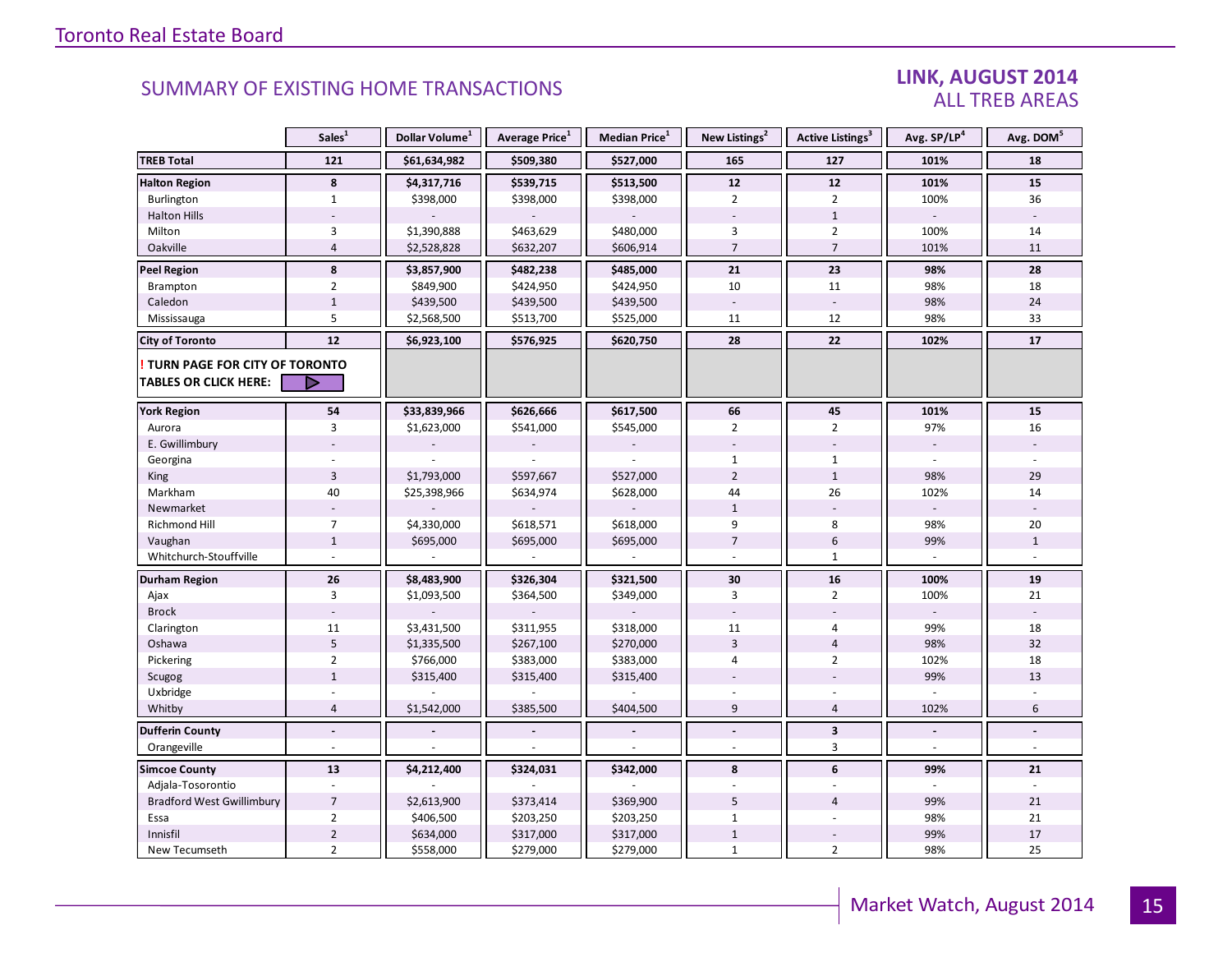### LINK, AUGUST 2014 CITY OF TORONTO MUNICIPAL BREAKDOWN

<span id="page-15-0"></span>

|                              | Sales <sup>1</sup>       | Dollar Volume <sup>1</sup> | Average Price <sup>1</sup> | Median Price <sup>1</sup> | New Listings <sup>2</sup> | Active Listings <sup>3</sup> | Avg. SP/LP <sup>4</sup>  | Avg. DOM <sup>5</sup> |
|------------------------------|--------------------------|----------------------------|----------------------------|---------------------------|---------------------------|------------------------------|--------------------------|-----------------------|
| <b>TREB Total</b>            | 121                      | \$61,634,982               | \$509,380                  | \$527,000                 | 165                       | 127                          | 101%                     | 18                    |
| <b>City of Toronto Total</b> | 12                       | \$6,923,100                | \$576,925                  | \$620,750                 | 28                        | 22                           | 102%                     | 17                    |
| <b>Toronto West</b>          | $\overline{\phantom{a}}$ |                            | $\overline{\phantom{a}}$   | $\overline{\phantom{a}}$  | $\overline{2}$            | $\mathbf{3}$                 |                          |                       |
| Toronto W01                  |                          |                            |                            |                           | $\overline{a}$            |                              |                          |                       |
| Toronto W02                  |                          |                            |                            |                           |                           |                              |                          |                       |
| Toronto W03                  |                          |                            |                            |                           |                           |                              |                          |                       |
| Toronto W04                  |                          |                            |                            |                           |                           |                              |                          |                       |
| Toronto W05                  |                          |                            |                            |                           | $\overline{2}$            | $\overline{2}$               |                          |                       |
| Toronto W06                  |                          |                            |                            |                           |                           |                              |                          |                       |
| Toronto W07                  |                          |                            |                            |                           |                           |                              |                          |                       |
| Toronto W08                  |                          |                            |                            |                           |                           |                              |                          |                       |
| Toronto W09                  |                          |                            |                            |                           |                           |                              |                          |                       |
| Toronto W10                  |                          |                            |                            |                           |                           | $\mathbf{1}$                 |                          |                       |
| <b>Toronto Central</b>       | $\overline{\mathbf{4}}$  | \$2,464,600                | \$616,150                  | \$644,500                 | 6                         | $\overline{\mathbf{3}}$      | 104%                     | ${\bf 14}$            |
| Toronto C01                  |                          |                            |                            |                           |                           |                              |                          |                       |
| Toronto C02                  |                          |                            |                            |                           |                           |                              |                          |                       |
| Toronto C03                  |                          |                            |                            |                           |                           |                              |                          |                       |
| Toronto C04                  |                          |                            |                            |                           |                           |                              |                          |                       |
| Toronto C06                  | $\overline{2}$           | \$1,299,600                | \$649,800                  | \$649,800                 | $\overline{2}$            |                              | 109%                     | $\overline{7}$        |
| Toronto C07                  |                          |                            |                            |                           | $\overline{2}$            | $\overline{2}$               |                          |                       |
| Toronto C08                  |                          |                            |                            |                           |                           |                              |                          |                       |
| Toronto C09                  |                          |                            |                            |                           |                           |                              |                          |                       |
| Toronto C10                  |                          |                            |                            |                           |                           |                              |                          |                       |
| Toronto C11                  |                          |                            |                            |                           |                           |                              |                          |                       |
| Toronto C12                  |                          |                            |                            |                           |                           |                              |                          |                       |
| Toronto C13                  |                          |                            |                            |                           |                           |                              |                          |                       |
| Toronto C14                  |                          |                            |                            |                           |                           |                              |                          |                       |
| Toronto C15                  | $\overline{2}$           | \$1,165,000                | \$582,500                  | \$582,500                 | $\overline{2}$            | $\mathbf{1}$                 | 98%                      | 21                    |
| <b>Toronto East</b>          | 8                        | \$4,458,500                | \$557,313                  | \$569,750                 | 20                        | 16                           | 101%                     | 18                    |
| Toronto E01                  |                          |                            |                            |                           | ä,                        | ÷.                           | $\overline{\phantom{a}}$ |                       |
| Toronto E02                  |                          |                            |                            |                           |                           |                              |                          |                       |
| Toronto E03                  |                          |                            |                            |                           |                           |                              |                          |                       |
| Toronto E04                  |                          |                            |                            |                           |                           |                              | $\overline{\phantom{a}}$ |                       |
| Toronto E05                  | 4                        | \$2,438,500                | \$609,625                  | \$622,250                 | 8                         | 6                            | 101%                     | 19                    |
| Toronto E06                  |                          |                            |                            |                           |                           |                              |                          |                       |
| Toronto E07                  | $\mathbf{1}$             | \$638,000                  | \$638,000                  | \$638,000                 | 9                         | 6                            | 116%                     | 9                     |
| Toronto E08                  | $\mathbf{1}$             | \$446,000                  | \$446,000                  | \$446,000                 |                           |                              | 91%                      | 3                     |
| Toronto E09                  |                          |                            | $\overline{\phantom{a}}$   |                           |                           |                              | $\bar{\phantom{a}}$      |                       |
| Toronto E10                  |                          |                            |                            |                           |                           | $\mathbf{1}$                 |                          |                       |
| Toronto E11                  | $\overline{2}$           | \$936,000                  | \$468,000                  | \$468,000                 | 3                         | $\overline{3}$               | 96%                      | 29                    |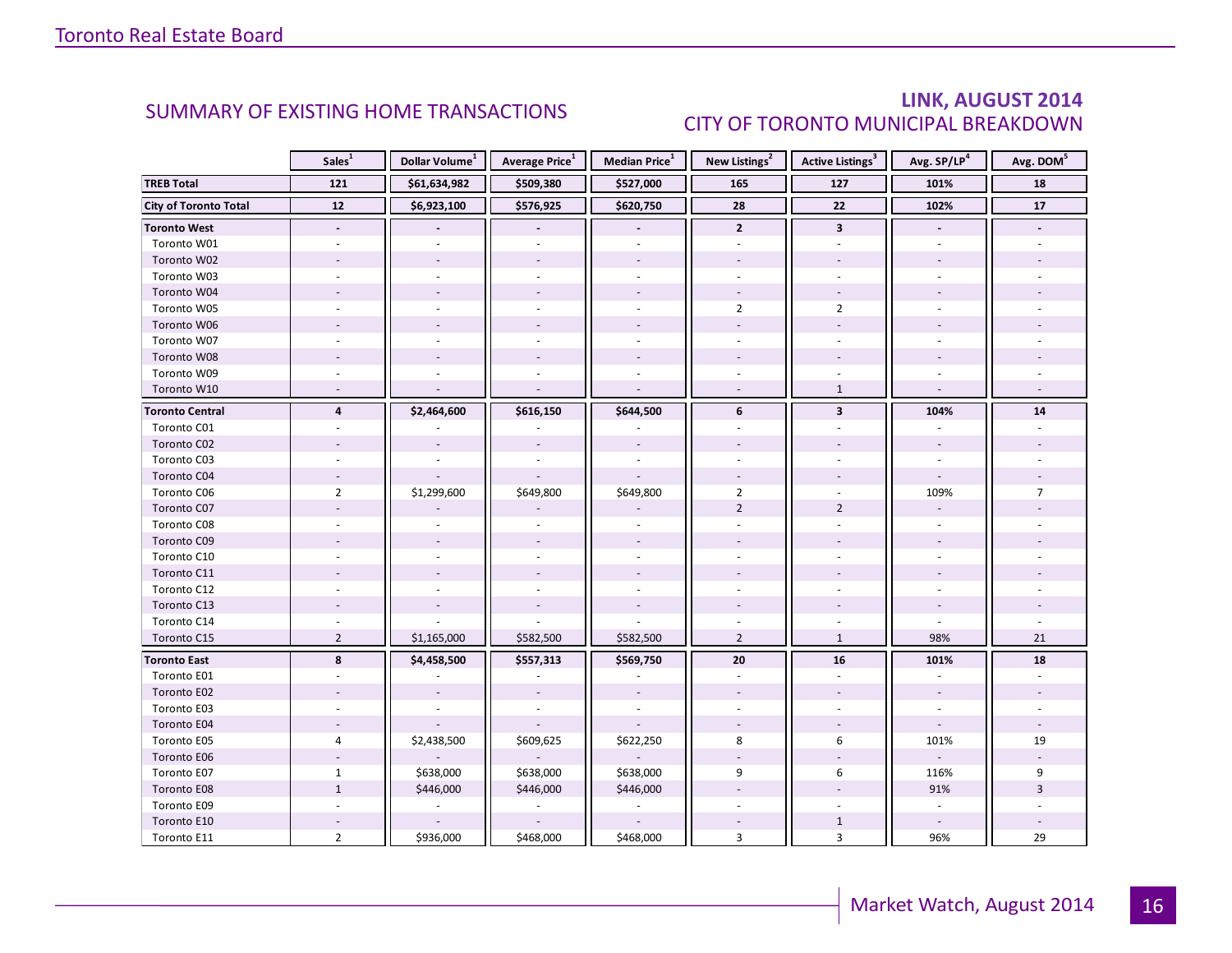#### **Industrial Leasing SUMMARY OF EXISTING HOME TRANSACTIONS ATTACHED/ROW/TOWNHOUSE, AUGUST 2014** ALL TREB AREAS

|                                  | Sales <sup>1</sup> | Dollar Volume <sup>1</sup> | Average Price <sup>1</sup> | Median Price <sup>1</sup> | New Listings <sup>2</sup> | Active Listings <sup>3</sup> | Avg. SP/LP4 | Avg. DOM <sup>5</sup> |
|----------------------------------|--------------------|----------------------------|----------------------------|---------------------------|---------------------------|------------------------------|-------------|-----------------------|
| <b>TREB Total</b>                | 610                | \$287,639,105              | \$471,540                  | \$439,700                 | 809                       | 727                          | 99%         | 19                    |
| <b>Halton Region</b>             | 124                | \$57,410,249               | \$462,986                  | \$429,250                 | 150                       | 131                          | 99%         | 17                    |
| Burlington                       | 16                 | \$6,761,499                | \$422,594                  | \$429,250                 | 18                        | 11                           | 99%         | 16                    |
| <b>Halton Hills</b>              | $\overline{4}$     | \$1,770,100                | \$442,525                  | \$416,050                 | 9                         | 11                           | 101%        | 11                    |
| Milton                           | 66                 | \$26,828,250               | \$406,489                  | \$408,250                 | 77                        | 53                           | 99%         | 14                    |
| Oakville                         | 38                 | \$22,050,400               | \$580,274                  | \$500,000                 | 46                        | 56                           | 98%         | 21                    |
| Peel Region                      | 103                | \$43,371,388               | \$421,081                  | \$416,000                 | 185                       | 175                          | 99%         | 19                    |
| Brampton                         | 68                 | \$26,909,800               | \$395,732                  | \$402,500                 | 120                       | 127                          | 98%         | 22                    |
| Caledon                          | 5                  | \$2,076,800                | \$415,360                  | \$412,000                 | 9                         | $\overline{7}$               | 99%         | 23                    |
| Mississauga                      | 30                 | \$14,384,788               | \$479,493                  | \$461,500                 | 56                        | 41                           | 99%         | 13                    |
| <b>City of Toronto</b>           | 76                 | \$47,490,134               | \$624,870                  | \$568,600                 | 116                       | 104                          | 100%        | 19                    |
| TURN PAGE FOR CITY OF TORONTO    |                    |                            |                            |                           |                           |                              |             |                       |
| <b>TABLES OR CLICK HERE:</b>     | D                  |                            |                            |                           |                           |                              |             |                       |
| <b>York Region</b>               | 184                | \$98,680,134               | \$536,305                  | \$535,000                 | 241                       | 233                          | 99%         | 21                    |
| Aurora                           | 15                 | \$7,291,068                | \$486,071                  | \$474,000                 | 9                         | 9                            | 98%         | 21                    |
| E. Gwillimbury                   | $\mathbf{1}$       | \$338,000                  | \$338,000                  | \$338,000                 | $\overline{4}$            | $\overline{3}$               | 99%         | 5                     |
| Georgina                         | 5                  | \$1,634,000                | \$326,800                  | \$335,000                 | 7                         | 6                            | 98%         | 17                    |
| King                             | $\overline{2}$     | \$1,497,000                | \$748,500                  | \$748,500                 | $\overline{3}$            | $\overline{3}$               | 98%         | 29                    |
| Markham                          | 49                 | \$26,626,078               | \$543,389                  | \$539,900                 | 69                        | 54                           | 102%        | 18                    |
| Newmarket                        | 14                 | \$5,964,050                | \$426,004                  | \$434,500                 | 16                        | 11                           | 99%         | 22                    |
| Richmond Hill                    | 47                 | \$27,412,438               | \$583,243                  | \$590,000                 | 66                        | 65                           | 99%         | 17                    |
| Vaughan                          | 44                 | \$24,838,750               | \$564,517                  | \$558,000                 | 60                        | 80                           | 98%         | 29                    |
| Whitchurch-Stouffville           | $\overline{7}$     | \$3,078,750                | \$439,821                  | \$455,000                 | $\overline{7}$            | $\overline{2}$               | 100%        | 15                    |
| Durham Region                    | 98                 | \$33,267,500               | \$339,464                  | \$340,000                 | 97                        | 65                           | 100%        | 14                    |
| Ajax                             | 39                 | \$14,339,888               | \$367,689                  | \$363,000                 | 37                        | 25                           | 100%        | 15                    |
| <b>Brock</b>                     | $\mathbf{1}$       | \$225,500                  | \$225,500                  | \$225,500                 | $\mathbf{1}$              |                              | 98%         | $\overline{3}$        |
| Clarington                       | 15                 | \$4,006,400                | \$267,093                  | \$265,000                 | 16                        | $\overline{7}$               | 100%        | 12                    |
| Oshawa                           | $\boldsymbol{9}$   | \$2,656,400                | \$295,156                  | \$310,000                 | 11                        | 11                           | 98%         | 16                    |
| Pickering                        | 12                 | \$4,390,600                | \$365,883                  | \$348,500                 | 10                        | 6                            | 100%        | 16                    |
| Scugog                           |                    |                            |                            |                           |                           |                              |             |                       |
| Uxbridge                         | $\mathbf 1$        | \$381,000                  | \$381,000                  | \$381,000                 |                           |                              | 98%         | 22                    |
| Whitby                           | 21                 | \$7,267,712                | \$346,082                  | \$357,000                 | 22                        | 16                           | 100%        | 12                    |
| <b>Dufferin County</b>           | 6                  | \$1,611,700                | \$268,617                  | \$262,500                 | $\overline{\mathbf{4}}$   | $\overline{\mathbf{3}}$      | 98%         | 20                    |
| Orangeville                      | 6                  | \$1,611,700                | \$268,617                  | \$262,500                 | 4                         | 3                            | 98%         | 20                    |
| <b>Simcoe County</b>             | 19                 | \$5,808,000                | \$305,684                  | \$288,000                 | 16                        | 16                           | 99%         | 31                    |
| Adjala-Tosorontio                |                    |                            |                            |                           |                           |                              |             |                       |
| <b>Bradford West Gwillimbury</b> | $6\,$              | \$2,311,000                | \$385,167                  | \$387,500                 | 5                         | $6\phantom{1}$               | 98%         | 37                    |
| Essa                             | $\mathbf{1}$       | \$235,000                  | \$235,000                  | \$235,000                 | $\mathbf 1$               | $\mathbf{1}$                 | 98%         | 103                   |
| Innisfil                         | $\overline{7}$     | \$1,839,500                | \$262,786                  | \$269,500                 | 4                         | 6                            | 100%        | $23\,$                |
| New Tecumseth                    | 5                  | \$1,422,500                | \$284,500                  | \$280,000                 | 6                         | 3                            | 99%         | 23                    |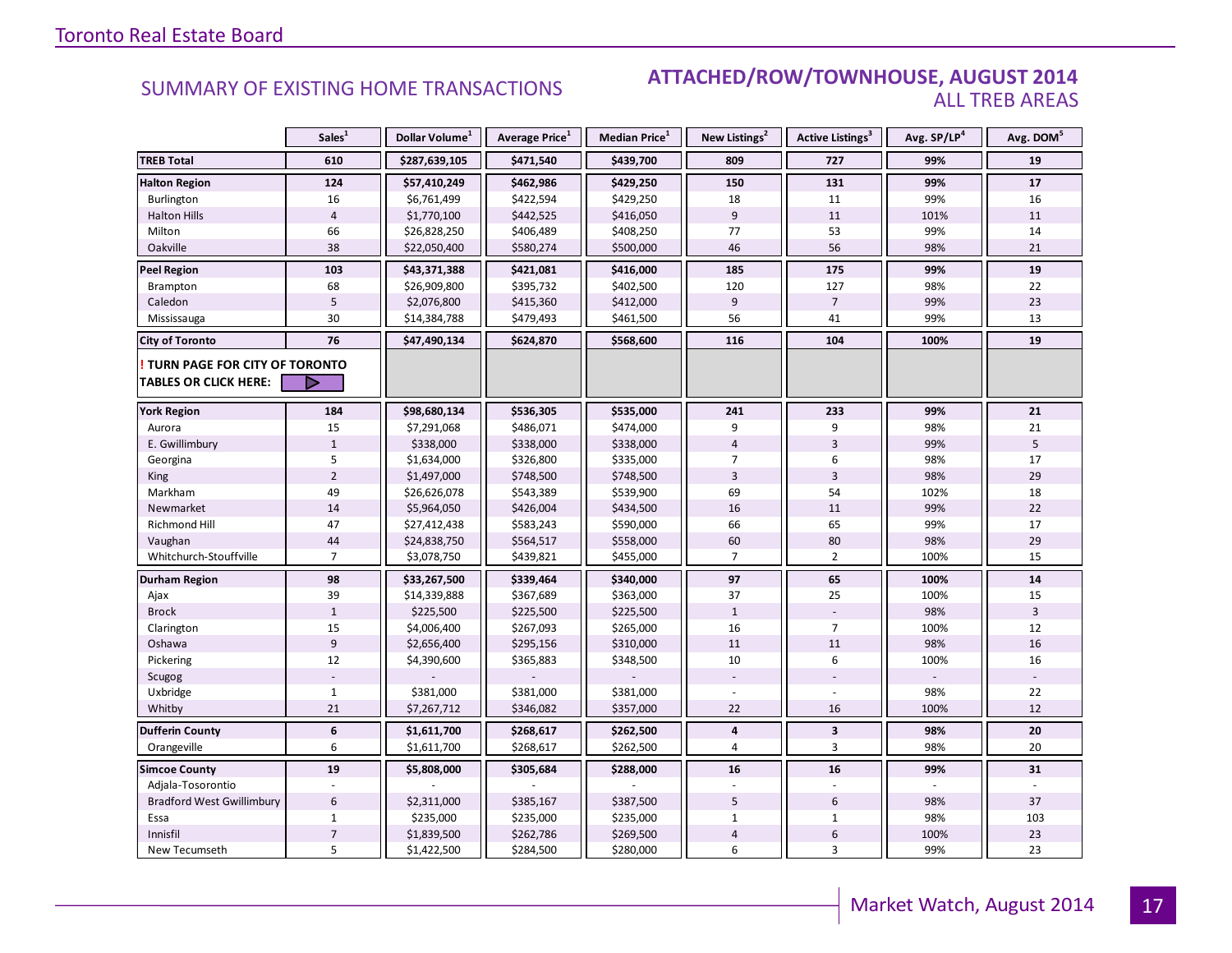#### ALIGUST 2014 CITY OF TORONTO MUNICIPAL BREAKDOWN SUMMARY OF EXISTING HOME TRANSACTIONS **ATTACHED/ROW/TOWNHOUSE, AUGUST 2014**

<span id="page-17-0"></span>

|                              | Sales <sup>1</sup> | Dollar Volume <sup>1</sup> | Average Price <sup>1</sup> | Median Price <sup>1</sup> | New Listings <sup>2</sup> | Active Listings <sup>3</sup> | Avg. SP/LP <sup>4</sup> | Avg. DOM <sup>5</sup> |
|------------------------------|--------------------|----------------------------|----------------------------|---------------------------|---------------------------|------------------------------|-------------------------|-----------------------|
| <b>TREB Total</b>            | 610                | \$287,639,105              | \$471,540                  | \$439,700                 | 809                       | 727                          | 99%                     | 19                    |
| <b>City of Toronto Total</b> | 76                 | \$47,490,134               | \$624,870                  | \$568,600                 | 116                       | 104                          | 100%                    | 19                    |
| <b>Toronto West</b>          | 19                 | \$11,802,691               | \$621,194                  | \$627,341                 | 26                        | 20                           | 99%                     | 14                    |
| Toronto W01                  |                    |                            |                            |                           | $\mathbf{1}$              | $\overline{2}$               |                         |                       |
| Toronto W02                  | $\overline{2}$     | \$1,367,500                | \$683,750                  | \$683,750                 | $\mathbf{1}$              | $\overline{2}$               | 98%                     | 29                    |
| Toronto W03                  |                    |                            |                            |                           |                           | $\mathbf{1}$                 |                         |                       |
| Toronto W04                  | $\overline{2}$     | \$841,000                  | \$420,500                  | \$420,500                 | 3                         | $\overline{2}$               | 99%                     | 14                    |
| Toronto W05                  | $\overline{2}$     | \$868,500                  | \$434,250                  | \$434,250                 | 5                         | $\overline{4}$               | 99%                     | 15                    |
| Toronto W06                  | $\overline{7}$     | \$4,754,091                | \$679,156                  | \$650,000                 | $\overline{7}$            | $\overline{3}$               | 98%                     | 13                    |
| Toronto W07                  | $\overline{2}$     | \$1,614,000                | \$807,000                  | \$807,000                 | 3                         | $\overline{2}$               | 101%                    | 13                    |
| Toronto W08                  | $\overline{3}$     | \$1,922,500                | \$640,833                  | \$637,500                 | $\overline{3}$            | $\overline{2}$               | 99%                     | 14                    |
| Toronto W09                  |                    |                            |                            |                           |                           |                              |                         |                       |
| Toronto W10                  | $\mathbf{1}$       | \$435,100                  | \$435,100                  | \$435,100                 | $\overline{3}$            | $\overline{2}$               | 97%                     | $\mathbf{1}$          |
| <b>Toronto Central</b>       | 20                 | \$17,822,588               | \$891,129                  | \$806,444                 | 39                        | 45                           | 100%                    | 32                    |
| Toronto C01                  | 8                  | \$5,977,700                | \$747,213                  | \$735,000                 | 10                        | 10                           | 103%                    | 21                    |
| Toronto C02                  | $\overline{3}$     | \$3,765,000                | \$1,255,000                | \$1,295,000               | 5                         | $\sqrt{4}$                   | 96%                     | 29                    |
| Toronto C03                  |                    |                            |                            |                           | $\mathbf{1}$              | $\overline{2}$               |                         |                       |
| Toronto C04                  | $\mathbf{1}$       | \$770,000                  | \$770,000                  | \$770,000                 | 5                         | $\overline{7}$               | 96%                     | 215                   |
| Toronto C06                  |                    |                            |                            |                           |                           |                              |                         |                       |
| Toronto C07                  |                    |                            |                            |                           | $\overline{2}$            | $\mathbf{1}$                 |                         |                       |
| Toronto C08                  | $\overline{2}$     | \$2,140,000                | \$1,070,000                | \$1,070,000               | 3                         | 6                            | 94%                     | 18                    |
| Toronto C09                  |                    |                            |                            |                           |                           | $\mathbf{1}$                 |                         |                       |
| Toronto C10                  |                    |                            |                            |                           |                           |                              | $\overline{a}$          |                       |
| Toronto C11                  | $\mathbf{1}$       | \$1,350,000                | \$1,350,000                | \$1,350,000               | $\overline{4}$            | $\overline{4}$               | 96%                     | 64                    |
| Toronto C12                  |                    |                            |                            |                           | $\mathbf{1}$              | $\mathbf{1}$                 |                         |                       |
| Toronto C13                  | $\overline{3}$     | \$1,807,000                | \$602,333                  | \$647,000                 | $\overline{2}$            |                              | 101%                    | 15                    |
| Toronto C14                  | $\overline{2}$     | \$2,012,888                | \$1,006,444                | \$1,006,444               | 6                         | 9                            | 107%                    | 14                    |
| Toronto C15                  |                    |                            |                            |                           |                           |                              | $\mathbb{Z}^+$          |                       |
| <b>Toronto East</b>          | 37                 | \$17,864,855               | \$482,834                  | \$460,000                 | 51                        | 39                           | 101%                    | 15                    |
| Toronto E01                  | 5                  | \$3,077,555                | \$615,511                  | \$670,000                 | $\overline{7}$            | $\overline{4}$               | 106%                    | 21                    |
| Toronto E02                  | $\overline{2}$     | \$1,025,000                | \$512,500                  | \$512,500                 | $6\phantom{1}$            | $\overline{4}$               | 98%                     | 5                     |
| Toronto E03                  | $\overline{2}$     | \$785,000                  | \$392,500                  | \$392,500                 | $\mathbf{1}$              | $\overline{2}$               | 95%                     | 26                    |
| Toronto E04                  | $\sqrt{4}$         | \$1,986,100                | \$496,525                  | \$504,050                 | 11                        | 11                           | 100%                    | 13                    |
| Toronto E05                  | 3                  | \$1,585,400                | \$528,467                  | \$531,600                 | 3                         | $\overline{2}$               | 104%                    | 10                    |
| Toronto E06                  | $\mathbf{1}$       | \$705,000                  | \$705,000                  | \$705,000                 |                           |                              | 97%                     | 39                    |
| Toronto E07                  | 5                  | \$2,396,900                | \$479,380                  | \$490,000                 | 5                         | 3                            | 100%                    | 16                    |
| Toronto E08                  | $6\,$              | \$2,712,700                | \$452,117                  | \$461,500                 | $6\,$                     | $\overline{4}$               | 99%                     | 11                    |
| Toronto E09                  |                    |                            |                            |                           | $\mathbf{1}$              | $\mathbf{1}$                 |                         |                       |
| Toronto E10                  | 3                  | \$1,373,200                | \$457,733                  | \$460,000                 | $\boldsymbol{6}$          | 3                            | 100%                    | 11                    |
| Toronto E11                  | 6                  | \$2,218,000                | \$369,667                  | \$366,500                 | 5                         | 5                            | 100%                    | 17                    |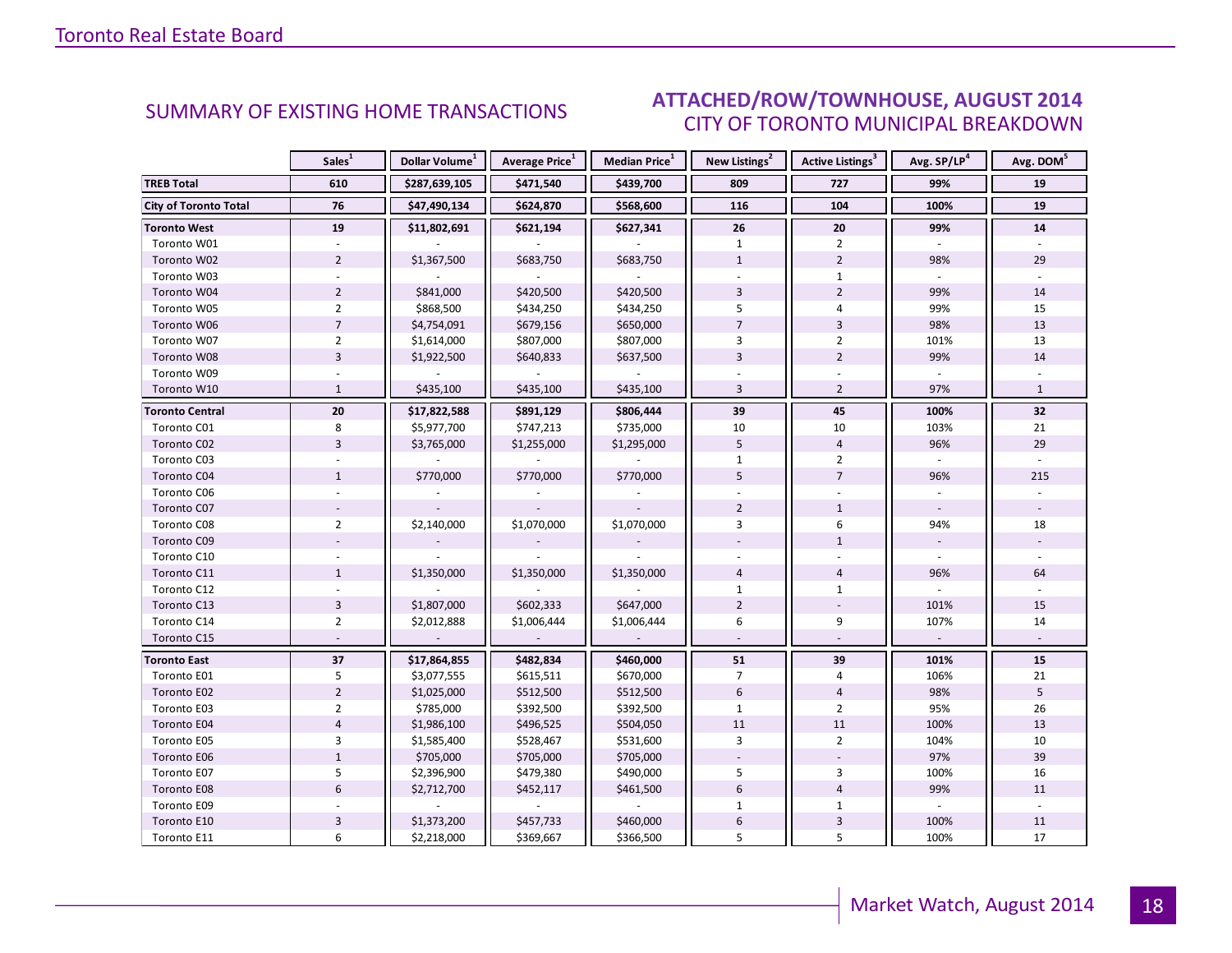#### CO-OP APARTMENT, AUGUST 2014 ALL TREB AREAS

|                                        | Sales <sup>1</sup>       | Dollar Volume <sup>1</sup> | Average Price <sup>1</sup> | Median Price <sup>1</sup> | New Listings <sup>2</sup> | Active Listings <sup>3</sup> | Avg. SP/LP <sup>4</sup>  | Avg. DOM <sup>5</sup>    |
|----------------------------------------|--------------------------|----------------------------|----------------------------|---------------------------|---------------------------|------------------------------|--------------------------|--------------------------|
| <b>TREB Total</b>                      | ${\bf 14}$               | \$4,701,788                | \$335,842                  | \$236,444                 | 11                        | 34                           | 96%                      | 45                       |
| <b>Halton Region</b>                   | $\mathbf{1}$             | \$350,000                  | \$350,000                  | \$350,000                 | $\mathbf{1}$              | $\blacksquare$               | 98%                      | ${\bf 13}$               |
| Burlington                             | $\mathbf{1}$             | \$350,000                  | \$350,000                  | \$350,000                 | $\mathbf{1}$              |                              | 98%                      | 13                       |
| <b>Halton Hills</b>                    | $\overline{a}$           |                            |                            |                           | $\overline{a}$            | $\overline{a}$               | $\overline{\phantom{a}}$ | $\overline{a}$           |
| Milton                                 | $\sim$                   |                            | ÷,                         | $\sim$                    | $\bar{a}$                 | $\sim$                       | $\sim$                   |                          |
| Oakville                               | $\sim$                   | $\sim$                     | $\sim$                     | $\sim$                    | $\sim$                    | $\sim$                       | $\sim$                   | $\overline{a}$           |
| <b>Peel Region</b>                     | $\mathbf{1}$             | \$240,000                  | \$240,000                  | \$240,000                 | $\overline{2}$            | $\mathbf{1}$                 | 92%                      | 10                       |
| Brampton                               | $\sim$                   |                            |                            |                           | $\overline{a}$            | ÷.                           | $\sim$                   | ÷.                       |
| Caledon                                |                          |                            |                            |                           |                           |                              |                          |                          |
| Mississauga                            | $\mathbf{1}$             | \$240,000                  | \$240,000                  | \$240,000                 | $\overline{2}$            | $\mathbf{1}$                 | 92%                      | 10                       |
| <b>City of Toronto</b>                 | 12                       | \$4,111,788                | \$342,649                  | \$232,444                 | 8                         | 32                           | 96%                      | 51                       |
| <b>! TURN PAGE FOR CITY OF TORONTO</b> |                          |                            |                            |                           |                           |                              |                          |                          |
| <b>TABLES OR CLICK HERE:</b>           |                          |                            |                            |                           |                           |                              |                          |                          |
| <b>York Region</b>                     | $\overline{a}$           | $\blacksquare$             | $\overline{a}$             | $\blacksquare$            | $\blacksquare$            | $\mathbf{1}$                 |                          |                          |
| Aurora                                 |                          |                            |                            |                           |                           | ä,                           |                          |                          |
| E. Gwillimbury                         |                          |                            |                            |                           |                           |                              |                          |                          |
| Georgina                               |                          |                            |                            |                           |                           |                              |                          |                          |
| King                                   |                          |                            |                            |                           |                           |                              |                          |                          |
| Markham                                | $\sim$                   | $\sim$                     | L.                         | $\overline{a}$            | $\bar{a}$                 | $\sim$                       | $\sim$                   |                          |
| Newmarket                              |                          |                            |                            |                           |                           |                              |                          |                          |
| Richmond Hill                          |                          |                            |                            |                           |                           | $\mathbf{1}$                 |                          |                          |
| Vaughan                                |                          |                            | $\overline{\phantom{a}}$   | $\overline{\phantom{a}}$  | $\qquad \qquad -$         | $\overline{\phantom{a}}$     |                          |                          |
| Whitchurch-Stouffville                 | $\sim$                   | $\overline{a}$             | $\sim$                     | $\sim$                    | $\sim$                    | $\sim$                       | $\sim$                   |                          |
| <b>Durham Region</b>                   | $\overline{\phantom{a}}$ | $\overline{\phantom{a}}$   | $\centerdot$               | $\overline{\phantom{a}}$  | $\overline{\phantom{a}}$  | $\blacksquare$               |                          |                          |
| Ajax                                   | $\overline{a}$           |                            | $\overline{a}$             | $\overline{a}$            | $\overline{a}$            | ÷.                           |                          |                          |
| <b>Brock</b>                           |                          |                            |                            |                           |                           |                              |                          |                          |
| Clarington                             | $\sim$                   |                            | ÷,                         | $\overline{a}$            | $\overline{a}$            | $\overline{a}$               |                          |                          |
| Oshawa                                 |                          |                            |                            |                           |                           |                              |                          |                          |
| Pickering                              | ÷.                       |                            |                            |                           | ÷                         | ÷                            |                          |                          |
| Scugog                                 |                          |                            | L,                         |                           |                           |                              |                          |                          |
| Uxbridge                               | $\sim$                   | $\sim$                     | ÷,                         | $\overline{\phantom{a}}$  | $\overline{\phantom{a}}$  | ÷,                           | $\sim$                   |                          |
| Whitby                                 | $\overline{\phantom{a}}$ | $\sim$                     | ÷,                         | $\omega$                  | $\overline{\phantom{a}}$  | $\overline{\phantom{a}}$     | $\sim$                   | $\overline{a}$           |
| <b>Dufferin County</b>                 | $\overline{\phantom{a}}$ | $\blacksquare$             | $\frac{1}{2}$              | $\overline{\phantom{a}}$  | $\overline{\phantom{a}}$  | $\blacksquare$               | $\overline{\phantom{a}}$ | $\overline{\phantom{a}}$ |
| Orangeville                            | $\overline{\phantom{a}}$ | $\sim$                     | $\overline{\phantom{a}}$   | $\omega$                  | $\overline{\phantom{a}}$  | $\overline{\phantom{a}}$     | $\sim$                   | ÷.                       |
| <b>Simcoe County</b>                   | $\overline{a}$           | $\blacksquare$             | $\blacksquare$             | $\blacksquare$            | $\blacksquare$            | $\blacksquare$               |                          |                          |
| Adjala-Tosorontio                      | $\sim$                   | ÷.                         | $\overline{a}$             | ÷.                        | ÷                         | ÷.                           | $\sim$                   |                          |
| <b>Bradford West Gwillimbury</b>       | $\overline{a}$           |                            |                            |                           |                           |                              |                          |                          |
| Essa                                   |                          |                            |                            |                           |                           |                              |                          |                          |
| Innisfil                               | $\sim$                   | $\sim$                     | $\overline{a}$             | $\sim$                    | $\overline{a}$            | $\overline{a}$               |                          |                          |
| New Tecumseth                          | $\overline{\phantom{a}}$ |                            | ÷,                         | ä,                        | $\bar{a}$                 | $\sim$                       |                          |                          |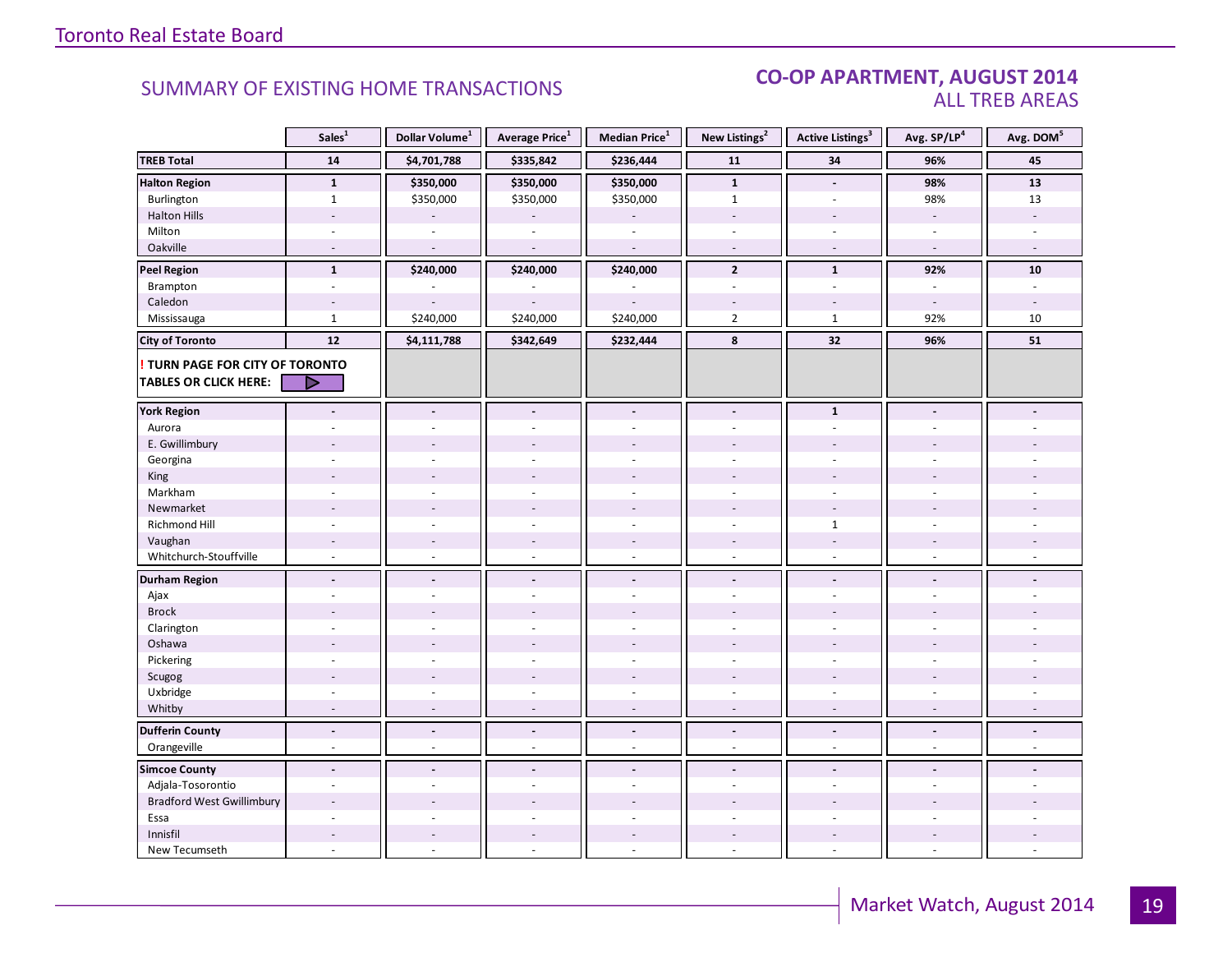### CO-OP APARTMENT, AUGUST 2014 CITY OF TORONTO MUNICIPAL BREAKDOWN

<span id="page-19-0"></span>

|                              | Sales <sup>1</sup>       | Dollar Volume <sup>1</sup> | Average Price <sup>1</sup> | Median Price <sup>1</sup> | New Listings <sup>2</sup> | Active Listings <sup>3</sup> | Avg. SP/LP <sup>4</sup>  | Avg. DOM <sup>5</sup> |
|------------------------------|--------------------------|----------------------------|----------------------------|---------------------------|---------------------------|------------------------------|--------------------------|-----------------------|
| <b>TREB Total</b>            | 14                       | \$4,701,788                | \$335,842                  | \$236,444                 | 11                        | 34                           | 96%                      | 45                    |
| <b>City of Toronto Total</b> | 12                       | \$4,111,788                | \$342,649                  | \$232,444                 | 8                         | 32                           | 96%                      | 51                    |
| <b>Toronto West</b>          | $\overline{2}$           | \$408,000                  | \$204,000                  | \$204,000                 | $\overline{2}$            | 6                            | 91%                      | 54                    |
| Toronto W01                  |                          |                            |                            |                           |                           |                              |                          |                       |
| Toronto W02                  | $\overline{a}$           | $\mathbf{r}$               | $\omega$                   | $\sim$                    | $\mathbf{1}$              | $\mathbf{1}$                 | $\mathbf{r}$             |                       |
| Toronto W03                  | $\sim$                   |                            |                            | $\omega$                  | $\omega$                  | $\sim$                       | $\sim$                   |                       |
| Toronto W04                  |                          | $\overline{\phantom{a}}$   | $\omega$                   | $\omega$                  |                           |                              | $\overline{\phantom{a}}$ |                       |
| Toronto W05                  |                          |                            |                            |                           |                           | 3                            |                          |                       |
| Toronto W06                  | $\mathbf{1}$             | \$176,000                  | \$176,000                  | \$176,000                 |                           | $\overline{2}$               | 98%                      | 67                    |
| Toronto W07                  | $\sim$                   |                            | ä,                         |                           | $\mathbf{r}$              | $\sim$                       | $\mathbf{r}$             |                       |
| Toronto W08                  | $\mathbf{1}$             | \$232,000                  | \$232,000                  | \$232,000                 | $\mathbf{1}$              |                              | 86%                      | 41                    |
| Toronto W09                  |                          |                            |                            |                           |                           |                              |                          |                       |
| Toronto W10                  | $\sim$                   | $\overline{\phantom{a}}$   | $\sim$                     | $\sim$                    | $\omega$                  | $\sim$                       | $\omega$                 | $\sim$                |
| <b>Toronto Central</b>       | 9                        | \$3,548,788                | \$394,310                  | \$392,000                 | $\overline{4}$            | 22                           | 97%                      | 54                    |
| Toronto C01                  |                          |                            |                            |                           | $\mathbf{1}$              | 5                            |                          |                       |
| Toronto C02                  |                          |                            |                            |                           |                           | $\overline{3}$               | $\blacksquare$           |                       |
| Toronto C03                  | $\overline{2}$           | \$624,888                  | \$312,444                  | \$312,444                 |                           | $\mathbf{1}$                 | 99%                      | 22                    |
| Toronto C04                  | $1\,$                    | \$140,000                  | \$140,000                  | \$140,000                 |                           | $\overline{2}$               | 97%                      | 23                    |
| Toronto C06                  |                          |                            |                            |                           |                           |                              |                          |                       |
| Toronto C07                  |                          | $\overline{\phantom{a}}$   | $\omega$                   | $\omega$                  |                           | $\mathbf{1}$                 | $\overline{\phantom{a}}$ |                       |
| Toronto C08                  |                          |                            |                            |                           |                           | $\mathbf{1}$                 |                          |                       |
| Toronto C09                  | 5                        | \$2,634,000                | \$526,800                  | \$559,000                 | $\overline{2}$            | $\overline{4}$               | 97%                      | 84                    |
| Toronto C10                  |                          |                            |                            |                           |                           | $\mathbf{1}$                 |                          |                       |
| Toronto C11                  | $\mathbf{1}$             | \$149,900                  | \$149,900                  | \$149,900                 | $\mathbf{1}$              |                              | 100%                     | $\mathbf{1}$          |
| Toronto C12                  | $\overline{a}$           |                            |                            |                           | $\overline{a}$            |                              |                          |                       |
| Toronto C13                  |                          |                            |                            |                           |                           |                              |                          |                       |
| Toronto C14                  |                          |                            |                            |                           |                           | $\overline{2}$               |                          |                       |
| Toronto C15                  | $\overline{\phantom{a}}$ |                            | ÷,                         |                           |                           | $\overline{2}$               | $\overline{\phantom{a}}$ |                       |
| <b>Toronto East</b>          | $\mathbf{1}$             | \$155,000                  | \$155,000                  | \$155,000                 | $\overline{2}$            | 4                            | 97%                      | 11                    |
| Toronto E01                  | $\overline{a}$           |                            |                            |                           |                           |                              |                          |                       |
| Toronto E02                  |                          |                            |                            |                           |                           |                              |                          |                       |
| Toronto E03                  |                          |                            |                            |                           |                           |                              |                          |                       |
| Toronto E04                  |                          |                            |                            |                           | $\mathbf{1}$              | $\mathbf{1}$                 |                          |                       |
| Toronto E05                  | ÷.                       |                            |                            |                           |                           |                              |                          |                       |
| Toronto E06                  |                          |                            |                            |                           |                           |                              |                          |                       |
| Toronto E07                  |                          |                            |                            |                           |                           |                              |                          |                       |
| Toronto E08                  |                          |                            |                            |                           |                           |                              |                          |                       |
| Toronto E09                  |                          |                            |                            | $\overline{a}$            |                           | $\mathbf{1}$                 | $\omega$                 |                       |
| Toronto E10                  | $\mathbf{1}$             | \$155,000                  | \$155,000                  | \$155,000                 | $\mathbf{1}$              | $\overline{2}$               | 97%                      | 11                    |
| Toronto E11                  |                          | $\overline{\phantom{a}}$   | $\overline{\phantom{a}}$   | $\omega$                  |                           |                              |                          |                       |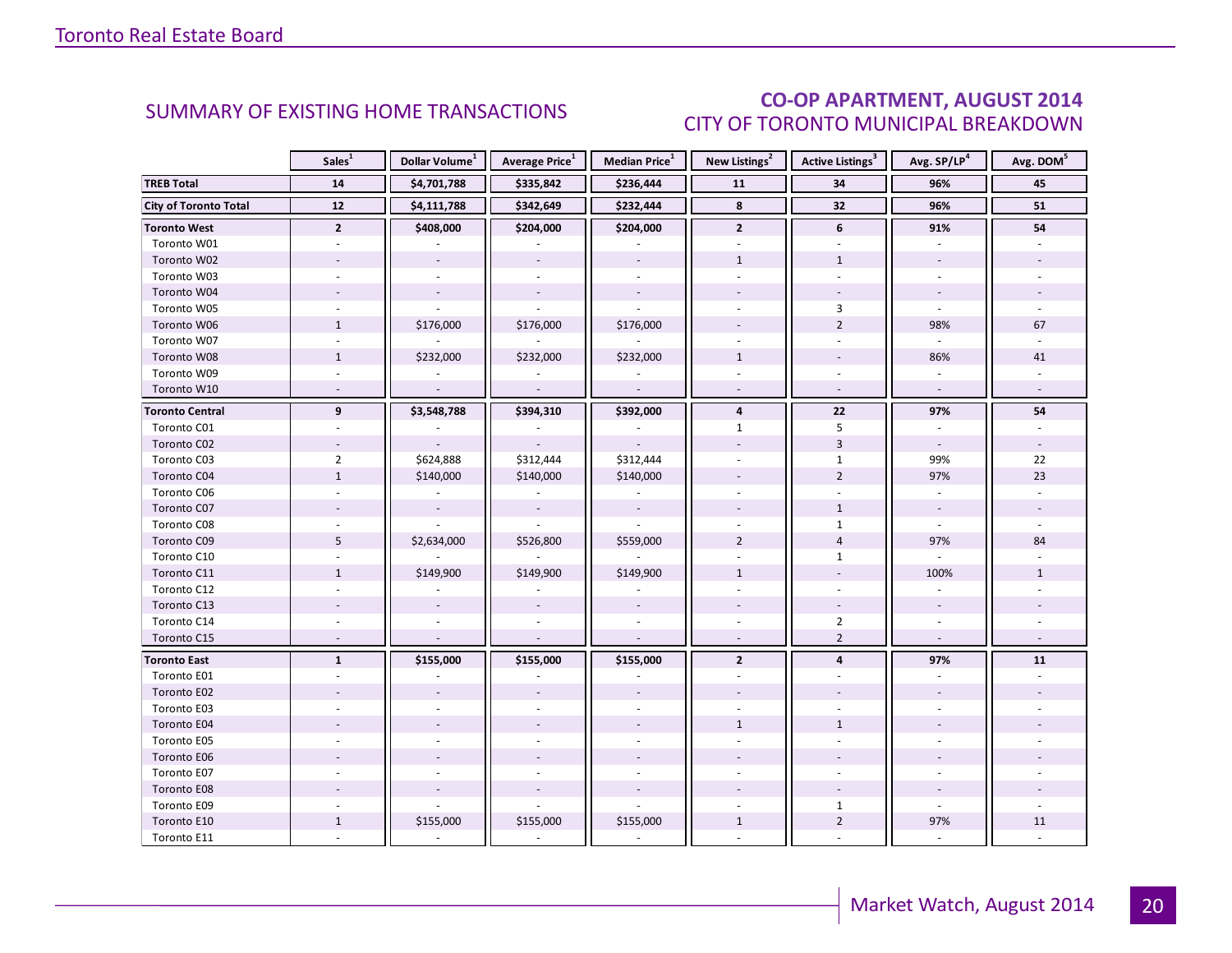#### SUMMARY OF EXISTING HOME TRANSACTIONS **DETACHED CONDOMINIUM, AUGUST 2014** ALL TREB AREAS

|                                  | Sales <sup>1</sup>           | Dollar Volume <sup>1</sup> | Average Price <sup>1</sup>   | Median Price $^1$        | New Listings <sup>2</sup> | Active Listings <sup>3</sup> | Avg. SP/LP <sup>4</sup>  | Avg. DOM <sup>5</sup> |
|----------------------------------|------------------------------|----------------------------|------------------------------|--------------------------|---------------------------|------------------------------|--------------------------|-----------------------|
| <b>TREB Total</b>                | $\overline{9}$               | \$4,487,000                | \$498,556                    | \$420,000                | 13                        | 30                           | 99%                      | 50                    |
| <b>Halton Region</b>             | $\overline{2}$               | \$1,325,000                | \$662,500                    | \$662,500                | $\mathbf{2}$              | $\overline{\mathbf{3}}$      | 101%                     | 47                    |
| Burlington                       | $\overline{2}$               | \$1,325,000                | \$662,500                    | \$662,500                | $\overline{2}$            | $\mathbf{1}$                 | 101%                     | 47                    |
| <b>Halton Hills</b>              | $\overline{a}$               |                            |                              |                          | $\overline{a}$            | $\overline{a}$               | $\sim$                   |                       |
| Milton                           |                              |                            |                              |                          | $\sim$                    |                              |                          |                       |
| Oakville                         | $\sim$                       | $\sim$                     | $\overline{\phantom{a}}$     | $\sim$                   | $\sim$                    | $\overline{2}$               | $\sim$                   | $\overline{a}$        |
| <b>Peel Region</b>               | $\overline{\mathbf{3}}$      | \$1,668,000                | \$556,000                    | \$610,000                | 5                         | 9                            | 99%                      | 57                    |
| Brampton                         | $\mathbf{1}$                 | \$610,000                  | \$610,000                    | \$610,000                | 5                         | 8                            | 97%                      | 80                    |
| Caledon                          | $\mathbf{1}$                 | \$655,000                  | \$655,000                    | \$655,000                |                           |                              | 99%                      | 73                    |
| Mississauga                      | $\mathbf{1}$                 | \$403,000                  | \$403,000                    | \$403,000                | $\overline{a}$            | $\mathbf{1}$                 | 101%                     | 17                    |
| <b>City of Toronto</b>           | $\overline{\phantom{a}}$     | $\blacksquare$             | $\qquad \qquad \blacksquare$ | $\overline{\phantom{a}}$ | $\blacksquare$            | $\overline{2}$               | $\blacksquare$           | $\overline{a}$        |
| TURN PAGE FOR CITY OF TORONTO    |                              |                            |                              |                          |                           |                              |                          |                       |
| <b>TABLES OR CLICK HERE:</b>     |                              |                            |                              |                          |                           |                              |                          |                       |
|                                  |                              |                            |                              |                          |                           |                              |                          |                       |
| <b>York Region</b>               | $\blacksquare$               | $\blacksquare$             | $\overline{a}$               | $\overline{a}$           | $\blacksquare$            | $\overline{a}$               |                          |                       |
| Aurora                           |                              |                            |                              |                          |                           |                              |                          |                       |
| E. Gwillimbury                   |                              |                            |                              |                          |                           |                              |                          |                       |
| Georgina                         |                              |                            |                              |                          |                           |                              |                          |                       |
| King                             |                              |                            |                              |                          |                           |                              |                          |                       |
| Markham                          | ä,                           |                            | $\overline{a}$               | $\overline{a}$           | $\sim$                    | $\bar{a}$                    |                          |                       |
| Newmarket                        |                              |                            |                              |                          |                           |                              |                          |                       |
| Richmond Hill                    |                              |                            |                              |                          |                           |                              |                          |                       |
| Vaughan                          | $\overline{a}$               |                            | $\overline{a}$               |                          |                           |                              |                          |                       |
| Whitchurch-Stouffville           | $\sim$                       | $\sim$                     | $\overline{a}$               | $\overline{a}$           | $\sim$                    | ÷.                           | $\sim$                   |                       |
| <b>Durham Region</b>             | $\qquad \qquad \blacksquare$ | $\overline{\phantom{a}}$   | $\blacksquare$               | $\overline{\phantom{a}}$ | $\overline{\phantom{a}}$  | $\blacksquare$               |                          |                       |
| Ajax                             |                              |                            | L.                           | $\overline{a}$           | $\sim$                    |                              |                          |                       |
| <b>Brock</b>                     |                              |                            |                              |                          |                           |                              |                          |                       |
| Clarington                       | $\overline{a}$               |                            | ÷,                           |                          |                           |                              |                          |                       |
| Oshawa                           |                              |                            |                              |                          |                           |                              |                          |                       |
| Pickering                        | ÷.                           |                            |                              |                          |                           | ÷                            |                          |                       |
| Scugog                           |                              |                            | $\overline{a}$               |                          |                           |                              |                          |                       |
| Uxbridge                         | ä,                           | ÷.                         | ÷,                           | ÷,                       | $\overline{\phantom{a}}$  | ä,                           |                          |                       |
| Whitby                           | $\sim$                       |                            | ÷,                           | $\overline{\phantom{a}}$ | $\sim$                    | $\sim$                       |                          |                       |
| <b>Dufferin County</b>           | $\overline{\phantom{a}}$     | $\blacksquare$             | $\blacksquare$               | $\blacksquare$           | $\blacksquare$            | $\overline{\phantom{a}}$     | $\overline{\phantom{a}}$ | $\frac{1}{2}$         |
| Orangeville                      | $\overline{\phantom{a}}$     |                            | ÷,                           | ÷,                       | $\overline{\phantom{a}}$  | $\overline{\phantom{a}}$     | $\omega$                 | $\omega$              |
| <b>Simcoe County</b>             | $\overline{4}$               | \$1,494,000                | \$373,500                    | \$396,000                | 6                         | 16                           | 97%                      | 46                    |
| Adjala-Tosorontio                | $\sim$                       |                            | ä,                           |                          | $\sim$                    | $\sim$                       | $\sim$                   |                       |
| <b>Bradford West Gwillimbury</b> |                              |                            |                              |                          |                           |                              |                          |                       |
| Essa                             |                              |                            |                              |                          |                           |                              |                          |                       |
| Innisfil                         |                              |                            |                              |                          | $\overline{a}$            | $\overline{a}$               |                          |                       |
| New Tecumseth                    | $\overline{4}$               | \$1,494,000                | \$373,500                    | \$396,000                | 6                         | 16                           | 97%                      | 46                    |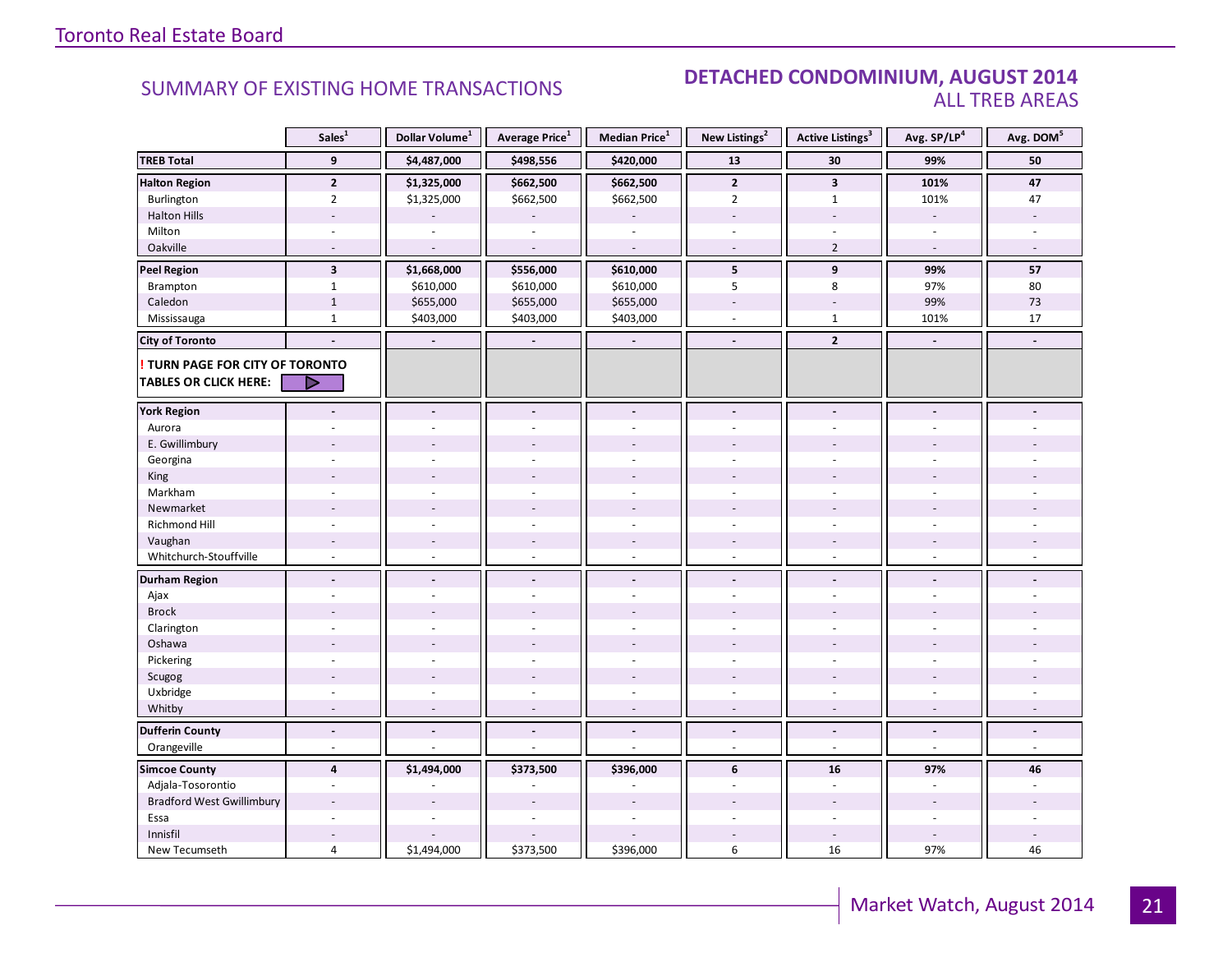#### ALIGUST 2014 CITY OF TORONTO MUNICIPAL BREAKDOWN SUMMARY OF EXISTING HOME TRANSACTIONS **DETACHED CONDOMINIUM, AUGUST 2014**

<span id="page-21-0"></span>

|                              | Sales <sup>1</sup>       | Dollar Volume <sup>1</sup> | <b>Average Price</b> <sup>1</sup> | Median Price <sup>1</sup> | New Listings <sup>2</sup> | <b>Active Listings<sup>3</sup></b> | Avg. SP/LP <sup>4</sup>  | Avg. DOM <sup>5</sup>    |
|------------------------------|--------------------------|----------------------------|-----------------------------------|---------------------------|---------------------------|------------------------------------|--------------------------|--------------------------|
| <b>TREB Total</b>            | $\overline{9}$           | \$4,487,000                | \$498,556                         | \$420,000                 | $\overline{13}$           | 30                                 | 99%                      | 50                       |
| <b>City of Toronto Total</b> | $\blacksquare$           |                            |                                   |                           | $\overline{\phantom{a}}$  | $\mathbf 2$                        | $\overline{\phantom{a}}$ | $\overline{\phantom{a}}$ |
| <b>Toronto West</b>          | $\overline{\phantom{a}}$ |                            | $\blacksquare$                    | $\overline{\phantom{a}}$  | $\overline{\phantom{a}}$  | $\mathbf{1}$                       | $\overline{\phantom{a}}$ |                          |
| Toronto W01                  | ÷.                       |                            |                                   | $\overline{a}$            |                           | $\overline{a}$                     |                          |                          |
| Toronto W02                  | $\overline{a}$           |                            |                                   |                           |                           |                                    |                          |                          |
| Toronto W03                  | $\sim$                   | $\overline{a}$             | $\sim$                            | $\overline{a}$            | $\mathbf{r}$              | $\sim$                             |                          |                          |
| Toronto W04                  |                          |                            |                                   |                           |                           |                                    |                          |                          |
| Toronto W05                  | $\sim$                   |                            |                                   |                           |                           |                                    |                          |                          |
| Toronto W06                  |                          |                            |                                   |                           |                           |                                    |                          |                          |
| Toronto W07                  |                          |                            | ä,                                |                           |                           |                                    |                          |                          |
| Toronto W08                  |                          |                            |                                   |                           |                           |                                    |                          |                          |
| Toronto W09                  | $\sim$                   |                            | ä,                                | $\omega$                  | $\sim$                    | $\overline{a}$                     |                          |                          |
| Toronto W10                  | $\sim$                   |                            | $\overline{a}$                    |                           | $\overline{\phantom{a}}$  | $\mathbf 1$                        |                          |                          |
| <b>Toronto Central</b>       | $\overline{\phantom{a}}$ | $\overline{a}$             | $\blacksquare$                    | $\blacksquare$            | $\blacksquare$            | $\mathbf{1}$                       |                          |                          |
| Toronto C01                  |                          |                            |                                   |                           |                           |                                    |                          |                          |
| Toronto C02                  |                          |                            |                                   |                           |                           |                                    |                          |                          |
| Toronto C03                  |                          |                            | $\sim$                            |                           |                           |                                    |                          |                          |
| Toronto C04                  |                          |                            |                                   |                           |                           |                                    |                          |                          |
| Toronto C06                  |                          |                            |                                   |                           |                           |                                    |                          |                          |
| Toronto C07                  |                          |                            |                                   |                           |                           |                                    |                          |                          |
| Toronto C08                  |                          |                            |                                   |                           |                           |                                    |                          |                          |
| Toronto C09                  |                          |                            |                                   |                           |                           |                                    |                          |                          |
| Toronto C10                  |                          |                            |                                   |                           |                           |                                    |                          |                          |
| Toronto C11                  |                          |                            |                                   |                           |                           |                                    |                          |                          |
| Toronto C12                  |                          |                            | ÷.                                |                           |                           | $\mathbf{1}$                       |                          |                          |
| Toronto C13                  |                          |                            |                                   |                           |                           |                                    |                          |                          |
| Toronto C14                  |                          |                            |                                   |                           |                           |                                    |                          |                          |
| Toronto C15                  | $\overline{\phantom{a}}$ | $\sim$                     | $\overline{\phantom{a}}$          | $\sim$                    | $\overline{\phantom{a}}$  | $\sim$                             | $\sim$                   |                          |
| <b>Toronto East</b>          | $\overline{\phantom{a}}$ |                            | $\centerdot$                      | $\overline{\phantom{a}}$  |                           |                                    |                          |                          |
| Toronto E01                  |                          |                            |                                   |                           |                           |                                    |                          |                          |
| Toronto E02                  |                          |                            |                                   |                           |                           |                                    |                          |                          |
| Toronto E03                  |                          |                            |                                   |                           |                           |                                    |                          |                          |
| Toronto E04                  |                          |                            |                                   |                           |                           |                                    |                          |                          |
| Toronto E05                  |                          |                            | ä,                                |                           |                           |                                    |                          |                          |
| Toronto E06                  |                          |                            |                                   |                           |                           |                                    |                          |                          |
| Toronto E07                  |                          |                            |                                   |                           |                           |                                    |                          |                          |
| Toronto E08                  |                          |                            |                                   |                           |                           |                                    |                          |                          |
| Toronto E09                  |                          |                            |                                   |                           |                           |                                    |                          |                          |
| Toronto E10                  |                          |                            |                                   |                           |                           |                                    |                          |                          |
| Toronto E11                  |                          |                            |                                   |                           |                           |                                    |                          |                          |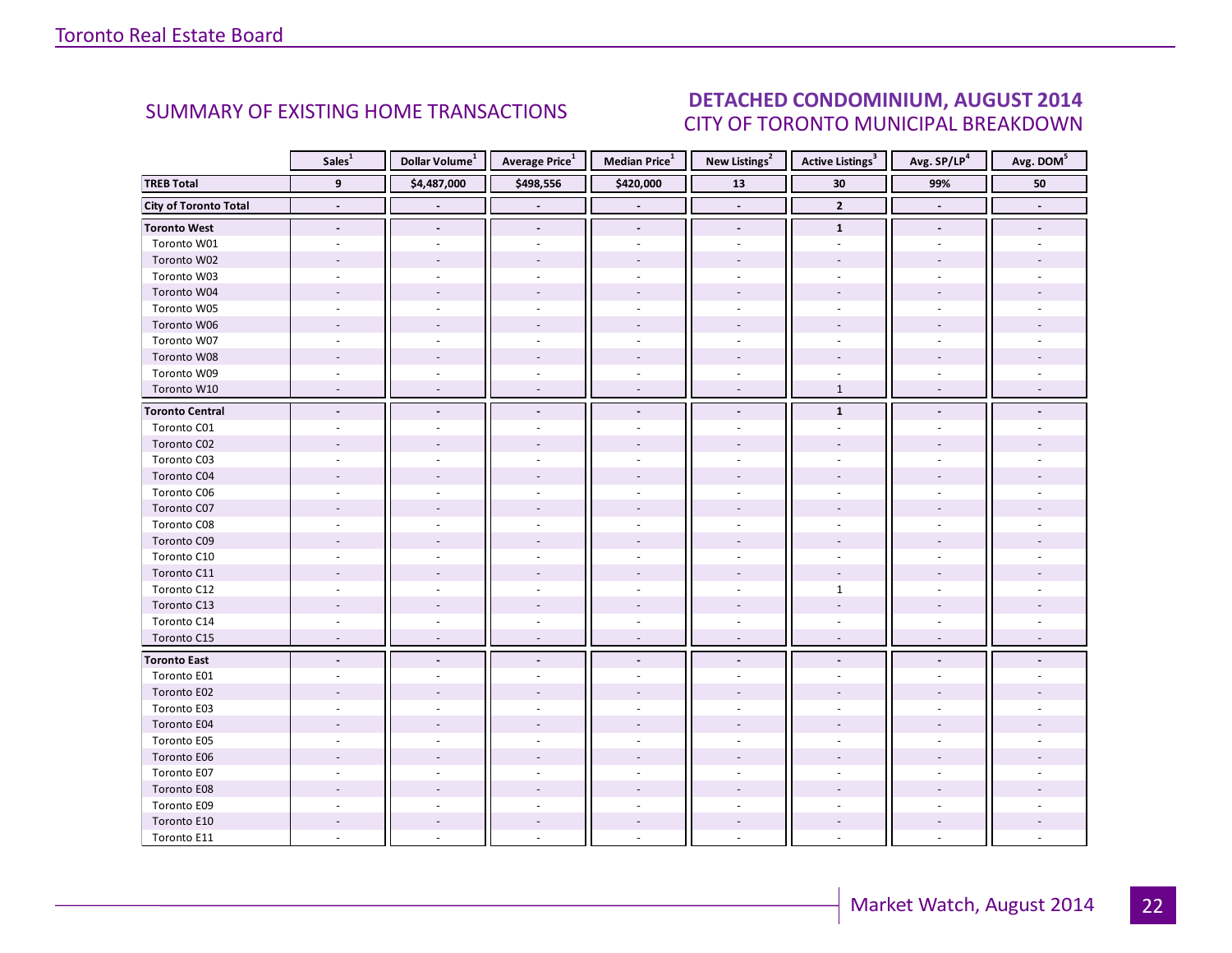#### **Industrial Leasing CO-OWNERSHIP APARTMENT, AUGUST 2014**<br>ALL TREB AREAS ALL TREB AREAS

|                                  | Sales <sup>1</sup>       | Dollar Volume <sup>1</sup> | Average Price <sup>1</sup> | Median Price <sup>1</sup> | New Listings <sup>2</sup> | <b>Active Listings<sup>3</sup></b> | Avg. SP/LP <sup>4</sup>  | Avg. DOM <sup>5</sup>    |
|----------------------------------|--------------------------|----------------------------|----------------------------|---------------------------|---------------------------|------------------------------------|--------------------------|--------------------------|
| <b>TREB Total</b>                | $\overline{7}$           | \$2,010,850                | \$287,264                  | \$265,500                 | 6                         | ${\bf 17}$                         | 97%                      | 24                       |
| <b>Halton Region</b>             | $\blacksquare$           |                            |                            |                           | $\blacksquare$            | $\blacksquare$                     | $\blacksquare$           |                          |
| Burlington                       | $\sim$                   | $\sim$                     | ä,                         | $\omega$                  | $\blacksquare$            | $\sim$                             | $\sim$                   |                          |
| <b>Halton Hills</b>              |                          |                            |                            |                           |                           |                                    |                          |                          |
| Milton                           | $\ddot{}$                |                            |                            |                           | $\overline{a}$            | ÷                                  |                          |                          |
| Oakville                         | $\overline{\phantom{a}}$ |                            |                            |                           | $\overline{\phantom{a}}$  | $\overline{\phantom{a}}$           |                          |                          |
| <b>Peel Region</b>               | $\mathbf{1}$             | \$239,950                  | \$239,950                  | \$239,950                 | $\overline{a}$            | $\overline{a}$                     | 100%                     | 19                       |
| Brampton                         | $\sim$                   |                            |                            |                           | $\sim$                    | $\sim$                             | $\sim$                   | $\overline{\phantom{a}}$ |
| Caledon                          | $\sim$                   |                            |                            |                           |                           | $\overline{\phantom{a}}$           | $\sim$                   |                          |
| Mississauga                      | $\mathbf{1}$             | \$239,950                  | \$239,950                  | \$239,950                 | $\overline{a}$            | ÷.                                 | 100%                     | 19                       |
| <b>City of Toronto</b>           | 6                        | \$1,770,900                | \$295,150                  | \$295,250                 | 6                         | $17$                               | 96%                      | 25                       |
| TURN PAGE FOR CITY OF TORONTO    |                          |                            |                            |                           |                           |                                    |                          |                          |
| <b>TABLES OR CLICK HERE:</b>     |                          |                            |                            |                           |                           |                                    |                          |                          |
| <b>York Region</b>               |                          |                            | ÷,                         |                           |                           |                                    |                          |                          |
| Aurora                           |                          |                            |                            |                           |                           |                                    |                          |                          |
| E. Gwillimbury                   |                          |                            |                            |                           |                           |                                    |                          |                          |
| Georgina                         |                          |                            |                            |                           |                           |                                    |                          |                          |
| King                             |                          |                            |                            |                           |                           |                                    |                          |                          |
| Markham                          | $\sim$                   | $\sim$                     | $\overline{\phantom{a}}$   | $\sim$                    | $\sim$                    | ä,                                 |                          |                          |
| Newmarket                        |                          |                            |                            |                           |                           |                                    |                          |                          |
| Richmond Hill                    |                          |                            |                            |                           |                           |                                    |                          |                          |
| Vaughan                          | $\overline{\phantom{a}}$ |                            | $\overline{\phantom{a}}$   | $\overline{\phantom{a}}$  |                           |                                    |                          |                          |
| Whitchurch-Stouffville           | $\sim$                   | $\sim$                     | $\overline{a}$             | $\mathcal{L}$             | $\sim$                    | $\sim$                             | ÷.                       |                          |
| <b>Durham Region</b>             | $\blacksquare$           | $\blacksquare$             | $\blacksquare$             | $\blacksquare$            | $\blacksquare$            | $\blacksquare$                     | $\blacksquare$           |                          |
| Ajax                             | ÷                        |                            |                            | ÷.                        | ÷                         |                                    |                          |                          |
| <b>Brock</b>                     |                          |                            |                            |                           |                           |                                    |                          |                          |
| Clarington                       |                          |                            |                            |                           |                           |                                    |                          |                          |
| Oshawa                           |                          |                            |                            |                           |                           |                                    |                          |                          |
| Pickering                        | $\overline{\phantom{a}}$ |                            |                            | L.                        | $\overline{a}$            | ÷,                                 |                          |                          |
| Scugog                           |                          |                            |                            |                           |                           |                                    |                          |                          |
| Uxbridge                         | ÷.                       | ÷.                         | ÷                          | ÷.                        | ÷                         | ÷.                                 | ÷                        |                          |
| Whitby                           | $\overline{\phantom{a}}$ | $\sim$                     | ÷,                         | $\overline{a}$            | $\overline{\phantom{a}}$  | $\overline{\phantom{a}}$           |                          |                          |
| <b>Dufferin County</b>           | $\overline{\phantom{a}}$ | $\blacksquare$             | $\overline{a}$             | $\blacksquare$            | $\blacksquare$            | $\blacksquare$                     | $\blacksquare$           | $\blacksquare$           |
| Orangeville                      | $\overline{\phantom{a}}$ | $\sim$                     | $\overline{\phantom{a}}$   | $\overline{\phantom{a}}$  | $\overline{\phantom{a}}$  | $\bar{a}$                          | $\overline{\phantom{a}}$ | ÷.                       |
| <b>Simcoe County</b>             | $\overline{a}$           |                            | $\overline{a}$             |                           |                           |                                    |                          |                          |
| Adjala-Tosorontio                | $\sim$                   | ÷.                         | $\overline{a}$             | ÷.                        | ÷                         | ÷.                                 | ÷.                       |                          |
| <b>Bradford West Gwillimbury</b> | $\overline{a}$           |                            |                            |                           |                           |                                    |                          |                          |
| Essa                             |                          |                            |                            |                           |                           |                                    |                          |                          |
| Innisfil                         | $\sim$                   | $\sim$                     | $\overline{\phantom{a}}$   | $\sim$                    | $\blacksquare$            | $\sim$                             |                          |                          |
| New Tecumseth                    | $\overline{\phantom{a}}$ |                            | L,                         | ä,                        | $\bar{a}$                 | $\bar{a}$                          |                          |                          |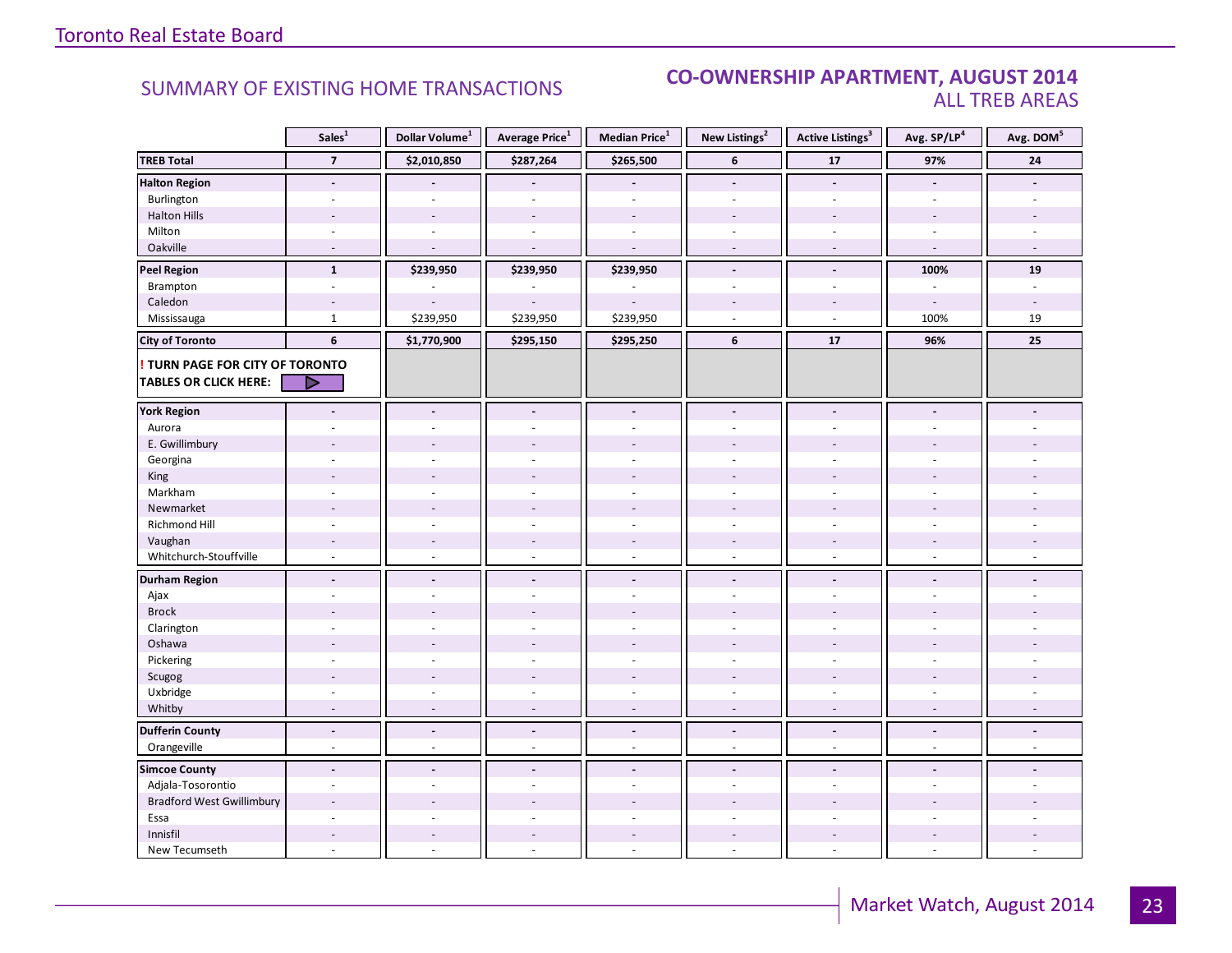### CO-OWNERSHIP APARTMENT, AUGUST 2014 CITY OF TORONTO MUNICIPAL BREAKDOWN

<span id="page-23-0"></span>

|                              | Sales <sup>1</sup>       | Dollar Volume <sup>1</sup> | Average Price <sup>1</sup> | Median Price <sup>1</sup> | New Listings <sup>2</sup> | Active Listings <sup>3</sup> | Avg. SP/LP <sup>4</sup>  | Avg. DOM <sup>5</sup> |
|------------------------------|--------------------------|----------------------------|----------------------------|---------------------------|---------------------------|------------------------------|--------------------------|-----------------------|
| <b>TREB Total</b>            | $\overline{7}$           | \$2,010,850                | \$287,264                  | \$265,500                 | 6                         | 17                           | 97%                      | 24                    |
| <b>City of Toronto Total</b> | 6                        | \$1,770,900                | \$295,150                  | \$295,250                 | 6                         | 17                           | 96%                      | 25                    |
| <b>Toronto West</b>          | $\mathbf{2}$             | \$382,000                  | \$191,000                  | \$191,000                 | $\mathbf{1}$              | 5                            | 95%                      | 32                    |
| Toronto W01                  | $\mathbf{1}$             | \$265,500                  | \$265,500                  | \$265,500                 | $\mathbf{1}$              |                              | 97%                      | 26                    |
| Toronto W02                  |                          |                            |                            |                           |                           |                              | $\mathbf{r}$             |                       |
| Toronto W03                  | $\omega$                 | $\omega$                   | $\omega$                   | $\omega$                  | $\sim$                    | $\bar{a}$                    | $\omega$                 |                       |
| Toronto W04                  |                          |                            |                            |                           |                           |                              | $\sim$                   |                       |
| Toronto W05                  | $\mathbf{1}$             | \$116,500                  | \$116,500                  | \$116,500                 |                           | 4                            | 90%                      | 37                    |
| Toronto W06                  |                          |                            |                            |                           |                           | $\mathbf{1}$                 | $\overline{a}$           |                       |
| Toronto W07                  | $\overline{a}$           | ÷.                         | ä,                         | $\omega$                  |                           | ÷.                           | ÷.                       |                       |
| Toronto W08                  |                          | $\overline{\phantom{a}}$   | $\mathbf{r}$               | $\omega$                  |                           | $\overline{a}$               | $\overline{\phantom{a}}$ |                       |
| Toronto W09                  |                          |                            |                            |                           |                           |                              | $\sim$                   |                       |
| Toronto W10                  | $\overline{\phantom{a}}$ | $\overline{a}$             | $\overline{a}$             | $\sim$                    |                           | $\sim$                       | $\omega$                 |                       |
| <b>Toronto Central</b>       | $\overline{4}$           | \$1,388,900                | \$347,225                  | \$357,000                 | 4                         | 11                           | 97%                      | 22                    |
| Toronto C01                  | $\mathbf{1}$             | \$219,900                  | \$219,900                  | \$219,900                 |                           |                              | 96%                      | 45                    |
| Toronto C02                  | $\mathbf{1}$             | \$389,000                  | \$389,000                  | \$389,000                 |                           | $\overline{2}$               | 97%                      | 14                    |
| Toronto C03                  | $\sim$                   |                            |                            |                           |                           | $\overline{2}$               | $\omega$                 |                       |
| Toronto C04                  |                          |                            |                            |                           | $\overline{2}$            | $\overline{3}$               |                          |                       |
| Toronto C06                  |                          |                            |                            |                           |                           |                              |                          |                       |
| Toronto C07                  | $\sim$                   |                            |                            |                           |                           |                              | $\overline{\phantom{a}}$ |                       |
| Toronto C08                  | $\mathbf{1}$             | \$325,000                  | \$325,000                  | \$325,000                 | $\mathbf{1}$              | $\mathbf{1}$                 | 100%                     | 3                     |
| Toronto C09                  |                          |                            |                            |                           |                           |                              | $\overline{\phantom{a}}$ |                       |
| Toronto C10                  | $\mathbf{1}$             | \$455,000                  | \$455,000                  | \$455,000                 |                           | $\mathbf{1}$                 | 95%                      | 24                    |
| Toronto C11                  |                          |                            |                            |                           |                           |                              | $\overline{\phantom{a}}$ |                       |
| Toronto C12                  | $\overline{a}$           |                            |                            |                           |                           |                              | ÷.                       |                       |
| Toronto C13                  |                          |                            |                            |                           | $\mathbf{1}$              | $\mathbf{1}$                 |                          |                       |
| Toronto C14                  |                          |                            |                            |                           |                           | $\mathbf{1}$                 |                          |                       |
| Toronto C15                  | $\sim$                   |                            | $\overline{a}$             | $\overline{\phantom{a}}$  | $\sim$                    | $\overline{\phantom{a}}$     | $\sim$                   |                       |
| <b>Toronto East</b>          |                          |                            |                            |                           | $\mathbf{1}$              | $\mathbf{1}$                 |                          |                       |
| Toronto E01                  |                          |                            |                            |                           |                           |                              |                          |                       |
| Toronto E02                  |                          |                            |                            |                           | $\mathbf{1}$              | $\mathbf{1}$                 |                          |                       |
| Toronto E03                  |                          |                            |                            |                           |                           |                              |                          |                       |
| Toronto E04                  |                          |                            |                            |                           |                           |                              |                          |                       |
| Toronto E05                  |                          |                            |                            |                           |                           |                              |                          |                       |
| Toronto E06                  |                          |                            |                            |                           |                           |                              |                          |                       |
| Toronto E07                  |                          |                            |                            | $\overline{a}$            |                           |                              |                          |                       |
| Toronto E08                  |                          |                            |                            |                           |                           |                              |                          |                       |
| Toronto E09                  |                          |                            |                            |                           |                           |                              |                          |                       |
| Toronto E10                  |                          |                            |                            | $\overline{\phantom{a}}$  |                           | $\overline{\phantom{a}}$     |                          |                       |
| Toronto E11                  |                          |                            |                            |                           |                           |                              |                          |                       |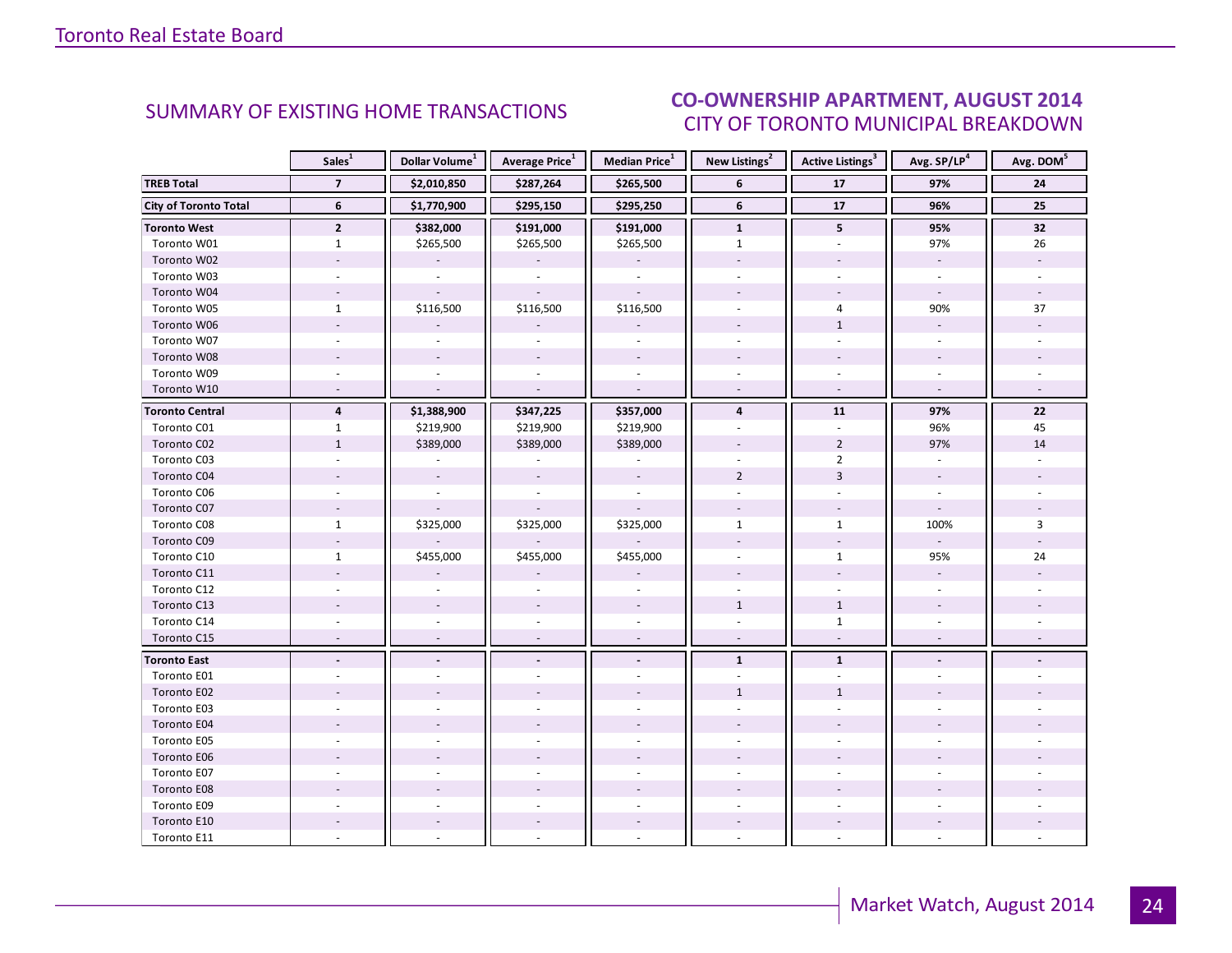#### [CLICK HERE FOR MORE BACKGROUND INFORMATION ON THE MLS® HPI](http://www.torontorealestateboard.com/market_news/home_price_index/index.htm)

#### FOCUS ON THE MLS® HOME PRICE INDEX **INDEX AND BENCHMARK PRICE, AUGUST 2014**<br>Elick here for more background information on the mls® hpi ALL TREB AREAS

|                                  | Composite |                  | <b>Single-Family Detached</b> |       | <b>Single-Family Attached</b> |                | Townhouse |                  |                | Apartment                |                  |                |        |                          |                |
|----------------------------------|-----------|------------------|-------------------------------|-------|-------------------------------|----------------|-----------|------------------|----------------|--------------------------|------------------|----------------|--------|--------------------------|----------------|
|                                  | Index     | <b>Benchmark</b> | Yr./Yr. % Chg                 | Index | <b>Benchmark</b>              | Yr./Yr. % Chg. | Index     | <b>Benchmark</b> | Yr./Yr. % Chg. | Index                    | <b>Benchmark</b> | Yr./Yr. % Chg. | Index  | <b>Benchmark</b>         | Yr./Yr. % Chg. |
| <b>TREB Total</b>                | 168.2     | \$513,100        | 7.82%                         | 169.7 | \$631,000                     | 8.64%          | 174.9     | \$494,100        | 8.30%          | 163.8                    | \$358,800        | 7.55%          | 156.6  | \$314,500                | 4.54%          |
| <b>Halton Region</b>             | 177.0     | \$580,600        | 7.86%                         | 174.0 | \$645,200                     | 7.74%          | 177.4     | \$460,400        | 7.38%          | 172.3                    | \$341,100        | 11.96%         | $\sim$ |                          |                |
| Burlington                       | 182.7     | \$526,600        | 7.34%                         | 179.2 | \$612,500                     | 5.91%          | 179.8     | \$428,600        | 8.05%          | 182.6                    | \$366,700        | 11.68%         | $\sim$ | $\overline{\phantom{a}}$ |                |
| <b>Halton Hills</b>              | 161.4     | \$469,900        | 5.56%                         | 160.8 | \$514,400                     | 5.37%          | 170.7     | \$420,400        | 5.57%          | 160.2                    | \$288,800        | 7.52%          | $\sim$ |                          |                |
| Milton                           | 167.3     | \$469,200        | 6.42%                         | 156.4 | \$544,800                     | 6.68%          | 170.2     | \$424,900        | 6.37%          | $\sim$                   |                  | $\sim$         |        |                          |                |
| Oakville                         | 186.2     | \$686,900        | 8.76%                         | 184.7 | \$765,500                     | 8.33%          | 188.6     | \$510,500        | 8.45%          | 172.7                    | \$381,500        | 13.02%         | $\sim$ |                          |                |
| <b>Peel Region</b>               | 161.0     | \$440,400        | 7.05%                         | 162.3 | \$549,400                     | 7.13%          | 164.1     | \$418,700        | 7.25%          | 164.6                    | \$340,600        | 6.13%          | 144.9  | \$249,400                | 5.92%          |
| Brampton                         | 154.2     | \$393,300        | 7.08%                         | 154.4 | \$451,200                     | 6.56%          | 155.9     | \$367,200        | 6.78%          | 148.3                    | \$275,500        | 7.46%          | 133.4  | \$208,800                | 8.63%          |
| Caledon                          | 149.3     | \$532,000        | 4.63%                         | 149.4 | \$548,400                     | 4.33%          | 164.8     | \$407,500        | 7.08%          | $\sim$                   |                  |                | $\sim$ |                          |                |
| Mississauga                      | 167.4     | \$467,900        | 7.31%                         | 174.2 | \$649,100                     | 8.33%          | 173.7     | \$474,700        | 7.96%          | 169.8                    | \$364,700        | 5.93%          | 147.0  | \$257,400                | 5.53%          |
| <b>City of Toronto</b>           | 171.3     | \$561,400        | 7.40%                         | 177.8 | \$770,800                     | 9.89%          | 184.3     | \$611,200        | 8.73%          | 168.4                    | \$407,300        | 8.02%          | 159.3  | \$328,900                | 3.98%          |
| TURN PAGE FOR CITY OF TORONTO    |           |                  |                               |       |                               |                |           |                  |                |                          |                  |                |        |                          |                |
| <b>TABLES OR CLICK HERE:</b>     | Þ         |                  |                               |       |                               |                |           |                  |                |                          |                  |                |        |                          |                |
| <b>York Region</b>               | 180.5     | \$619,400        | 9.86%                         | 181.1 | \$711,500                     | 9.29%          | 185.1     | \$536,200        | 10.11%         | 163.8                    | \$417,500        | 6.36%          | 155.9  | \$338,700                | 5.69%          |
| Aurora                           | 172.5     | \$555,400        | 9.11%                         | 171.7 | \$637,900                     | 9.22%          | 176.0     | \$455,500        | 8.78%          | 148.5                    | \$376,100        | 3.48%          | 151.8  | \$315,400                | 6.75%          |
| E. Gwillimbury                   | 160.9     | \$520,200        | 10.43%                        | 161.4 | \$530,200                     | 10.40%         | 168.6     | \$357,000        | 8.84%          | $\sim$                   |                  |                | $\sim$ |                          |                |
| Georgina                         | 155.6     | \$322,900        | 2.10%                         | 160.7 | \$331,000                     | 3.28%          | 168.0     | \$331,100        | 7.28%          | $\sim$                   |                  |                | $\sim$ | $\sim$                   | ٠              |
| King                             | 168.3     | \$713,500        | 8.72%                         | 170.1 | \$717,700                     | 8.97%          | $\sim$    |                  |                | $\overline{\phantom{a}}$ |                  |                | $\sim$ |                          |                |
| Markham                          | 187.9     | \$647,300        | 11.45%                        | 192.6 | \$792,100                     | 11.85%         | 194.1     | \$578,000        | 13.38%         | 168.1                    | \$417,600        | 7.48%          | 157.0  | \$363,100                | 2.75%          |
| Newmarket                        | 163.6     | \$482,500        | 9.29%                         | 161.1 | \$542,300                     | 9.52%          | 169.5     | \$399,500        | 8.72%          | 166.2                    | \$335,600        | 2.97%          | 152.0  | \$256,000                | 3.75%          |
| Richmond Hill                    | 189.1     | \$684,700        | 10.20%                        | 200.3 | \$848,600                     | 11.34%         | 195.1     | \$591,000        | 9.48%          | 155.9                    | \$440,800        | 6.27%          | 150.8  | \$314,100                | 3.29%          |
| Vaughan                          | 177.2     | \$640,500        | 8.38%                         | 169.3 | \$704,500                     | 4.83%          | 180.4     | \$549,200        | 7.51%          | 169.8                    | \$463,900        | 7.20%          | 159.9  | \$354,800                | 11.58%         |
| Whitchurch-Stouffville           | 181.3     | \$683,600        | 12.33%                        | 181.2 | \$695,300                     | 12.34%         | 161.9     | \$444,700        | 10.36%         | $\overline{\phantom{a}}$ | $\sim$           | $\sim$         | $\sim$ | ÷.                       | $\sim$         |
| <b>Durham Region</b>             | 150.0     | \$353,000        | 8.15%                         | 149.2 | \$389,000                     | 7.88%          | 155.1     | \$310,600        | 7.78%          | 142.9                    | \$234,900        | 10.86%         | 144.1  | \$257,800                | 10.25%         |
| Ajax                             | 155.1     | \$383,300        | 7.63%                         | 154.8 | \$414,600                     | 6.61%          | 160.6     | \$345,400        | 6.71%          | 147.2                    | \$269,000        | 11.09%         | 139.0  | \$236,000                | 9.02%          |
| <b>Brock</b>                     | 133.6     | \$253,300        | 6.28%                         | 134.6 | \$255,800                     | 6.91%          | 142.2     | \$226,600        | 4.79%          | $\sim$                   |                  |                | $\sim$ |                          | $\overline{a}$ |
| Clarington                       | 144.6     | \$306,000        | 5.32%                         | 140.0 | \$336,500                     | 4.01%          | 147.9     | \$282,400        | 4.38%          | 160.1                    | \$286,600        | 9.06%          | 143.9  | \$203,700                | 11.46%         |
| Oshawa                           | 144.0     | \$275,600        | 7.38%                         | 143.1 | \$304,700                     | 7.35%          | 149.9     | \$251,000        | 7.69%          | 127.0                    | \$169,900        | 11.89%         | 142.9  | \$171,000                | 6.80%          |
| Pickering                        | 159.5     | \$431,500        | 9.02%                         | 160.8 | \$503,000                     | 8.94%          | 164.5     | \$383,400        | 8.65%          | 153.2                    | \$276,400        | 10.53%         | 149.6  | \$292,900                | 12.57%         |
| Scugog                           | 150.5     | \$390,600        | 10.42%                        | 154.9 | \$398,900                     | 10.64%         | 144.4     | \$302,200        | 12.64%         | $\overline{\phantom{a}}$ |                  |                | $\sim$ |                          |                |
| Uxbridge                         | 147.1     | \$449,800        | 7.53%                         | 147.8 | \$457,800                     | 7.41%          | 143.4     | \$351,900        | 7.34%          | $\sim$                   |                  |                |        |                          | ٠              |
| Whitby                           | 151.0     | \$394,000        | 10.70%                        | 152.0 | \$436,700                     | 11.27%         | 155.0     | \$341,900        | 10.64%         | 145.0                    | \$265,800        | 9.68%          | 140.4  | \$273,900                | 7.59%          |
| <b>Dufferin County</b>           | 156.2     | \$358,000        | 6.77%                         | 161.6 | \$368,200                     | 7.73%          | 154.0     | \$288,700        | 4.48%          | $\blacksquare$           |                  |                | $\sim$ | $\frac{1}{2}$            | $\blacksquare$ |
| Orangeville                      | 156.2     | \$358,000        | 6.77%                         | 161.6 | \$368,200                     | 7.73%          | 154.0     | \$288,700        | 4.48%          | $\sim$                   | ×                | $\mathbf{r}$   | ×.     | ä,                       | ÷              |
| <b>Simcoe County</b>             | 148.8     | \$316,200        | 4.06%                         | 144.9 | \$319,600                     | 3.80%          | 153.9     | \$295,500        | 4.69%          | $\omega$                 |                  |                | $\sim$ | $\blacksquare$           |                |
| Adjala-Tosorontio                | 133.0     | \$418,900        | 2.15%                         | 132.9 | \$419,100                     | 2.07%          | $\sim$    |                  |                | $\sim$                   |                  | $\sim$         | ×.     | ×.                       | ÷.             |
| <b>Bradford West Gwillimbury</b> | 160.8     | \$399,700        | 4.55%                         | 144.8 | \$443,500                     | 4.25%          | 164.2     | \$341,400        | 3.60%          | $\overline{\phantom{a}}$ |                  |                |        |                          |                |
| Essa                             | 144.3     | \$327,200        | 0.84%                         | 141.7 | \$350,500                     | 1.14%          | 147.8     | \$251,800        | 2.43%          | $\overline{\phantom{a}}$ |                  |                | $\sim$ | $\sim$                   |                |
| Innisfil                         | 150.3     | \$278,500        | 4.96%                         | 150.7 | \$279,700                     | 4.44%          | 162.0     | \$252,000        | 10.43%         | $\overline{\phantom{a}}$ |                  |                | $\sim$ |                          |                |
| New Tecumseth                    | 135.0     | \$311,800        | 2.20%                         | 131.5 | \$338,700                     | 1.70%          | 142.2     | \$272,000        | 3.87%          | ×.                       |                  |                |        | ÷                        |                |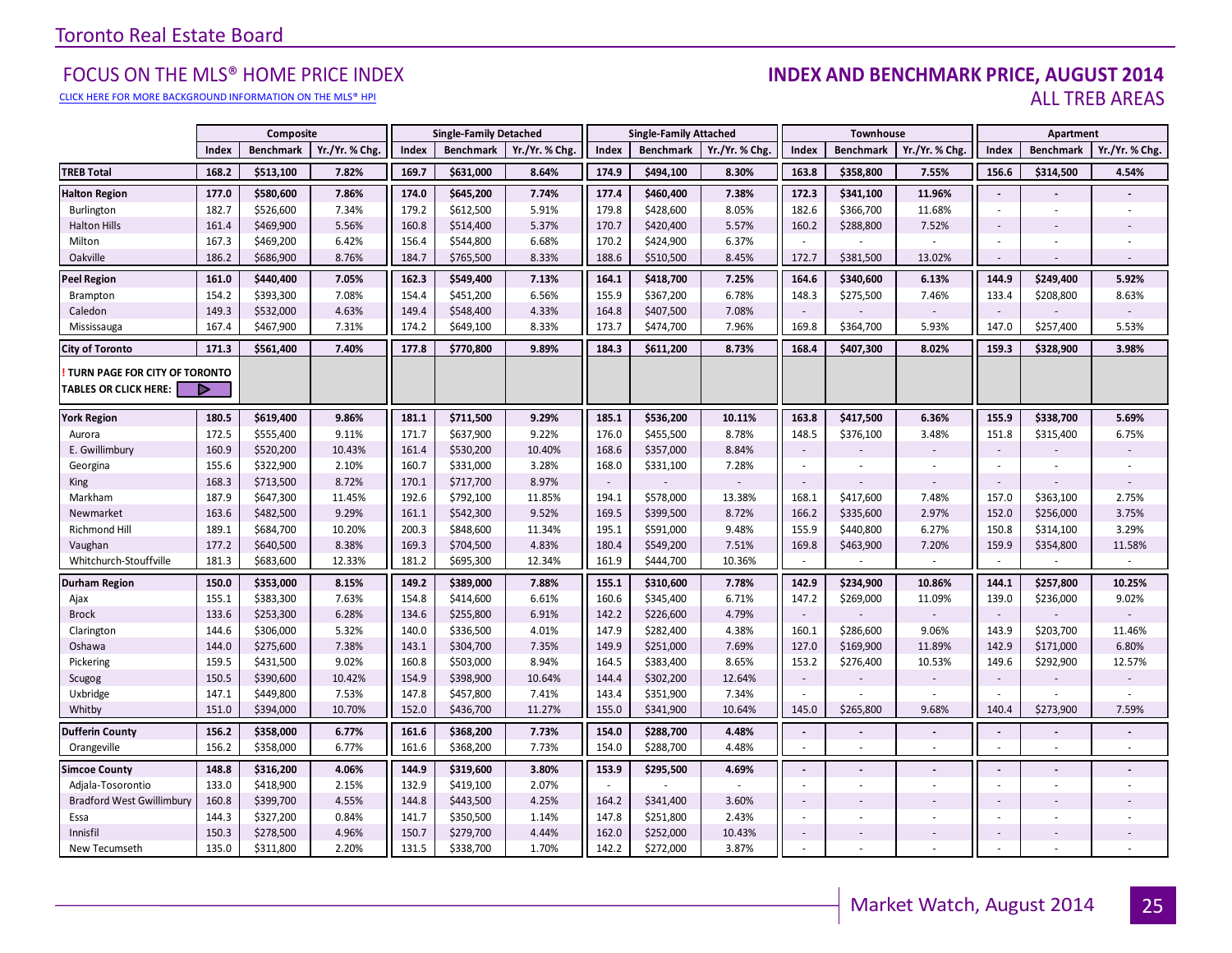[CLICK HERE FOR MORE BACKGROUND INFORMATION ON THE MLS® HPI](http://www.torontorealestateboard.com/market_news/home_price_index/index.htm)

# FOCUS ON THE MLS® HOME PRICE INDEX<br>**INDEX AND BENCHMARK PRICE, AUGUST 2014** CITY OF TORONTO

|                        |       | Composite        |                |       | <b>Single-Family Detached</b> |                | <b>Single-Family Attached</b> |                  | Townhouse      |                          |                  | Apartment      |       |                  |                |
|------------------------|-------|------------------|----------------|-------|-------------------------------|----------------|-------------------------------|------------------|----------------|--------------------------|------------------|----------------|-------|------------------|----------------|
|                        | Index | <b>Benchmark</b> | Yr./Yr. % Chg. | Index | <b>Benchmark</b>              | Yr./Yr. % Chg. | Index                         | <b>Benchmark</b> | Yr./Yr. % Chg. | Index                    | <b>Benchmark</b> | Yr./Yr. % Chg. | Index | <b>Benchmark</b> | Yr./Yr. % Chg. |
| <b>TREB Total</b>      | 168.2 | \$513,100        | 7.82%          | 169.7 | \$631,000                     | 8.64%          | 174.9                         | \$494,100        | 8.30%          | 163.8                    | \$358,800        | 7.55%          | 156.6 | \$314,500        | 4.54%          |
| <b>City of Toronto</b> | 171.3 | \$561,400        | 7.40%          | 177.8 | \$770,800                     | 9.89%          | 184.3                         | \$611,200        | 8.73%          | 168.4                    | \$407,300        | 8.02%          | 159.3 | \$328,900        | 3.98%          |
| Toronto W01            | 166.0 | \$677,400        | 1.84%          | 169.4 | \$873,100                     | 4.44%          | 180.2                         | \$695,300        | 4.22%          | 211.3                    | \$435,100        | 0.57%          | 142.0 | \$331,300        | $-0.07%$       |
| Toronto W02            | 190.4 | \$686,800        | 5.60%          | 192.6 | \$790,600                     | 7.60%          | 215.6                         | \$660,400        | 6.10%          | 151.4                    | \$417,400        | 8.61%          | 136.4 | \$566,900        | 11.26%         |
| Toronto W03            | 181.5 | \$468,800        | 10.13%         | 185.8 | \$505,300                     | 11.06%         | 186.0                         | \$476,500        | 8.84%          | $\sim$                   |                  | $\omega$       | 137.5 | \$255,000        | 7.51%          |
| Toronto W04            | 159.6 | \$417,900        | 10.45%         | 167.5 | \$528,600                     | 10.42%         | 162.7                         | \$473,800        | 10.68%         | 141.6                    | \$344,500        | $-2.48%$       | 143.2 | \$211,000        | 12.23%         |
| Toronto W05            | 148.5 | \$353,600        | 6.00%          | 163.7 | \$545,700                     | 10.24%         | 151.2                         | \$442,200        | 8.62%          | 136.0                    | \$223,900        | $-3.00%$       | 126.7 | \$166,400        | $-1.48%$       |
| Toronto W06            | 153.2 | \$444,700        | 3.72%          | 183.3 | \$581,800                     | 7.57%          | 155.4                         | \$471,200        | 1.50%          | 163.3                    | \$481,100        | 6.87%          | 126.9 | \$313,900        | 0.24%          |
| Toronto W07            | 166.5 | \$709,600        | 7.91%          | 172.5 | \$745,500                     | 7.14%          | 161.8                         | \$663,400        | 4.59%          | 139.0                    | \$510,900        | 13.10%         | 112.7 | \$457,000        | 7.74%          |
| Toronto W08            | 148.3 | \$603,300        | 6.84%          | 161.2 | \$843,200                     | 8.63%          | 164.2                         | \$616,800        | 3.53%          | 146.9                    | \$359,100        | 9.30%          | 133.6 | \$269,000        | 5.45%          |
| Toronto W09            | 152.7 | \$392,400        | 7.01%          | 168.3 | \$629,600                     | 10.94%         | 157.3                         | \$445,300        | 14.40%         | 142.4                    | \$361,200        | $-0.56%$       | 126.4 | \$162,100        | $-2.02%$       |
| Toronto W10            | 151.0 | \$350,500        | 8.79%          | 165.5 | \$487,000                     | 10.04%         | 161.9                         | \$439,900        | 8.95%          | 142.5                    | \$256,700        | 16.52%         | 126.6 | \$193,300        | 2.51%          |
| Toronto C01            | 187.4 | \$464,800        | 2.52%          | 200.5 | \$707,800                     | 6.08%          | 209.7                         | \$727,600        | 7.48%          | 179.5                    | \$538,700        | 6.78%          | 183.3 | \$381,500        | 1.10%          |
| Toronto C02            | 186.8 | \$886,900        | 10.86%         | 170.4 | \$1,350,600                   | 8.88%          | 195.5                         | \$1,028,700      | 8.85%          | 186.8                    | \$873,500        | 13.83%         | 184.9 | \$515,600        | 13.02%         |
| Toronto C03            | 187.8 | \$966,600        | 8.81%          | 184.4 | \$1,111,300                   | 9.63%          | 189.4                         | \$701,200        | 5.57%          | $\overline{\phantom{a}}$ |                  |                | 195.3 | \$516,000        | 9.90%          |
| Toronto C04            | 167.4 | \$1,037,200      | 8.35%          | 171.2 | \$1,196,800                   | 7.81%          | 170.2                         | \$813,700        | 9.10%          | 150.8                    | \$563,400        | $-1.24%$       | 149.4 | \$355,200        | 9.45%          |
| Toronto C06            | 181.1 | \$716,600        | 10.90%         | 182.6 | \$781,600                     | 9.93%          | 157.2                         | \$578,100        | 7.16%          | 144.7                    | \$394,800        | 1.47%          | 183.4 | \$405,500        | 13.70%         |
| Toronto C07            | 167.2 | \$574,300        | 7.18%          | 193.6 | \$886,300                     | 11.78%         | 167.2                         | \$594,200        | 6.77%          | 138.3                    | \$406,000        | 2.22%          | 148.3 | \$349,300        | 2.21%          |
| Toronto C08            | 175.0 | \$450,600        | 6.58%          | 159.4 | \$495,400                     | $-0.50%$       | 187.1                         | \$774,400        | 14.22%         | 188.0                    | \$570,100        | 4.39%          | 173.8 | \$383,400        | 5.98%          |
| Toronto C09            | 132.8 | \$986,200        | 6.07%          | 124.5 | \$1,563,900                   | 6.23%          | 145.0                         | \$1,179,900      | 6.77%          | 181.4                    | \$936,300        | 20.53%         | 135.8 | \$449,900        | 4.62%          |
| Toronto C10            | 190.1 | \$741,600        | 5.91%          | 178.4 | \$1,094,800                   | 11.29%         | 180.4                         | \$891,000        | 8.15%          | 233.8                    | \$536,200        | 11.60%         | 194.7 | \$466,500        | 4.12%          |
| Toronto C11            | 167.9 | \$601,600        | 15.24%         | 167.3 | \$1,120,100                   | 12.89%         | 192.5                         | \$844,700        | 15.55%         | 124.1                    | \$197,900        | 7.63%          | 168.1 | \$239,300        | 18.30%         |
| Toronto C12            | 159.5 | \$1,366,900      | 7.05%          | 148.5 | \$1,596,000                   | 5.17%          | 171.9                         | \$742,800        | 5.91%          | 182.2                    | \$617,200        | 20.34%         | 184.5 | \$580,300        | 6.34%          |
| Toronto C13            | 161.1 | \$594,300        | 7.62%          | 174.2 | \$933,400                     | 10.25%         | 161.9                         | \$519,500        | 9.91%          | 175.7                    | \$500,300        | 18.64%         | 145.1 | \$287,100        | 2.54%          |
| Toronto C14            | 180.1 | \$612,000        | 6.13%          | 206.6 | \$1,120,900                   | 11.25%         | 191.2                         | \$932,800        | 4.14%          | 217.0                    | \$733,200        | 4.58%          | 167.0 | \$420,000        | 3.79%          |
| Toronto C15            | 172.0 | \$575,000        | 9.90%          | 196.9 | \$923,000                     | 12.45%         | 181.6                         | \$592,600        | 9.93%          | 180.8                    | \$445,500        | 9.98%          | 143.9 | \$336,300        | 6.75%          |
| Toronto E01            | 201.6 | \$626,100        | 9.15%          | 199.7 | \$672,800                     | 11.50%         | 210.4                         | \$660,100        | 11.15%         | 215.3                    | \$435,400        | $-0.28%$       | 182.1 | \$432,000        | 2.71%          |
| Toronto E02            | 190.3 | \$707,900        | 12.80%         | 174.8 | \$769,800                     | 10.14%         | 198.9                         | \$663,400        | 12.76%         | 171.5                    | \$573,300        | 0.88%          | 184.0 | \$486,900        | 11.31%         |
| Toronto E03            | 169.0 | \$520,600        | 7.03%          | 171.6 | \$576,500                     | 7.79%          | 169.0                         | \$550,300        | 4.97%          |                          |                  |                | 139.1 | \$208,100        | 6.92%          |
| Toronto E04            | 175.2 | \$439,800        | 11.52%         | 182.5 | \$538,900                     | 12.17%         | 175.3                         | \$425,300        | 10.18%         | 169.5                    | \$366,300        | 6.14%          | 169.0 | \$256,000        | 9.67%          |
| Toronto E05            | 167.9 | \$449,000        | 12.01%         | 190.8 | \$673,700                     | 14.94%         | 186.4                         | \$513,800        | 14.78%         | 169.9                    | \$369,400        | 11.41%         | 141.0 | \$277,000        | 7.72%          |
| Toronto E06            | 182.7 | \$516,300        | 6.22%          | 183.8 | \$525,300                     | 6.49%          | 189.4                         | \$448,000        | 4.01%          | $\sim$                   |                  | $\overline{a}$ | 166.6 | \$367,400        | 8.25%          |
| Toronto E07            | 180.9 | \$446,000        | 11.60%         | 201.2 | \$658,500                     | 17.87%         | 190.2                         | \$497,100        | 15.34%         | 181.4                    | \$392,200        | 14.16%         | 158.6 | \$271,600        | 4.96%          |
| Toronto E08            | 163.4 | \$400,500        | 7.71%          | 175.7 | \$548,500                     | 7.40%          | 162.5                         | \$415,900        | 4.30%          | 166.5                    | \$337,100        | 7.28%          | 136.7 | \$218,200        | 10.42%         |
| Toronto E09            | 161.5 | \$390,000        | 9.49%          | 177.8 | \$506,000                     | 12.39%         | 165.3                         | \$405,700        | 10.57%         | 157.4                    | \$290,100        | 10.92%         | 142.3 | \$266,900        | 4.56%          |
| Toronto E10            | 171.5 | \$485,500        | 10.01%         | 172.6 | \$552,500                     | 9.24%          | 169.8                         | \$441,600        | 7.47%          | 176.5                    | \$309,100        | 13.72%         | 129.5 | \$208,700        | 9.75%          |
| Toronto E11            | 161.8 | \$356,700        | 12.21%         | 181.8 | \$504,900                     | 12.01%         | 173.6                         | \$393,900        | 11.86%         | 128.3                    | \$252,100        | 13.04%         | 132.2 | \$197,300        | 12.51%         |